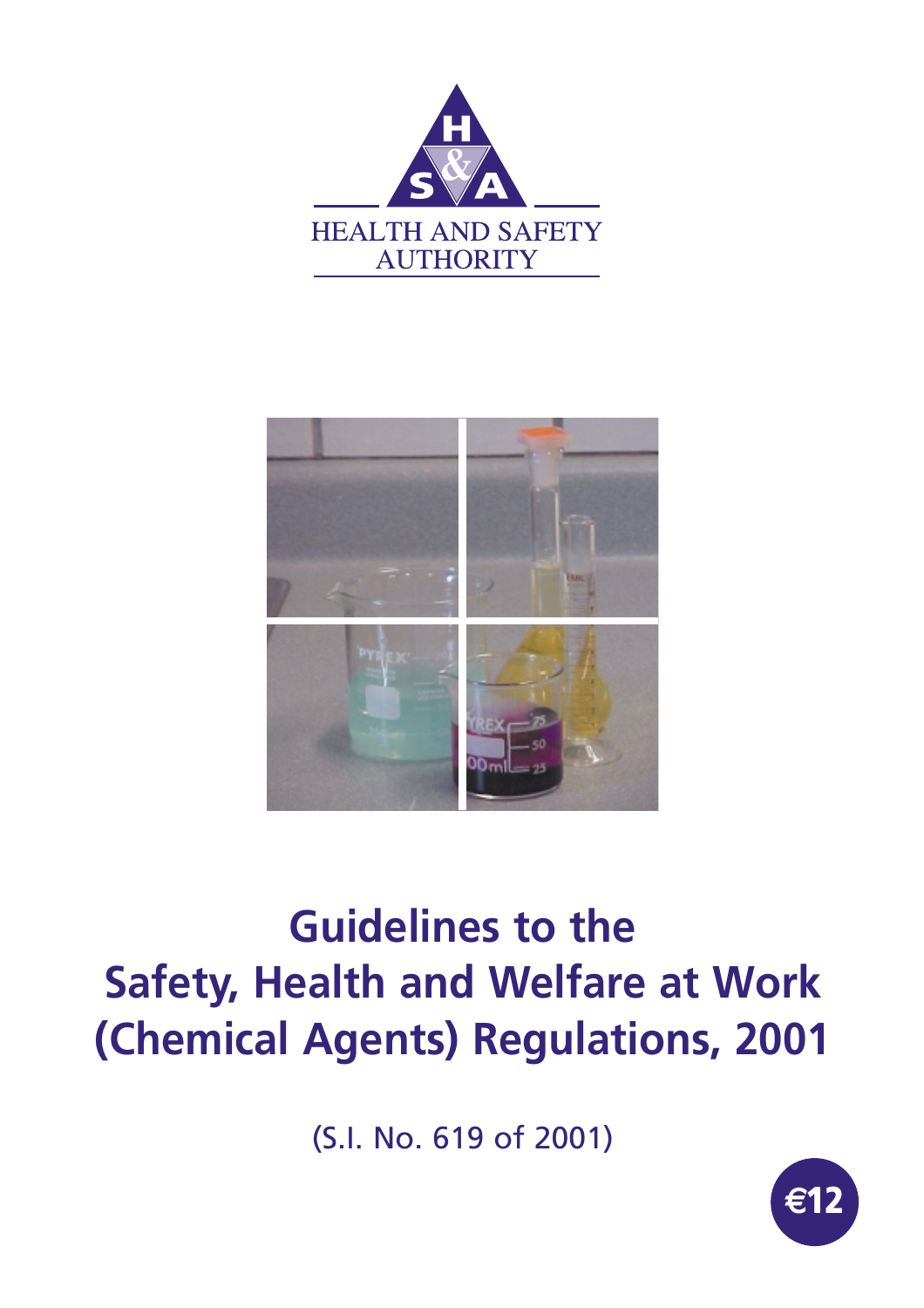Guidelines to the Safety, Health and Welfare at Work (Chemical Agents) Regulations, 2001

HEALTH AND SAFETY AUTHORITY

### GUIDELINES TO THE SAFETY, HEALTH AND WELFARE AT WORK (CHEMICAL AGENTS) REGULATIONS, 2001

(S.I. No. 619 of 2001)

Published in January 2004 by the Health and Safety Authority, 10 Hogan Place, Dublin 2. © All rights reserved. No part of this publication may be reproduced, stored in a retrieval system, or transmitted in any form or by any means, electronic,<br>mechanical, photocopying, recording or otherwise, without the prio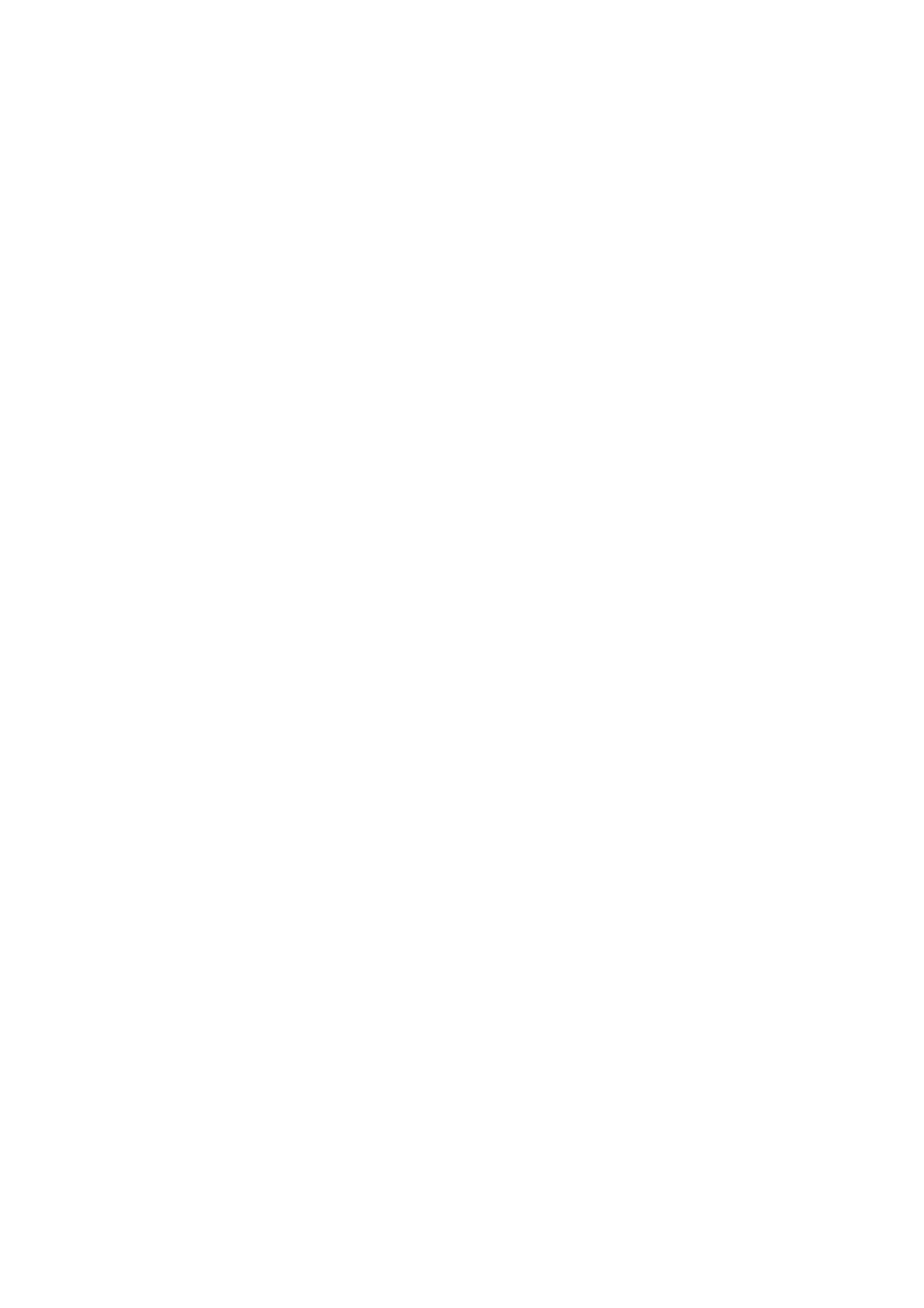# **CONTENTS**

|                       |                                                                            | Page<br>5.      |
|-----------------------|----------------------------------------------------------------------------|-----------------|
| <b>Chapter 1</b>      |                                                                            |                 |
| 1                     |                                                                            | 6               |
| <b>Chapter 2</b>      |                                                                            |                 |
| $\mathbf{2}^{\prime}$ |                                                                            | 9               |
| 2.1                   |                                                                            | 9               |
| 2.2                   |                                                                            | 11              |
| 2.3                   |                                                                            | 11              |
| 2.4                   |                                                                            | 12              |
| 2.4.1                 |                                                                            | 12              |
| 2.4.2                 |                                                                            | 12 <sup>2</sup> |
| 2.4.3                 |                                                                            | 12 <sup>2</sup> |
| 2.5                   |                                                                            | 13              |
| <b>Chapter 3</b>      |                                                                            |                 |
| 3                     | Determination and risk assessment of the risk of hazardous chemical agents | 14              |
| 3.1                   |                                                                            | 14              |
| 3.2                   | Identifying chemical agents or hazardous chemical agents for               |                 |
|                       |                                                                            | 16              |
| 3.2.1                 |                                                                            | 17              |
| 3.2.2                 |                                                                            | 18              |
| 3.2.3                 | Using personal protective equipment to secure adequate control of exposure | 18              |
| 3.3 <sub>2</sub>      |                                                                            | 18              |
| 3.3.1                 |                                                                            | 20              |
| 3.3.2                 |                                                                            | 20              |
| 3.3.3                 |                                                                            | 22              |
| <b>Chapter 4</b>      |                                                                            |                 |
| 4                     | Prevention and control of exposure to hazardous chemical agents            | 23              |
| 4.1                   |                                                                            | 24              |
| 4.2                   |                                                                            | 24              |
| 4.3                   |                                                                            | 26              |
| 4.4                   |                                                                            | 27              |
| 4.5                   |                                                                            | 27              |
| 4.5.1                 |                                                                            | 28              |
| 4.6                   |                                                                            | 28              |
| 4.7                   |                                                                            | 28              |
| 4.8                   |                                                                            | 29              |
| 4.8.1                 |                                                                            | 29              |
| 4.8.2                 |                                                                            | 29              |
| 4.8.3                 |                                                                            | 29              |
| 4.8.4                 |                                                                            | 29              |
| 4.9                   |                                                                            | 30              |
| 4.10                  |                                                                            | 30              |
|                       |                                                                            | 31              |
|                       |                                                                            | 31              |
|                       |                                                                            | 31              |
| 4.11                  |                                                                            | 32              |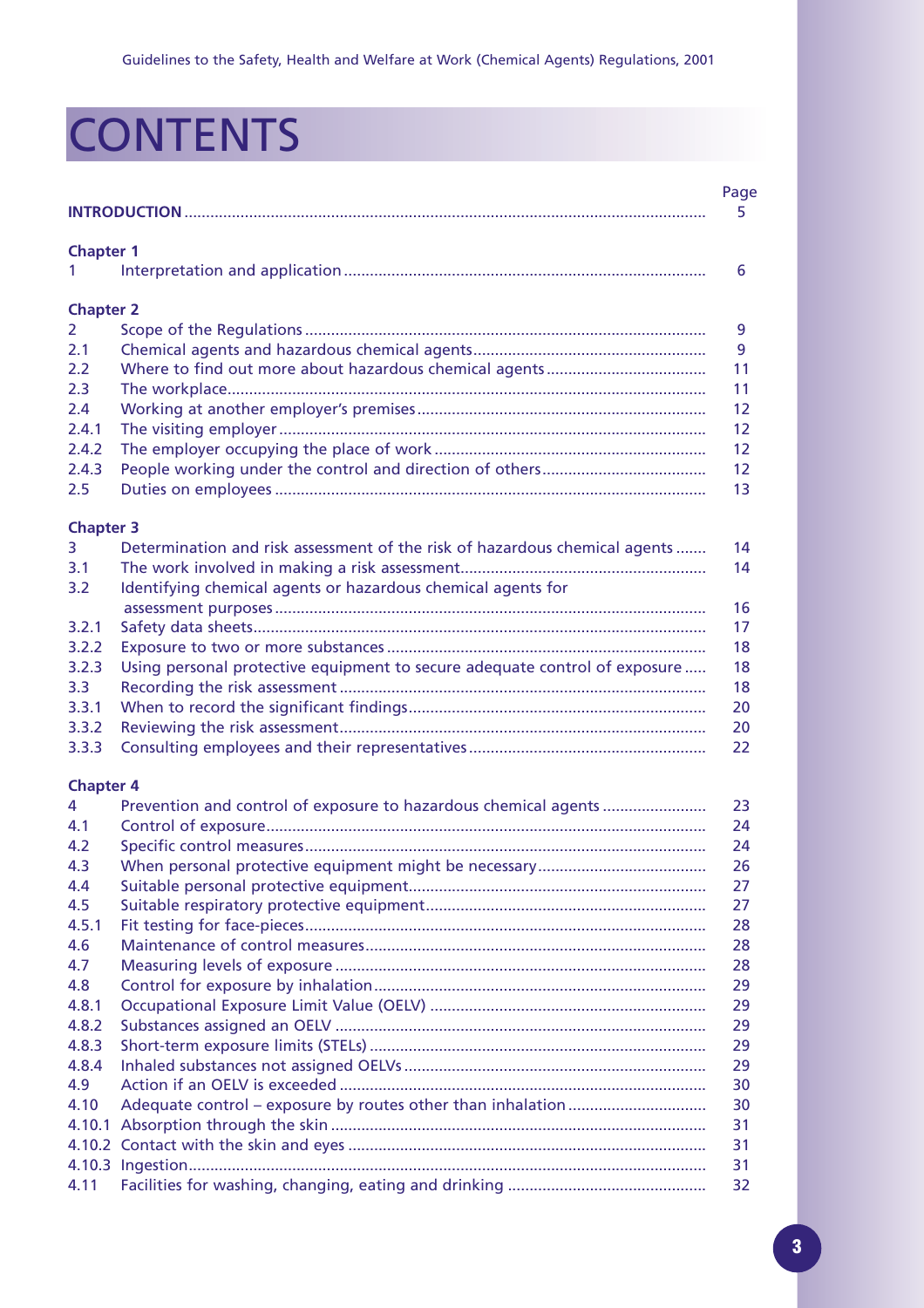| <b>Chapter 5</b> |    |
|------------------|----|
| 5.               | 33 |
|                  |    |
| <b>Chapter 6</b> |    |
| 6                | 34 |
| 6.1              | 34 |
| 6.2              | 34 |
| 6.3              | 36 |
| 6.4              | 37 |
| 6.5              | 37 |
| 6.5.1            | 37 |
| 6.5.2            | 37 |
| 6.6              | 38 |
| 6.7              | 38 |
| 6.8              | 38 |
| <b>Chapter 7</b> |    |
| 7                | 39 |
| 7.1              | 39 |
| 7.1.1            | 40 |

|  | - 40 |
|--|------|
|  | -40  |
|  |      |
|  |      |
|  | - 42 |

#### **Chapter 8**

| 8                 |                                                                               | 43 |  |  |
|-------------------|-------------------------------------------------------------------------------|----|--|--|
|                   |                                                                               |    |  |  |
| 8.1               |                                                                               | 43 |  |  |
| 8.2               |                                                                               | 43 |  |  |
| 8.3               |                                                                               | 44 |  |  |
| 8.4               |                                                                               | 45 |  |  |
| 8.5               |                                                                               | 45 |  |  |
| 8.6               |                                                                               | 45 |  |  |
| 8.7               |                                                                               |    |  |  |
| 8.7.1             |                                                                               | 46 |  |  |
| 8.7.2             |                                                                               | 47 |  |  |
| 8.7.3             |                                                                               | 48 |  |  |
| 8.8               |                                                                               | 48 |  |  |
| 8.9               |                                                                               | 49 |  |  |
| <b>Chapter 9</b>  |                                                                               |    |  |  |
| 9                 |                                                                               | 50 |  |  |
| <b>Chapter 10</b> |                                                                               |    |  |  |
| 10 <sup>°</sup>   |                                                                               | 52 |  |  |
|                   |                                                                               |    |  |  |
|                   |                                                                               | 53 |  |  |
|                   | SCHEDULE 2 - Binding biological limit values and health surveillance measures |    |  |  |
|                   |                                                                               | 54 |  |  |
|                   |                                                                               | 55 |  |  |
|                   |                                                                               |    |  |  |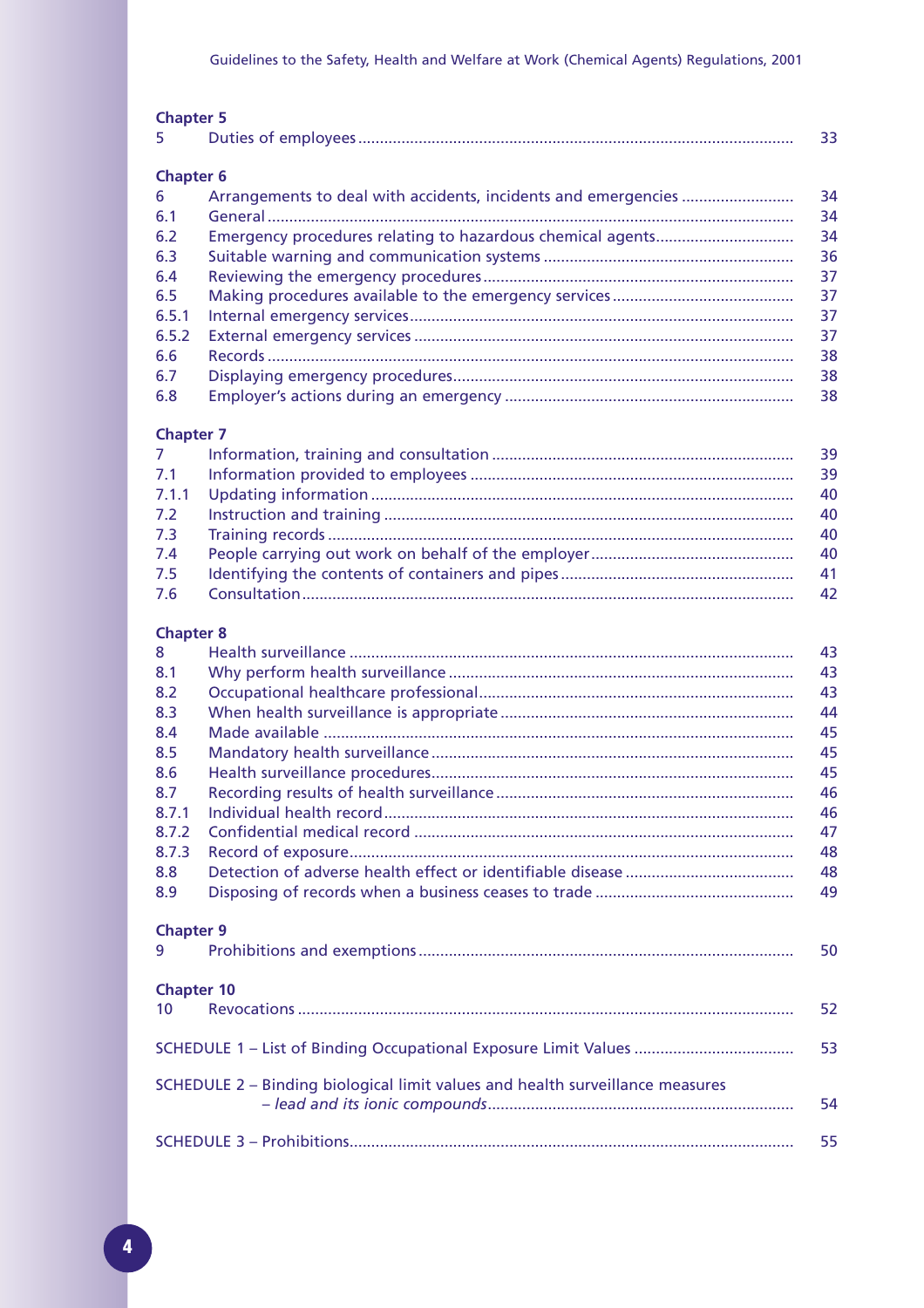# INTRODUCTION

The Safety, Health and Welfare at Work (Chemical Agents) Regulations, 2001 give legal effect to Council Directive 98/24/EC. These guidelines emphasise, in particular, the importance of the performance of adequate and appropriate risk assessment as laid down in Regulation 4 of the Regulations. In addition, the broadening of the scope and the application of the Regulations to all workplaces has important and widespread implications for all workplaces and employers. The aim of these guidelines is to assist in the understanding and implementation of the requirements and responsibilities as set out in the Chemical Agents Regulations. In addition, the Regulations are more prescriptive than previous legislation regarding the issue of health surveillance. A section of the guidelines covers this issue.

The overall purpose of the guidelines is to give general guidance on the prevention of risks to safety and health related to exposure to dangerous chemical agents at the workplace.

The guidelines are not intended as a legal interpretation of the Chemical Agents Regulations.

The Regulations are made under the Safety, Health and Welfare at Work Act, 1989 and are also linked to the requirements in the Safety, Health and Welfare at Work (General Application) Regulations, 1993, (S.I. No. 44 of 1993), as amended.

The Regulations, which came into effect on 19 December 2001, revoked the Safety, Health and Welfare at Work (Chemical Agents) Regulations, 1994 (S.I. 445 of 1994); the European Communities (Protection of Workers) (Exposure to Lead) Regulations, 1988 (S.I. No. 219 of 1988); the European Communities (Protection of Workers) (Exposure to Chemical, Physical and Biological Agents) Regulations, 1989 (S.I. No. 251 of 1989); and the Safety, Health and Welfare at Work (Control of Specific Substances and Activities) Regulations, 1991 (S.I. No. 285 of 1991).

The Regulations set down obligations on employers regarding the determination and assessment of risk of hazardous chemical agents; the prevention and control of exposure to hazardous chemical agents; specific protection and preventive measures; arrangements to deal with accidents; incidents and emergencies; information training and consultation; health surveillance (including biological monitoring and exposure records). In addition, the Regulations set out duties for employees and provide for prohibitions and exemptions relating to the production, manufacture, or use of specified chemical agents.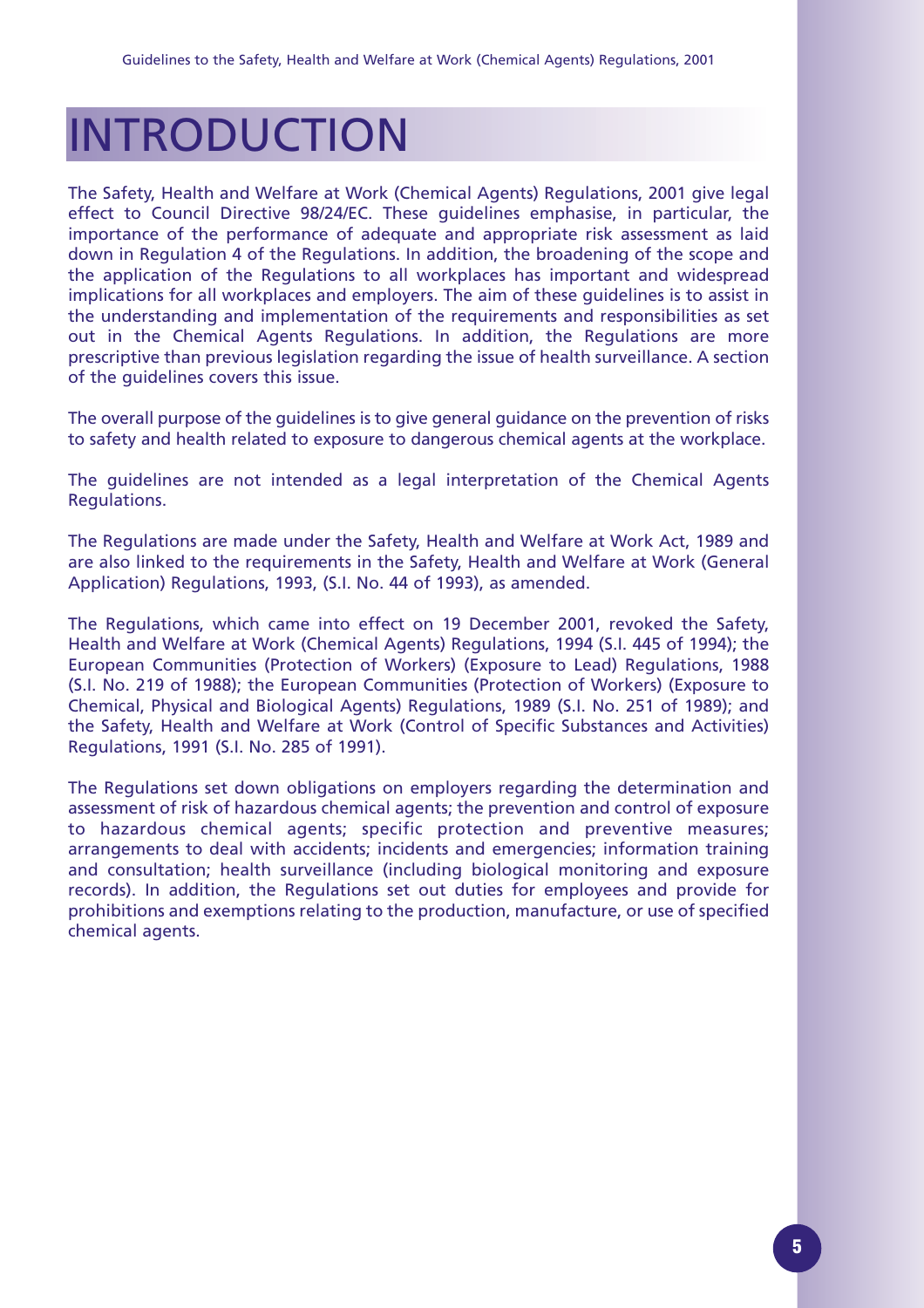## CHAPTER 1

### **INTERPRETATION AND APPLICATION**

**Interpretation:** *(Regulation 2)*

The following definitions set out in Regulation 2 of the Safety, Health and Welfare at Work (Chemical Agents) Regulations, 2001 are also applicable to these guidelines.

*"Act" means the Safety, Health and Welfare at Work Act, 1989 (No. 7 of 1989);* 

*"Activity" means any work in which chemical agents are used, or are intended to be used, in any process, including production, handling, storage, transport or disposal and treatment, or which result from such work;* 

*"Approved" means approved in writing for the time being by the Authority or conforming with a specification in writing by the Authority;*

*"Authority" means The National Authority for Occupational Safety and Health;*

*"Biological limit value" means the limit of the concentration in the appropriate biological medium of the relevant agent, its metabolite, or an indicator of effect;* 

*"Chemical agent" means any chemical element or compound, on its own or admixed, as it occurs in the natural state or as produced, used or released, including release as waste, by any work activity, whether or not produced intentionally and whether or not placed on the market;* 

*"Code of Practice" means a code of practice issued under Section 30 of the Act;*

*"Employer" means without prejudice to the interpretation in the Act and for the purposes of these Regulations, any employer of employees who are, or are likely to be, exposed to a chemical agent or hazardous chemical agent as a result of their work;*

*"Hazard" means the intrinsic property of a chemical agent with the potential to cause harm;*

*"Hazardous chemical agent" means:* 

- *(i) any chemical agent which meets the criteria for classification as a dangerous substance according to the criteria in Annex VI to Directive 67/548/EEC1, whether or not that substance is classified under that Directive, other than those substances which only meet the criteria for classification as dangerous for the environment;*
- *(ii) any chemical agent which meets the criteria for classification as a dangerous preparation within the meaning of Directive 99/45/EC2, whether or not that preparation is classified under that Directive, other than those preparations which only meet the criteria for classification as dangerous for the environment;*

<sup>1</sup> O.J. No. 196, 16.8.1967, P1

<sup>2</sup> O.J. No. L 200, 30.7.1999, P1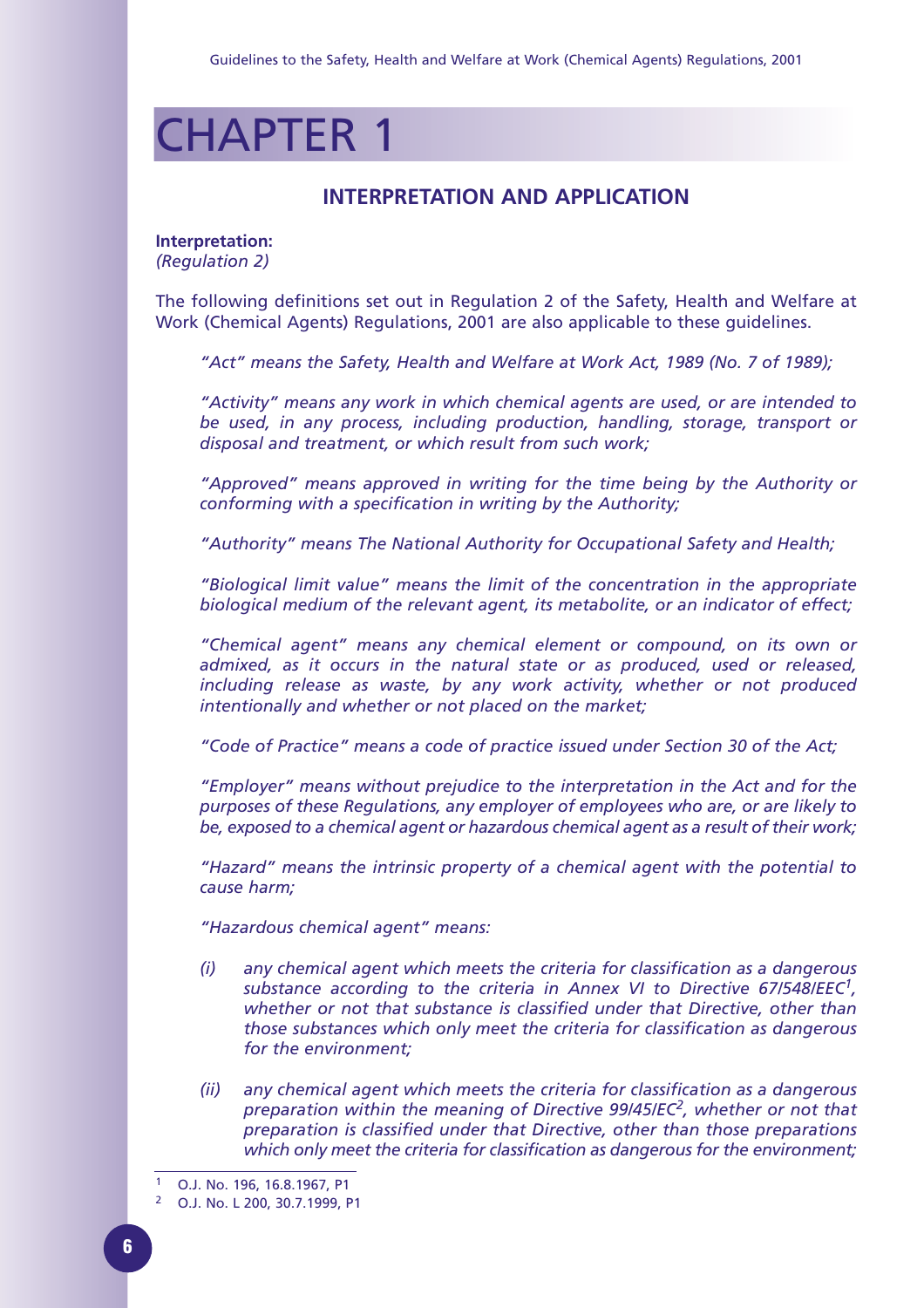*(iii) any chemical agent which, whilst not meeting the criteria for classification as dangerous in accordance with (i) and (ii), may, because of its physicochemical, chemical or toxicological properties and the way it is used or is present in the workplace, present a risk to the safety and health of employees, including any chemical agent assigned an Occupational Exposure Limit Value in the relevant code of practice to these regulations;*

*"Health surveillance" means for the purposes of these Regulations, the assessment of an individual employee to determine the state of health of that individual, as related to exposure to specific chemical agents at work and includes biological monitoring;*

*"Occupational exposure limit value" means, unless otherwise specified, the limit of the time-weighted average of the concentration of a chemical agent in the air within the breathing zone of a worker in relation to a specified reference period, as approved by the Authority;*

*"Occupational healthcare professional" means a registered medical practitioner or other suitably qualified person employed, or otherwise engaged, by an employer to be responsible for health surveillance of employees covered by these Regulations;*

*"Principal Regulations" means the Safety, Health and Welfare at Work (General Application) Regulations, 1993 (S.I. No. 44 of 1993) as amended by the Safety, Health and Welfare at Work (General Application) (Amendment) Regulations, 2001 (S.I. No. 188 of 2001); [referred to in these guidelines as the "General Application Regulations"]*

*"Risk" in relation to the exposure of an employee to chemical agents, means the likelihood that the potential for harm will be attained under the conditions of use and/or exposure, and also the extent of that harm.*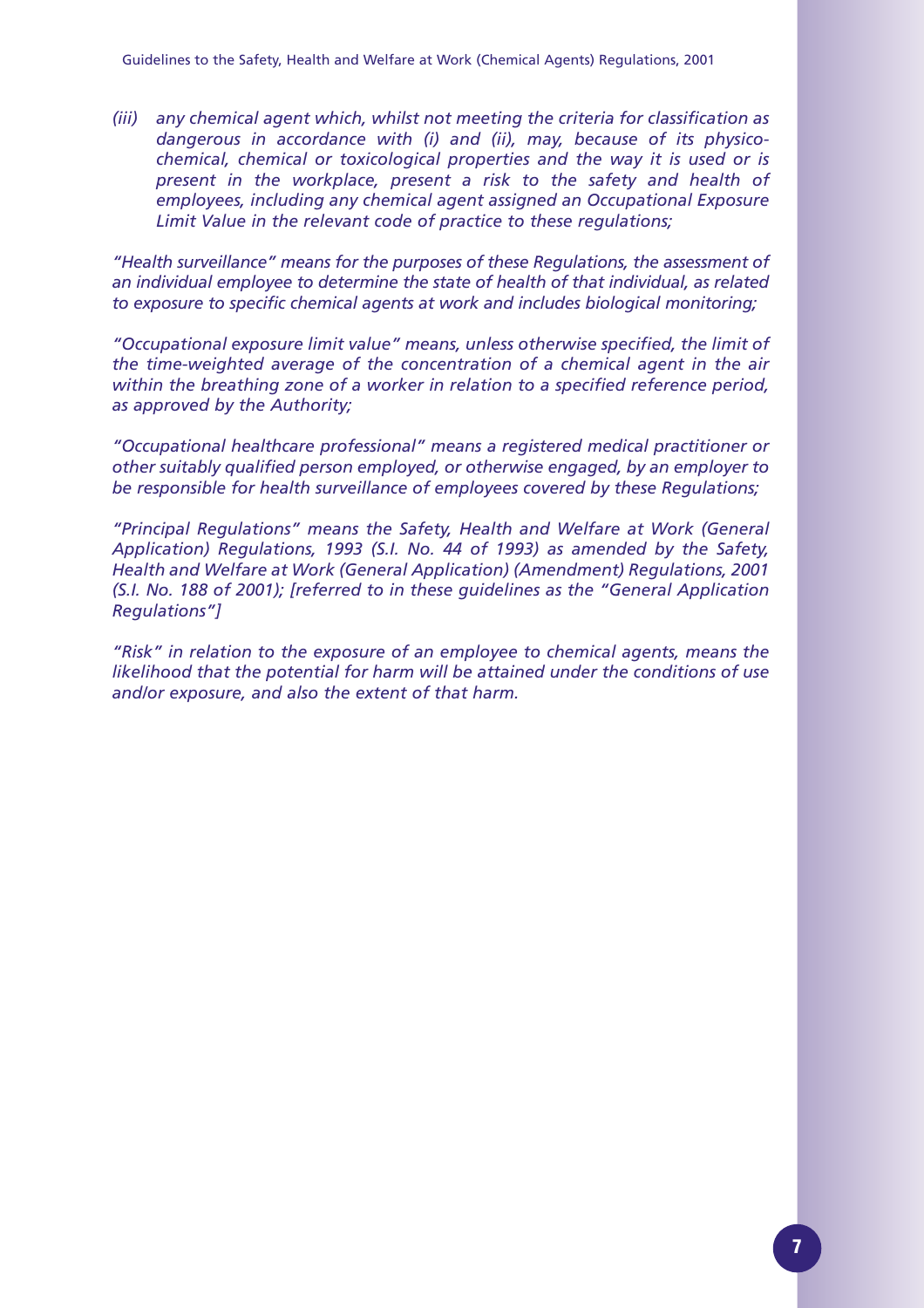### **Application:**

*(Regulation 3)*

- *(1) The requirements of these Regulations apply where hazardous chemical agents are present or may be present in the workplace, without prejudice to the provisions for chemical agents to which measures for radiation protection apply under the Directives adopted under the Treaty establishing the European Atomic Energy Community.*
- *(2) For carcinogens present or likely to be present in the workplace; the requirements of these Regulations apply without prejudice to more stringent or more specific provisions contained in Council Directive 90/394/EEC3 on the protection of workers from the risks related to exposure to carcinogens, as amended by Council Directives 97/42/EC4 and 99/38/EC5.*
- *(3) The requirements of these Regulations apply to the transport of hazardous chemical agents by road, rail, sea or air, without prejudice to more stringent or more specific provisions contained in Council Directive 94/55/EEC6 on the approximation of the laws of the Member States with regard to the transport of dangerous goods by road, as amended; Council Directive 96/49/EEC7 on the approximation of the laws of the Member States with regard to the transport of dangerous goods by rail, as amended; Council Directive 93/75/EEC8 concerning minimum requirements for vessels bound for or leaving Community ports and carrying dangerous or polluting goods, as amended; and in the technical instructions for the safe transport of dangerous goods issued by the International Civil Aviation Organisation.*
- *(4) These Regulations shall apply to a self-employed person as they apply to an employer and as if that self-employed person was an employer and his or her own employee.*
- *(5) These Regulations shall apply to an employer in respect of the use by him or her of the services of a fixed-term employee or a temporary employee, as interpreted in Regulation 2 of the Principal Regulations and taking into account the provisions of Regulation 4 of those Regulations.*
- *(6) Where duties, however expressed, are placed by these Regulations on an employer in respect of any of his or her employees at a workplace, he or she shall be under a like duty in respect of every other person at work at that workplace who is, or may be exposed, at that place to a chemical agent or hazardous chemical agent as interpreted in Regulation 2, except that the duties under Regulation 10 shall not apply to persons who are not his or her employees."*

The Regulations apply to all employers and the self-employed. In addition, it is important to note that the obligations and responsibilities of the Regulations may also apply to others such as contractors, sub-contractors etc. and to their employees working at their own or another employer's premises. Each employer concerned has duties to his or her own employees, and so far as is reasonably practicable, to the employees of the other employer. This may involve the need to co-operate and collaborate to ensure that all employees who may potentially be exposed to hazardous chemicals agents are protected, so as to prevent or reduce exposure to as low a level as is reasonably practicable, or to protect those employees by providing adequate control measures to reduce the risk should such exposures occur.

- <sup>3</sup> O.J. No. L 196, 26.7.1990, P1
- <sup>4</sup> O.J. No. L 179, 8.7.1997, P4
- <sup>5</sup> O.J. No. L 138, 1.6.1999, P66
- <sup>6</sup> O.J. No. L 319, 12.12.1994, P7-13
- <sup>7</sup> O.J. No. L 235, 17.09.1996, P25-30
- <sup>8</sup> O.J. No. L 247, 05.10.1993, P19-27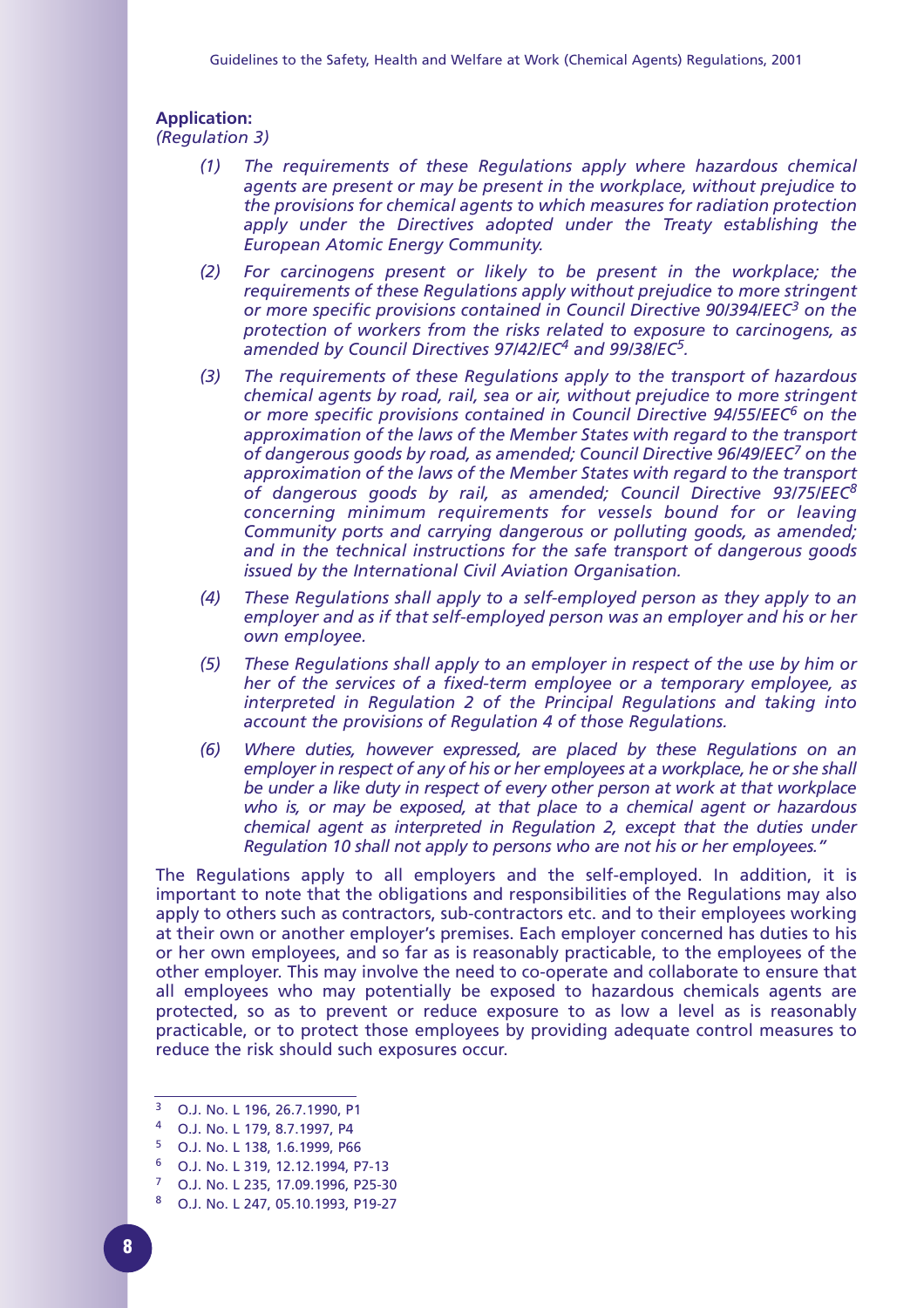## CHAPTER 2

### **SCOPE OF THE REGULATIONS**

#### **Introduction**

This chapter covers general information about hazardous chemical agents which can be of assistance in identifying whether or not the requirements of the Chemical Agents Regulations apply with respect to the agents present at a workplace (i.e. to assist in clearly outlining the scope of the Regulations). It indicates the range of chemical agents that are relevant to the Regulations; the duties of employers, the self-employed and employees; and the duties of employers and employees working at other premises.

#### **2.1 Chemical agents and hazardous chemical agents**

The Safety, Health and Welfare at Work (Chemical Agents) Regulations 2001 apply to a very wide range of substances and preparations (i.e. a mixture of two or more substances) with the potential to cause harm if they are inhaled, ingested or come into contact with, or are absorbed through the skin. These include individual chemical substances or preparations such as paints, cleaning materials, metals, pesticides and insecticides. Chemical agents or hazardous chemical agents can occur in many forms, e.g. solids, liquids, vapours, gases, dusts, fibres, fumes, mist and smoke.

*Chemical Agents* covered by the Regulations include:

Any chemical element, compound, mixture, preparation etc. in any form, naturally or artificially produced or introduced (intentionally or otherwise) to the workplace or generated at the workplace, released as a by-product, residue or waste, whether or not it is placed on the market.

*Hazardous Chemical Agents* covered by the Regulations, which could be considered to be a subset of the term "Chemical Agent" and are likely to cause harm to health should exposure occur (dependent on the risk), include:

- (a) Any substance classified as dangerous in accordance with EU classification criteria as implemented by Council Directive 67/548/EEC*9*, except for those substances that are solely classified as dangerous with respect to the environment. These include substances that are classified as very toxic, toxic, harmful, corrosive, irritant, sensitising, carcinogenic, mutagenic or toxic to reproduction.
- (b) Any preparation that is classified as dangerous in accordance with EU classification criteria for preparations as implemented by Council Directive 99/45/EC<sup>10</sup>, except for those preparations that are solely classified as dangerous with respect to the environment.
- (c) Any chemical agent which, (while not formally classified as dangerous using EU classification criteria), can cause harm by virtue of its physico-chemical or toxicological properties, including those agents that can be considered dangerous by virtue of the way they are used in the workplace.

<sup>9</sup> O.J. No. 196, 16.8.1967, P1

<sup>10</sup> O.J. No. L 200, 30.7.1999, P1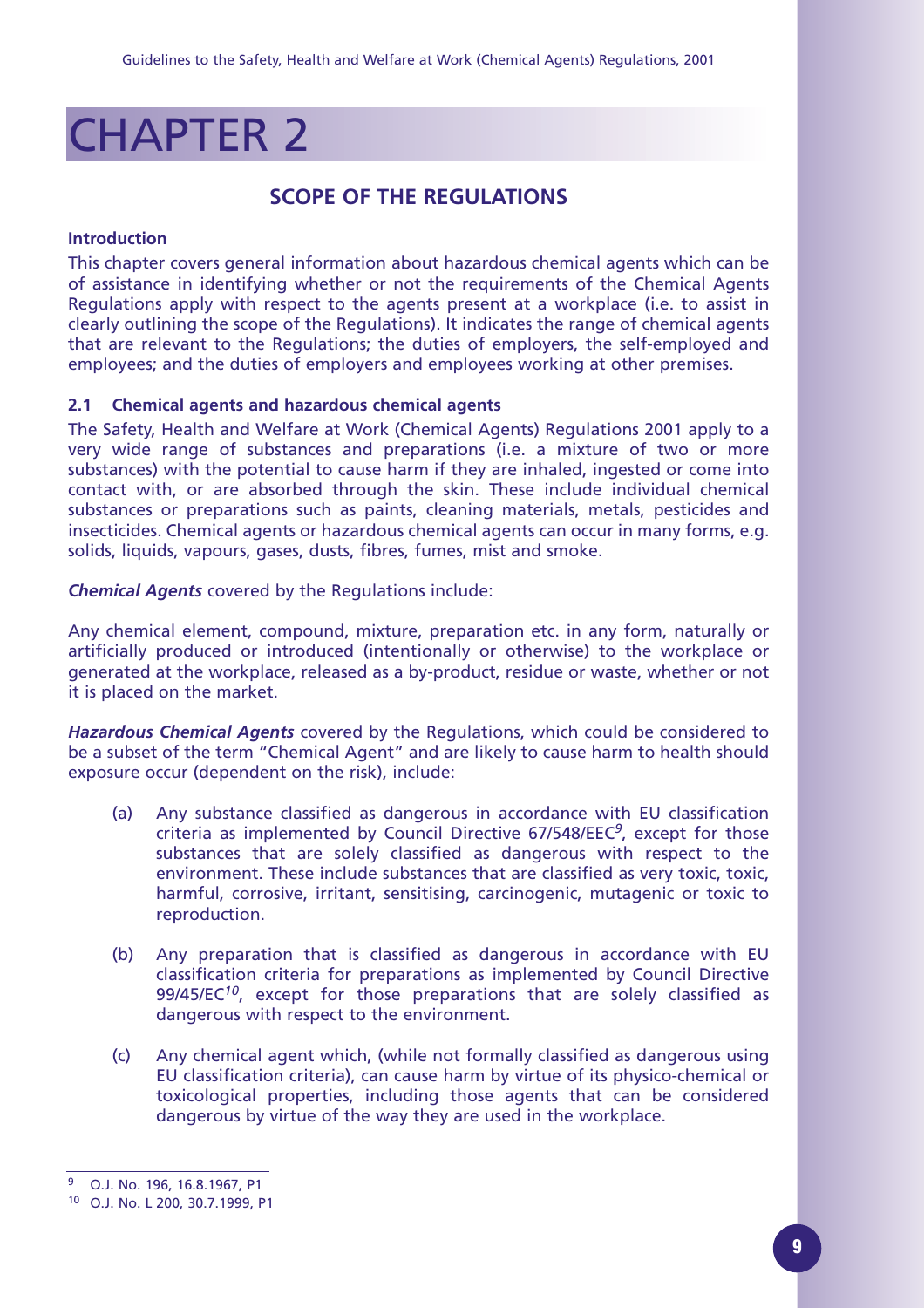(d) Any chemical agent assigned an Occupational Exposure Limit Value (OELV) as listed in the current Code of Practice on Chemical Agents.

A chemical which, whilst not meeting the criteria for classification as dangerous in accordance with the above, may, because of its physico-chemical, chemical or toxicological properties and the form in which it may occur in the work activity, present a risk to the safety and health of employees, including any chemical agent assigned an Occupational Exposure Limit Value (OELV) as laid down in the 2002 Code of Practice to the Chemical Agents Regulations or any subsequent revision of that Code of Practice.

It should be noted that a hazardous chemical agent(s) need not be just a single chemical compound, but also includes mixtures of compounds, allergens, etc. For example, dusts of any kind are considered hazardous to health when they are present in concentrations in the air equal to or greater than 10 mg/m<sup>3</sup> for inhalable dusts or 4.0 mg/m<sup>3</sup> for respirable dusts i.e. dependent on the particle size of the dust. The definitions of "inhalable dust" and "respirable dust" are included in the European Standard approved by the European Committee for Standardization (CEN).

Gases and vapours when present at high concentrations in air at the workplace act as simple asphyxiants. These can reduce the oxygen content to such an extent that life cannot be supported. Many of these asphyxiant gases are odourless and colourless and not readily detectable. Therefore, monitoring the oxygen content of the air is a means of ensuring that their presence does not pose a risk to the health of employees.

Some of the gases concerned are extremely flammable and can present a risk of fire or explosion. These flammable or asphyxiant gases satisfy the definition of hazardous chemical agent as set out in the Regulations. Where these gases are used in the workplace, employers will need to assess the risks they may pose to the health and safety of employees under both the Safety, Health and Welfare at Work (Chemical Agents) Regulations, 2001 and the Safety, Health and Welfare at Work (General Application) Regulations, 1993-2003. The requirements of the Safety, Health and Welfare at Work (Confined Spaces) Regulations, 2000 may also apply to the use of asphyxiant and flammable gases and employers may have further duties under those Regulations.

When deciding whether the substances used or produced in the workplace are covered by the Chemical Agents Regulations, 2001, employers should also consider the following:

- $\geq$  different forms of a substance may present different hazards, e.g. substances may not be hazardous in solid form but may be hazardous when ground into powder or dust that can be breathed into the lungs;
- $\geq$  impurities in a substance can make it more hazardous, e.g. crystalline silica is often present in minerals which would otherwise present little or no hazard;
- $\geq$  some substances have a fibrous form which may present a potentially serious hazard to health, if the fibres are of a certain size or shape;
- $\geq$  some substances have a known health effect, but the mechanism causing it is unknown, e.g. certain dusts of textile raw materials cause byssinosis;
- $\geq$  exposure to two or more substances at the same time or one after the other may have an added or synergistic effect;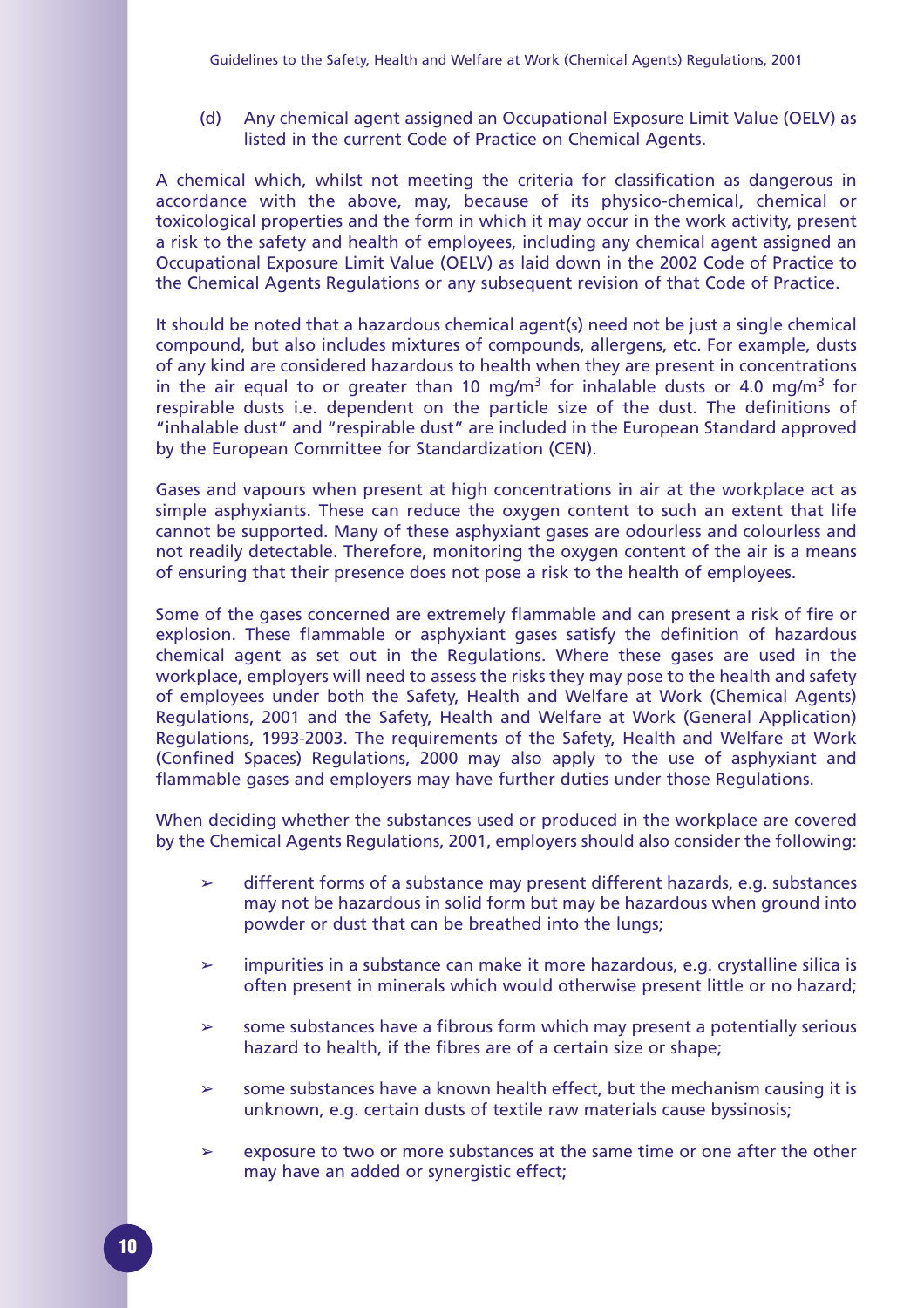- $\geq$  epidemiological or other data, e.g. reports of illness due to new and emerging agents;
- $\geq$  one-off, emergency situations arising out of the work activity, such as a dangerous chemical reaction or fire which could foreseeably produce a hazardous chemical agent(s).

The scope of the Regulations is very wide and covers hazardous agents which, at first, may not be even considered to be "chemicals" in the traditional interpretation or perception of that meaning or definition. Therefore, it is essential that employers consider the full life cycle and use of chemicals at the workplace, including the potential for emergencies and accidents/incidents to occur.

#### **2.2 Where to find out more about hazardous chemical agents**

There are many sources of information that employers can use to find out more about the hazardous properties of substances. These include:

- $\geq$  labels and safety data sheets in accordance with EU legislative requirements (for hazardous substances and preparations);
- $\geq$  from self-classifying substances or preparations by applying the criteria in the Regulations, i.e. when the agent has not formally been classified in accordance with the EU criteria but is known to potentially cause harm should exposure occur;
- $\geq$  other information provided by the manufacturer or supplier of the substance under Section 10 of the Safety, Health and Welfare at Work Act, 1989;
- $\geq$  quidance published by the Authority or other authoritative organisations;
- $\geq$  risk assessment reports published by the European Union on specific chemical substances performed in accordance with Council Regulation (EEC) 793/93 on the evaluation and control of risks of "existing" substances;
- $\geq$  previous experience of using the substance, similar substances, or agent;
- $\geq$  technical reference sources (textbooks, scientific and technical papers, trade journals, etc.);
- $\ge$  professional institutions, trade associations, trade unions and specialist consultancy services;
- $\geq$  the Internet.

#### **2.3 The Workplace**

The "workplace" refers to the place of work as defined under the Safety, Health and Welfare at Work Act, 1989, in particular, including any place (whether or not there is a structure at that place), whereby work is carried on, whether occasionally or otherwise. It includes a premises e.g. factory, warehouse etc., an installation on land and any offshore installation, a tent, temporary structure or movable structure, a vehicle, vessel, or aircraft, common parts of shared buildings and can include public roads e.g. road repair or resurfacing, kerbstone cutting, line painting, etc.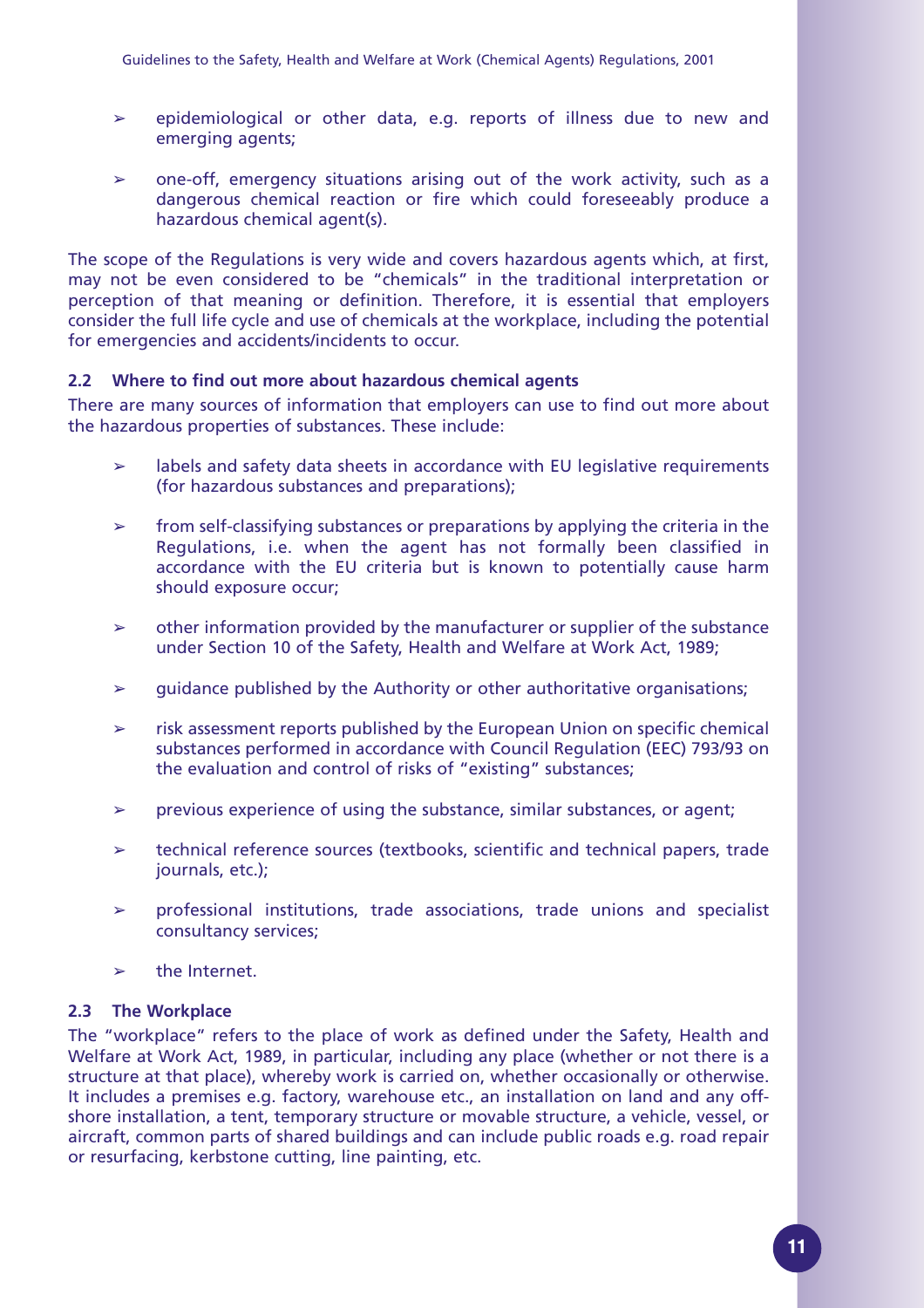#### **2.4 Working at another employer's premises**

Contractors, sub-contractors and self-employed people all have the duties of employers under the Regulations. Where the employees of one employer work at another employer's premises, both employers have duties under the Regulations (and also under other legislation). Each employer has duties to their own employees and, so far as is reasonably practicable, to the employees of the other employer.

#### **2.4.1 The visiting employer**

When working at another employer's premises, the two employers should co-operate and collaborate to ensure that all the duties imposed by the Chemical Agents Regulations and Regulation 6 of the General Application Regulations are fulfilled. They may need to decide which of them will carry out a particular duty. For example, it is usually appropriate for the employer who creates the risk to carry out any necessary monitoring of exposure. With respect to the issue of health surveillance (if required) then the employer should arrange for health surveillance for his/her own employees. However, on larger sites (with one or more sub-contractors) the main contractor may decide to take overall charge to arrange for health surveillance for all persons on site who are exposed and require such surveillance. This co-operation should be clearly outlined and planned with a clear understanding as to where responsibilities lie between each employer.

#### **2.4.2 The employer occupying the place of work**

The employer occupying the premises should also provide the visiting employer with sufficient information about any chemical agents that could be hazardous to health that may be used or produced at the place of work. The information provided by the employer should be sufficiently detailed to allow the visiting employer to provide his or her own employees with information and any appropriate instruction necessary to comply with the occupying employer's control measures.

The employer at the place of work will also need to know about any chemical agents, which could be hazardous to health, that are likely to be used or produced by the work that the visiting employer will be doing. This information is essential so that the occupier employer can:

- (a) be satisfied that the measures put in place by the visiting employer will not only protect his/her own visiting employees from exposure to the substances concerned, but also the occupier's employees;
- (b) provide his or her own employees with information and instruction about any chemical agents which could be hazardous to health that the other employer will be using or the work activity being performed will produce; and
- (c) reassure his or her employees that any exposure to the substances concerned and any risks to their health are being properly controlled.

#### **2.4.3 People working under the control and direction of others**

Although only the courts can give an authoritative interpretation of the law, in considering the application of the Chemical Agents Regulations and the development of guidance to persons working under another's direction, the following should be considered:

(a) if people working under the control and direction of others are treated as self-employed for tax and social insurance purposes, they may nevertheless be treated as their employees for health and safety purposes;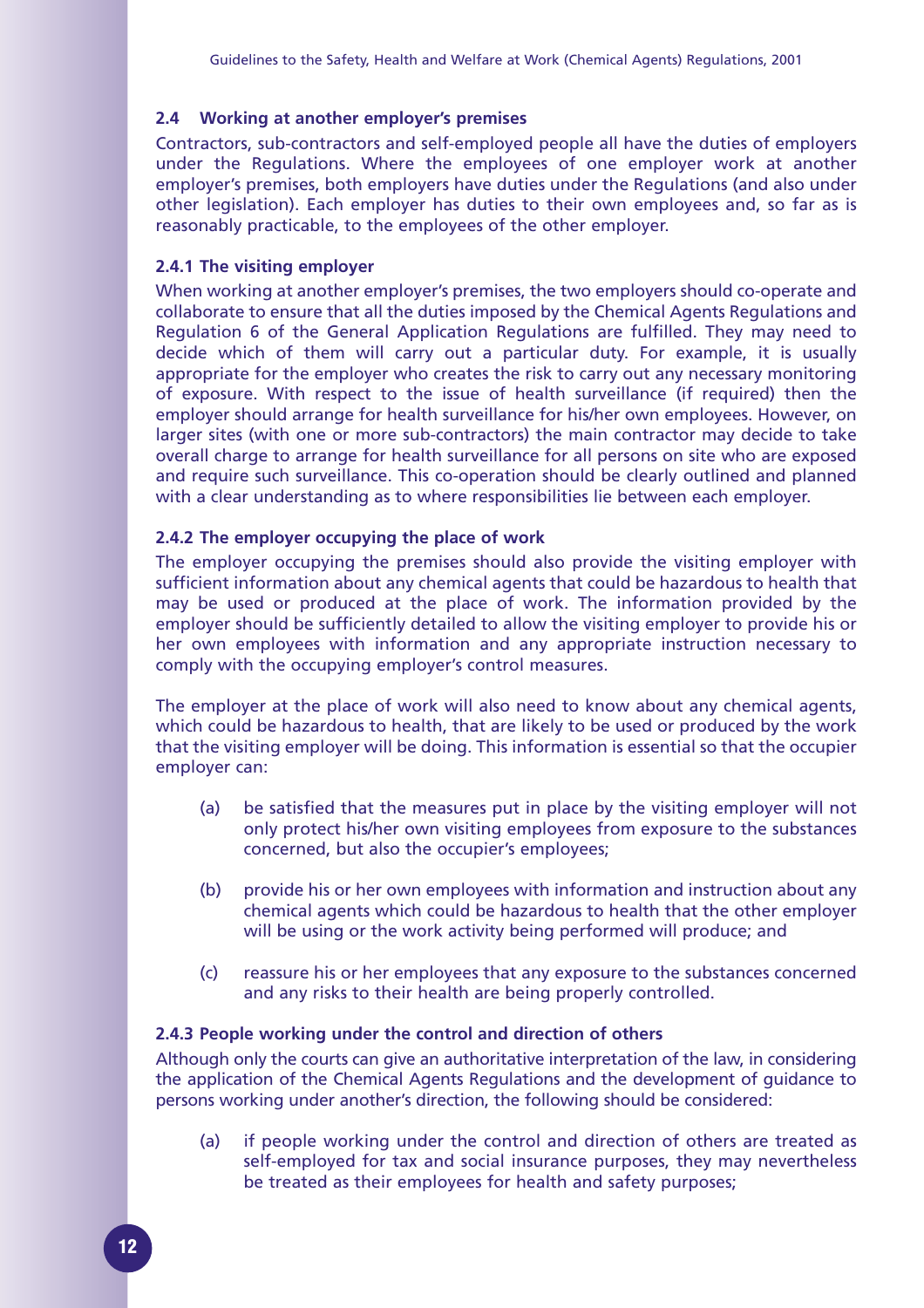(b) it may be necessary, therefore, to take appropriate action to protect them. If any doubt exists about who is responsible for the health and safety of a worker, this should be clarified and included in the terms of a contract prior to the commencement of the work.

However, a legal duty under the Act cannot be passed on by the means of a contract and there will still be duties towards others under Section 7 and 8 of the 1989 Act. If such workers are employed on the basis that they are responsible for their own health and safety, legal advice should be sought before doing so.

#### **2.5 Duties on employees**

Without prejudice to the requirements of Section 9 of the Act and Regulation 14 of the General Application Regulations, 1993, the main duties on employees under the Chemical Agents Regulations are to:

- (a) co-operate with their employers so far as this is necessary to enable employers to meet their obligations under these Regulations e.g. by following established procedures which minimise the risk of exposure;
- (b) make full and proper use of control measures including personal protective equipment and report defects;
- (c) ensure that equipment is returned after use to any storage place the employer provides for it, and to report immediately to the employer, i.e. the "foreman", supervisor or safety representative, as appropriate, any defects discovered in the equipment;
- (d) attend, where appropriate, health surveillance at the appointed time and give the appointed occupational healthcare professional information about their health that may reasonably be required;
- (e) report any accident or incident which may have resulted in the release into the workplace of a dangerous chemical or substance.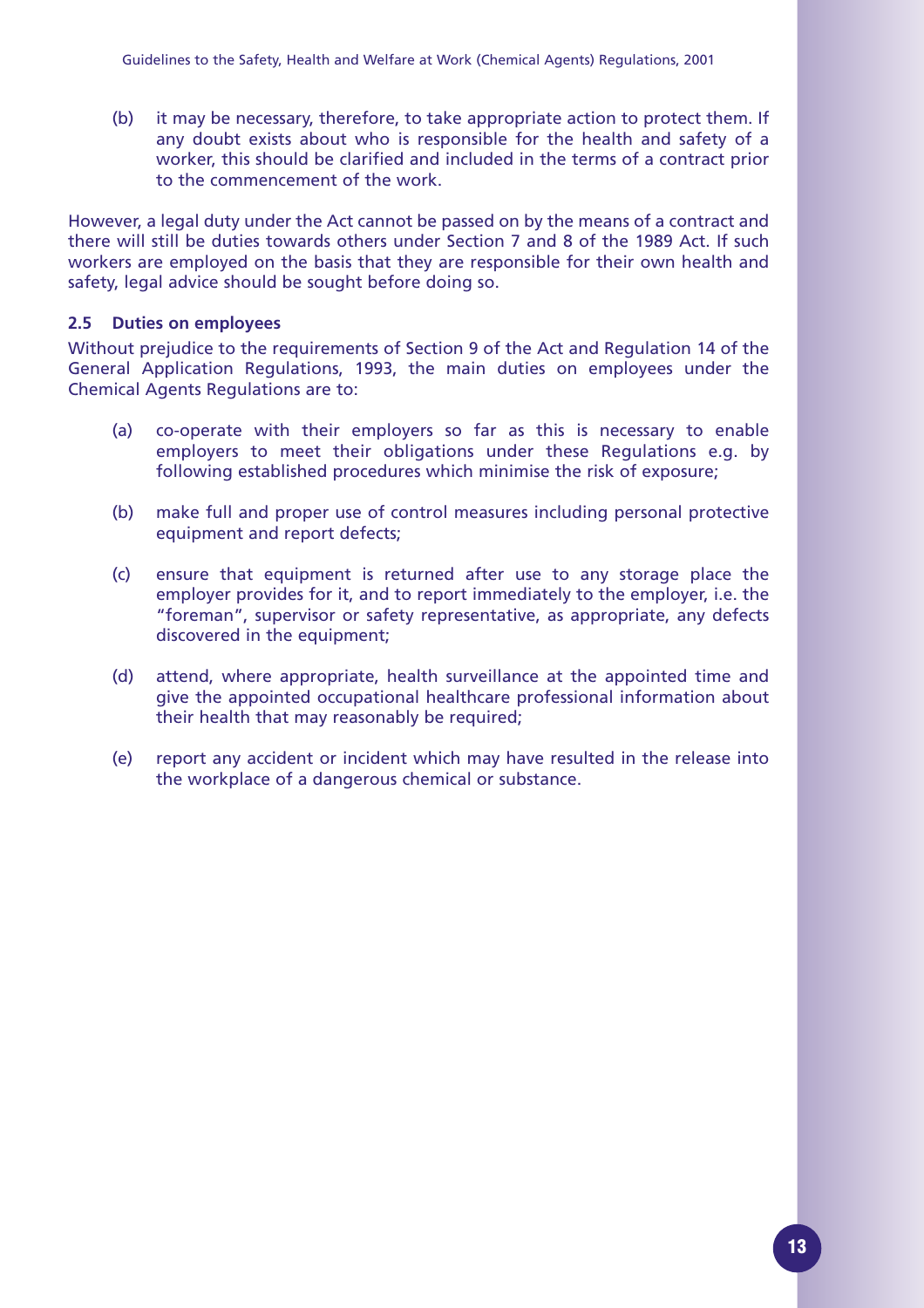## CHAPTER 3

### **DETERMINATION AND ASSESSMENT OF THE RISK OF HAZARDOUS CHEMICAL AGENTS**

#### *(Regulation 4)*

#### **Introduction**

This chapter deals specifically with the information necessary in order to perform a risk assessment (including where this information can be obtained), who is responsible and who should perform the risk assessment and all aspects related to the development of an adequate risk assessment, taking into account any changes and revision that may arise or become necessary.

The purpose of a risk assessment is to enable the employer to make a valid decision about the measures necessary to prevent or control the exposure of his or her employees to chemical agents, or hazardous chemical agents, arising from the work activity. It also enables the employer to demonstrate readily, both to themselves and to others who may have an interest, e.g. safety representatives, the Authority's inspectors, etc. that he or she has:

- (a) considered all the factors pertinent to the work;
- (b) reached an informed and valid judgement about the risks;
- (c) considered the practicability of preventing exposure to hazardous chemical agents;
- (d) considered the steps which need to be taken to achieve and maintain control of exposure where prevention is not reasonably practicable in accordance with Regulations 5 and 6;
- (e) considered the need for monitoring exposure at the workplace and for health surveillance; and
- (f) identified other action necessary to comply with the Regulations.

The risk assessment can be made as part of, or as an extension of, the more general risk assessment duties placed on employers by Section 12 of the 1989, Act and Regulation 10 of the General Application Regulations, 1993. A risk assessment must be available for all hazardous chemical agents and must be carried out before any new activity involving hazardous chemical agents takes place.

#### **3.1 The work involved in making a risk assessment**

The amount of work involved in carrying out a risk assessment will vary and will depend on the extent to which:

(a) the level of exposure is already known through previous assessment and the type of risk previously identified;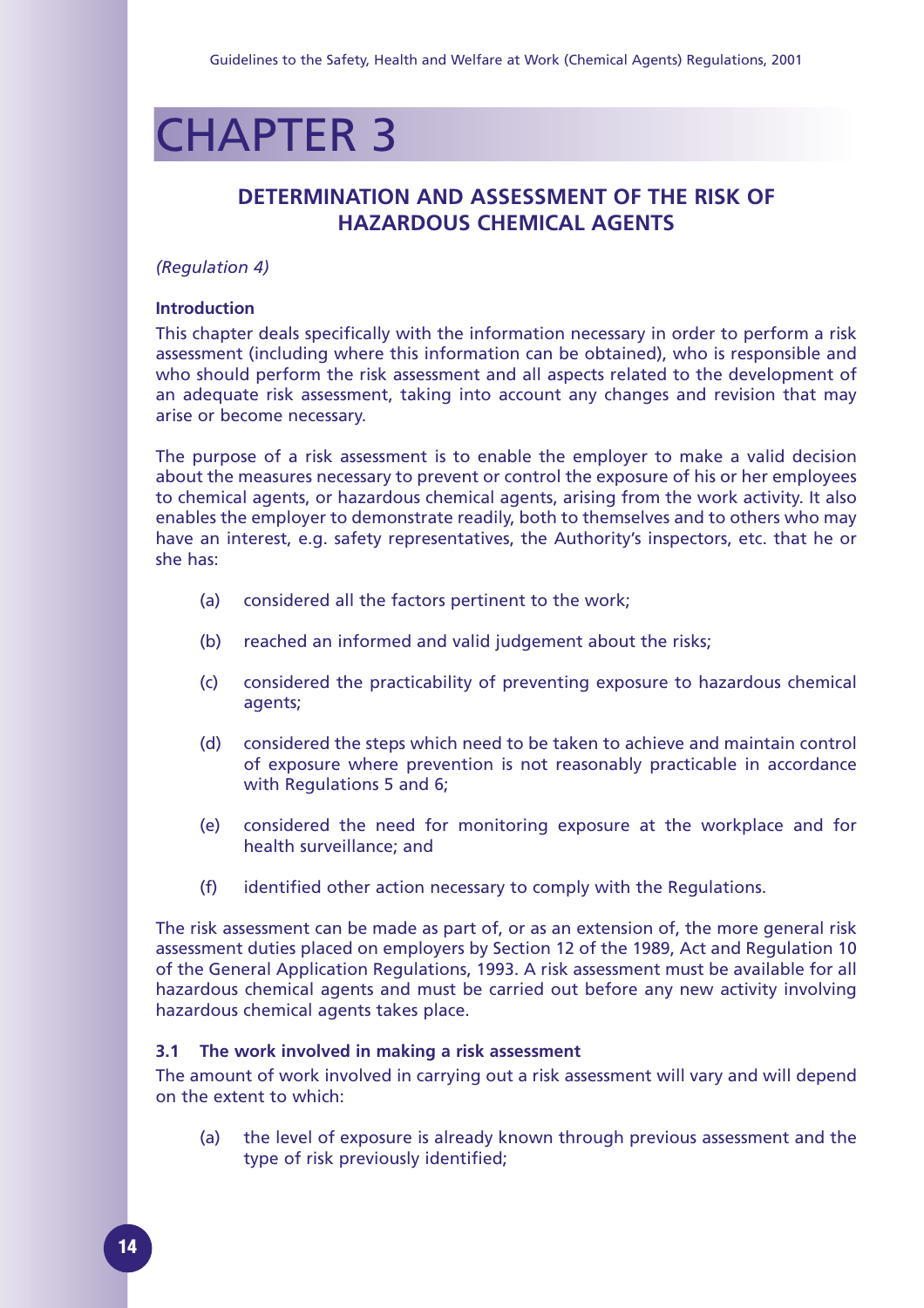- (b) the conclusions reached about the adequacy of proposed or existing controls are immediately obvious based on known information from the supplier;
- (c) there is existing knowledge gained from previous experience;
- (d) any existing records are still valid. These will include records about:
	- (i) the type of substance involved;
	- (ii) the numbers and categories of employees potentially exposed;
	- (iii) their work activities;
	- (iv) the results of previous exposure; and
	- (v) the suitability of existing control methods.

In some circumstances it will only be necessary for employers to read suppliers' information sheets to decide whether their existing practices are sufficient to ensure control of exposure, i.e. the controls in place are to the standard specified and are properly maintained. Accurate and complete information on data sheets is essential when considering workplace controls. If employers or those performing the risk assessment have concerns about the quality and reliability of the information provided on the data sheets received, or if they are unsure of the application of the information to their situation, they should contact the supplier for clarification or for further guidance or information.

In other circumstances, and in particular for new activities, employers may need to consult manufacturers' standards, technical papers, trade literature etc. to estimate the likely exposure before deciding what control measures they should apply.

The process of carrying out a risk assessment is not a bureaucratic exercise or simply the collection of information resulting in mountains of paper to be filed away and forgotten. Collecting manufacturers' or suppliers' data sheets and other information does *not* in itself meet the requirements of the Regulations to carry out a risk assessment. This stage of information gathering from the sources as outlined indicates the initial or first step of the assessment process only. The information thus obtained must then be used and considered with respect to developing the necessary and appropriate controls required to protect the health of those who may be at risk from exposure to the identified hazardous chemical agents at the workplace.

Employers are responsible for carrying out the risk assessment but may need to acquire the services of other persons to do this work. Employers must ensure that whoever carries out the risk assessment and provides advice on the prevention and control of exposure is competent to do so as required by the 1989 Act. This does not necessarily mean that particular qualifications are required. However, whoever carries out the risk assessment should:

- (a) have adequate knowledge, training, experience and expertise in understanding the hazard so as to perform a risk assessment;
- (b) know how the work activity uses or produces chemical agents or hazardous chemical agents;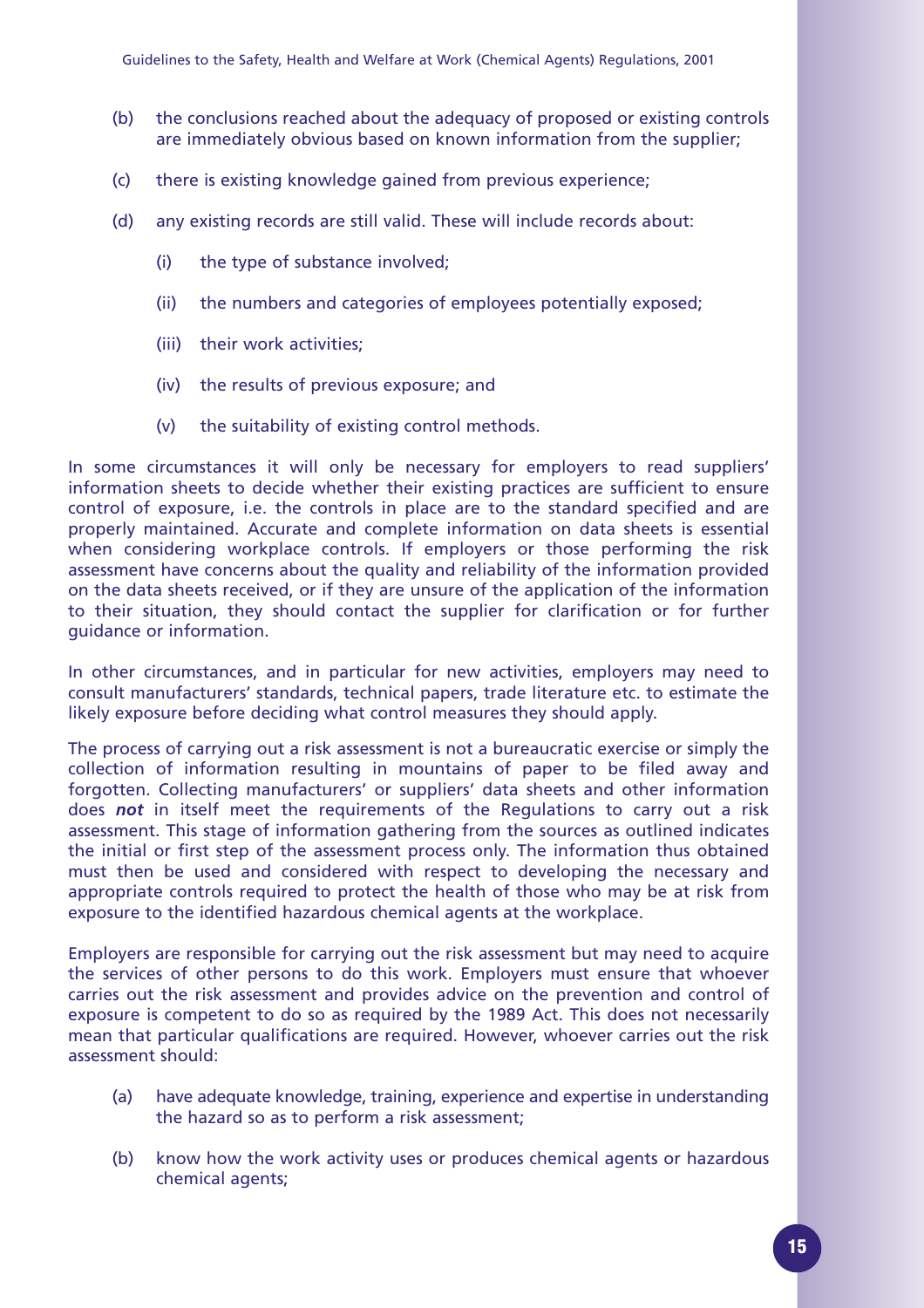- (c) be familiar with and understand the requirements of these Regulations and the appropriate Code of Practice;
- (d) have the ability and the authority to collate all the necessary, relevant information; and
- (e) have the knowledge, skills and experience to make the right decisions about the risks and the precautions that are needed.

The employer or person carrying out the risk assessment (on behalf of the employer) may not always have complete familiarity of all aspects of the assessment required by the Regulations. In such situations it may be necessary to engage more than one person to perform the complete risk assessment as required by the Regulations. For example, a supervisor's experience of a particular process could be combined with the technical and legal knowledge of a health and safety manager so that the complete assessment can be made. If more than one person contributes to the risk assessment, the employer should ensure that each person knows precisely what they are to do, and nominate one person to co-ordinate, compile and record the main findings of the risk assessment.

#### **3.2 Identifying chemical agents or hazardous chemical agents for assessment purposes**

The person carrying out the risk assessment should determine whether there are any chemical agents or hazardous chemical agents at the workplace in a form which may, because of their physico-chemical, chemical or toxicological properties and the way they are used or are present in the workplace, present a risk to the safety and health of employees or others.

The risk assessment should take into account those substances that are:

- (a) brought into the workplace and handled, stored and used for processing;
- (b) produced or given off, (e.g. as fumes, vapour, dust etc.) by a process or an activity or as a result of an accident or incident;
- (c) used for, or arise from maintenance, cleaning, and repair work;
- (d) produced at the end of any process, e.g. wastes, residues, scrap etc.; or
- (e) produced from activities carried out by another employer's employees in the vicinity.

A risk assessment of the risks created by any work must be comprehensive and cover those items listed in Regulation 4. In particular, it should also include consideration of:

- (a) the substances or types of substance to which employees are liable to be exposed;
- (b) the properties, i.e. physical, chemical or biological of the substances and the effects they can have on the body;
- (c) where those substances are likely to be present and in what form, i.e. whether they are used or produced and in what amounts;
- (d) the level and duration of exposure;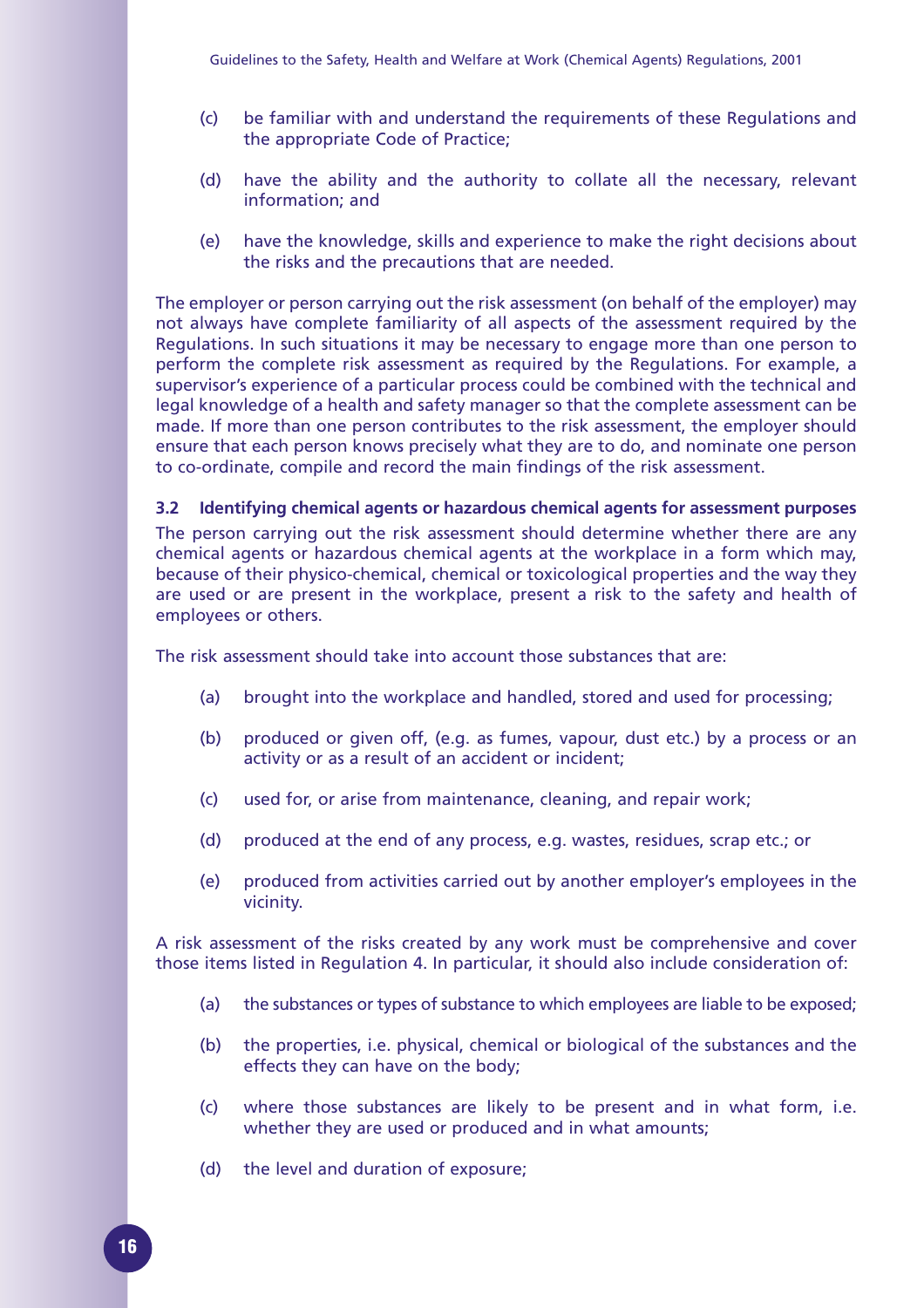- (e) the ways in which, and the extent to which, any groups of people could be exposed, including maintenance workers, office staff, night cleaners, security guards, members of the public such as visitors, patients etc., taking into account the type of work and process, and any reasonable foreseeable deterioration in, or failure of, any control measure provided;
- (f) the need to protect particular groups of employees who may be at an increased risk: e.g. inexperienced trainees and young persons; pregnant workers; disabled workers; maintenance workers; workers who, for other reasons, may be compromised or vulnerable should exposure to certain chemical agents occur; workers who may work in circumstances where exposure is foreseeably higher than normal; and workers known to be susceptible to certain illnesses such as dermatitis, asthma or other diseases which may be caused by exposure to chemical agents or hazardous chemical agents;
- (g) an estimate of exposure, taking into account any information that may be available about:
	- (i) the concentration likely to be produced by the work concerned;
	- (ii) the effort needed to do the work and how this may affect the rate and volume of air employees breathe – (for some work activities, employees might breathe three or four times the volume of air that they would breathe at rest); and
	- (iii) the effect of any engineering measures and systems of work currently used for controlling potential exposure; and
- (h) how the estimate of exposure compares with any existing, valid standards which represent adequate control, e.g. an Occupational Exposure Limit Value or Biological Limit Value.

Employers should give particular consideration to activities which give rise to, or have the potential to give rise to, the highest exposures e.g. cleaning of equipment, work in confined spaces, or non-routine or end-of–shift tasks. An understanding of the factors that contribute to employees' exposure will help employers decide on the best way to control such exposure.

If comparison with the estimate of exposure ((g) above) shows that control is likely to be inadequate, the risk assessment should also describe the extra steps needed to obtain and maintain adequate control, e.g. better enclosure and extraction etc.

#### **3.2.1 Safety data sheets**

Employers making a risk assessment for a substance (or preparation) that is classified under existing European Directives must consider, and take into account, the information the supplier provides on the safety data sheet. These sheets provide users of hazardous chemical agents with some of the information they need to protect the health of employees and for handling the substance safely in the workplace. The safety data sheet contains information under a number of obligatory headings, e.g. "hazard identification", "exposure controls – personal protection", "storage", "first aid", etc., and is a useful source of information in helping employers make the decisions required for the risk assessment.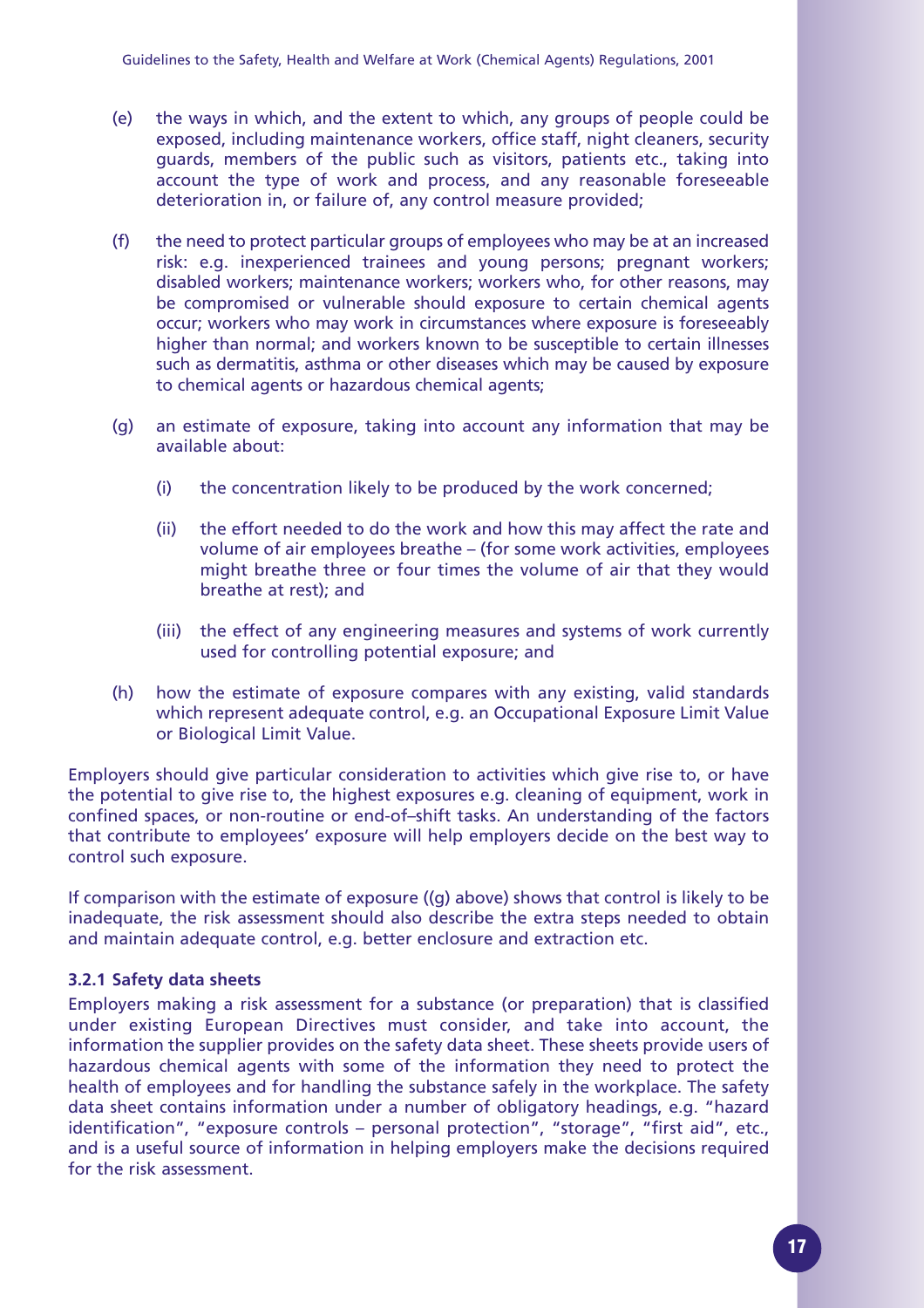Accurate, complete and correct information on safety data sheets is essential when considering workplace controls: e.g. over-classification of a substance might lead to unnecessarily stringent controls; under-classification may result in risks to employees' health. If employers have concerns about the quality and reliability of information provided on a data sheet, or if they are unsure of the application of the information to their situation, they should contact the supplier for clarification or for further guidance. Up-to-date safety data sheets must be obtained from the supplier as classification may change as newer information concerning chemical agents comes to light.

Where a chemical agent is produced within a process and there is a risk of exposure to that chemical agent within the plant or premises, the employer must endeavour to find out the hazardous properties of that substance and the control measures necessary to reduce the risk of exposure to as low a level as is reasonably practicable. This could involve the use of knowledge, experience, available data and, if necessary, the carrying out of appropriate tests.

#### **3.2.2 Exposure to two or more substances**

Where a work activity may expose employees to more than one hazardous chemical agent, the employer must consider the possible enhanced harmful effects of combined or sequential exposures. If employees are under health surveillance that is being supervised by an occupational healthcare professional, the employer should seek advice from the occupational healthcare professional concerned. Otherwise, information may be available from other sources such as the individual suppliers of the substances, trade associations or guidance material etc.

#### **3.2.3 Using personal protective equipment to secure adequate control of exposure**

In deciding what measures are needed to control exposure, employers should only use personal protective equipment (PPE) so far as is reasonably practicable after all other measures have been taken. Employers may use PPE as secondary protection in combination with other control methods such as local exhaust ventilation, if those other control measures do not adequately control exposure by themselves. However, there may be circumstances where an employer considers it prudent to issue personal protective equipment such as clothing, face-shields, gloves etc., not because other control measures are inadequate on their own, but to provide employees with additional protection should any of those measures fail.

#### **3.3 Recording the risk assessment:**

All employers must carry out a risk assessment in writing. Employers can use the recorded findings as evidence:

- (a) to show the enforcing authorities that they have carried out risk assessment in accordance with Regulation 4;
- (b) to demonstrate that they have systematically considered all the factors relevant to the work, and put in place measures either to prevent exposure or to achieve and maintain adequate control of exposure; and
- (c) to inform workers regarding the control measures adopted based on the risk assessment.

The significant findings of the risk assessment should represent an effective statement of hazards, risks and actions taken to protect the health and safety of employees and anyone else that may be affected by the work. Employers will need to record sufficient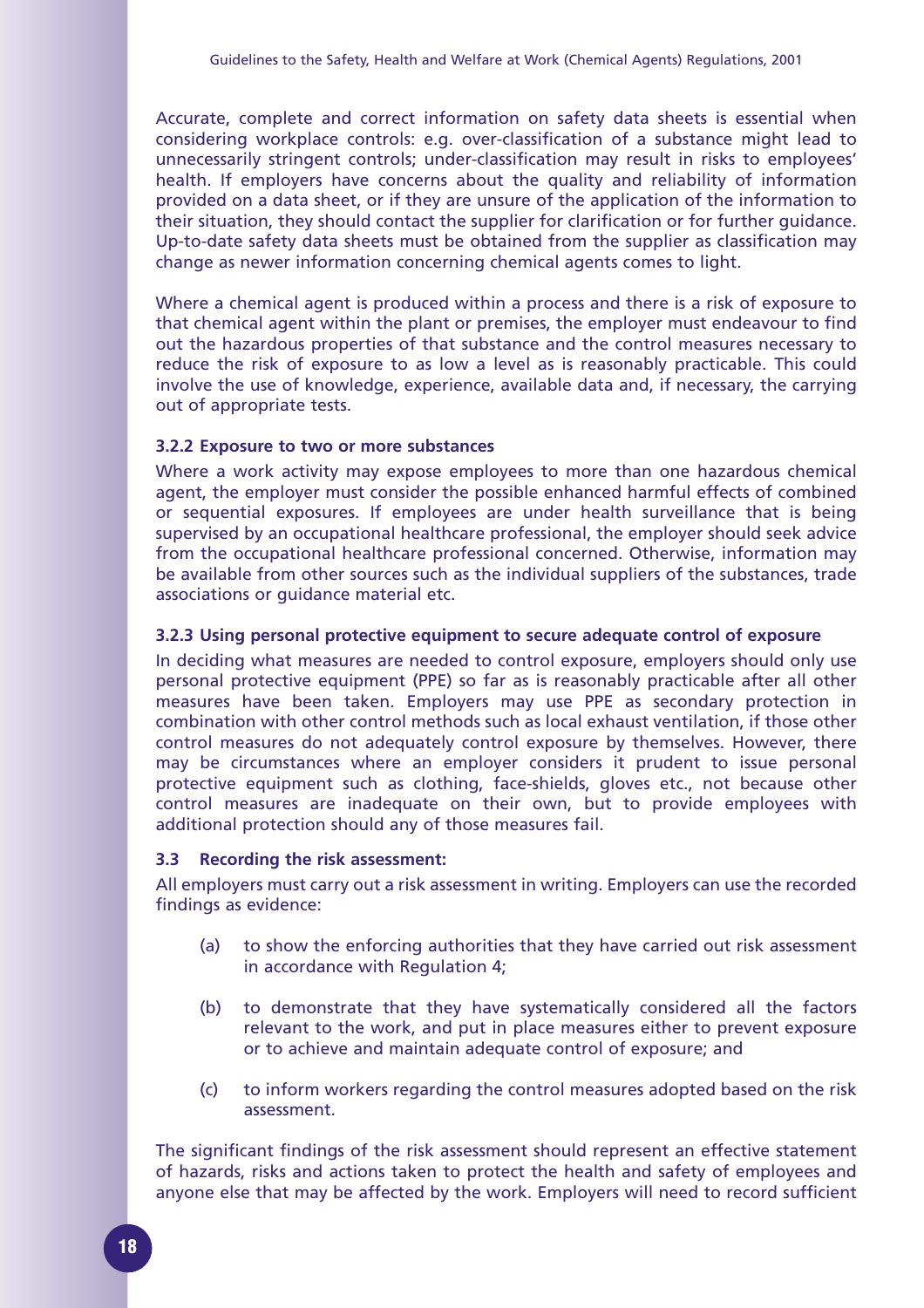detail of the risk assessment itself so that they can demonstrate to a safety representative or inspector etc. that they have carried out an adequate risk assessment. The record may refer to and rely on other documents and records describing procedures and safeguards, and these should be cross-referenced in the risk assessment.

The record may be in writing or recorded by other means, e.g. electronically, so long as it is readily accessible and retrievable at any reasonable time for use by employers in reviews or for examination, e.g. by a safety representative or inspector etc.

The amount of information employers should record will be proportionate to the risks posed by the chemical agents present and or the work activity. In the simplest and most obvious of cases where chemical agents or hazardous chemical agents pose little or no risk, e.g. for many of the substances often found in small quantities in offices, the employer need only record:

- (a) the substances to which the employees are or are likely to be exposed and the form in which they occur – liquid, powder, pellets, dust etc.;
- (b) the measures taken under Regulation 5 to adequately control exposure, e.g. taking account of the information provided by the supplier, and using the substances in accordance with their accompanying instructions; and
- (c) a statement that because the substances pose minimal risk, a further detailed risk assessment is deemed to be unnecessary.

Where a number of different chemical agents or hazardous chemical agents pose a minimal risk to the safety and health of employees, the employer may group together, on a single record, the results of the risk assessments for all the individual substances concerned.

However, where the work concerned presents a more significant risk to safety and health, the significant findings of the risk assessment should comprise a more comprehensive record. It should include at least the appropriate items from the following non-exhaustive list:

- (a) the substances to which the employees are liable to be exposed and the form in which they occur, e.g. liquid, gas, vapour, powder;
- (b) the processes or activities in which the substances are used or produced and how employees may be exposed to them, including the quantities stored and used in the workplace;
- (c) the hazards and risks the substances present under normal conditions of use, and in circumstances of an unforeseen incident, accident or emergency which could result in an uncontrolled release of the substance concerned into the workplace;
- (d) the extent to which prevention and substitution of a substance or process was considered (Regulation 5);
- (e) identification of the employees or groups of employees liable to be exposed;
- (f) the preventive measures already in place to achieve adequate control of exposure, including the use of any personal and respiratory protective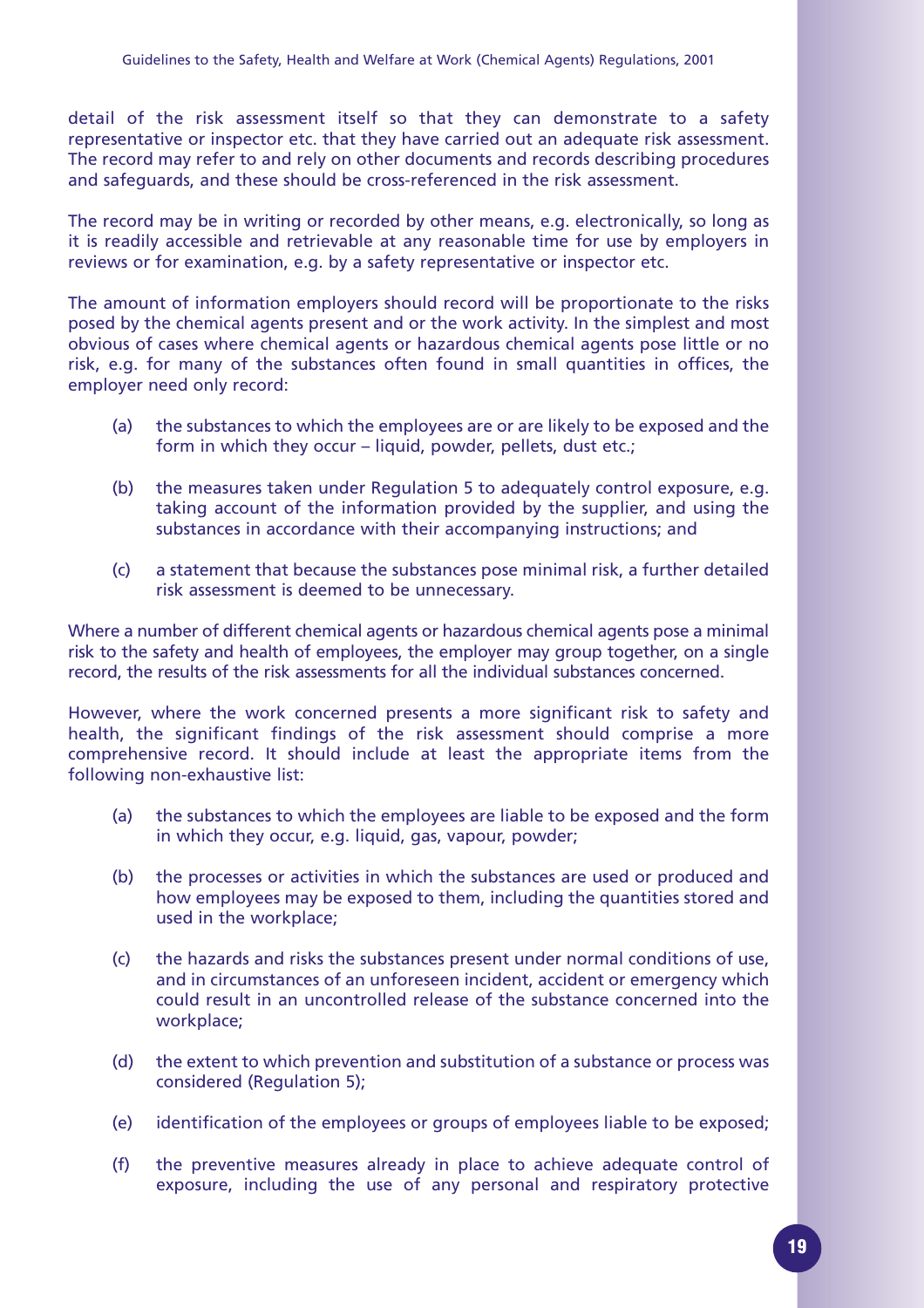equipment (RPE). (These need not duplicate details of measures more fully described in other documents such as standard operating procedures but could refer to them);

- (g) the commissioning, monitoring and testing required as part of the process of validating the effectiveness of, and refining of, control measures;
- (h) whether it is necessary to carry out exposure monitoring and measurement and the frequency with which any further air monitoring will be carried out;
- (i) where appropriate, the reasons for selecting particular types of personal protective equipment including respiratory protective equipment to secure adequate control;
- (j) the conclusions reached on the risks to the health and safety of employees and to any other people who may be affected by the work concerned, taking account of preventive measures already being used;
- (k) whether it is appropriate to place any identified groups of employees under health surveillance (Regulation 10) and, where available, the results of health surveillance already undertaken; and
- (l) when the risk assessment will be reviewed or the period between successive reviews

This record of the significant findings will also form the basis for a revision of the risk assessment.

The risk assessment must clearly identify the measures that have been taken or that must be put in place in relation to the requirements of the Regulations, including the dates for such actions or measures to be put in place and made operational.

#### **3.3.1 When to record the significant findings**

The employer should record the significant findings when the risk assessment is made. In some circumstances, however, it may not be possible to record *all* the significant findings until relevant information becomes available, e.g. exposure monitoring results. In such situations, the employer should complete or update the significant findings as soon as the information becomes available. However, the employer must ensure that while waiting for information to confirm the conclusions drawn from the risk assessment, a cautious approach is adopted to ensure that employees' exposure to chemical agents or hazardous chemical agents is adequately controlled and kept to a minimum so far as is reasonably practicable.

Where the employer, having addressed the requirements of Regulation 4 and found that the chemical agents present pose a minimal risk to safety and health, they may decide that a further detailed risk assessment is unnecessary. In so deciding, the employer should record a justification for this decision together with details of the competent person who performed the assessment.

#### **3.3.2 Reviewing the risk assessment**

The record of the risk assessment should be a "living" document, which must be reviewed to ensure that it is kept up to date. The employer should make arrangements to ensure that the risk assessment is reviewed regularly. The date of the first review and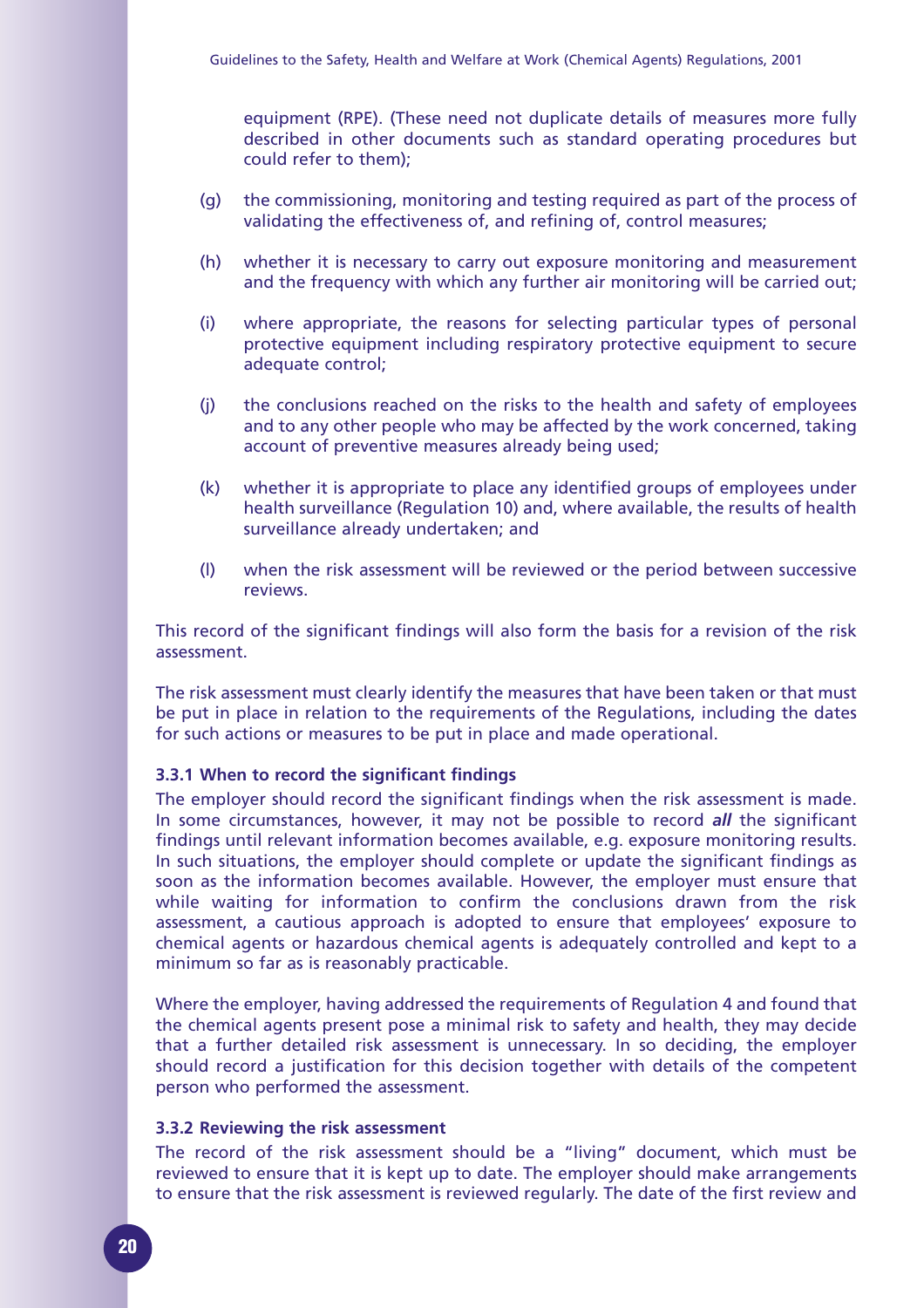the length of time between successive reviews will depend on the type of risk, the work and the employer's judgement on the likelihood of changes occurring.

The risk assessment must be reviewed immediately:

- (a) when there is evidence to suggest that it may no longer be valid, for example from:
	- (i) the results of examinations and tests of engineering controls (Regulation 6(1)(b));
	- (ii) the results of monitoring exposure (Regulation 6(1)(c));
	- (iii) the results of health surveillance, e.g. the identification of an adverse health effect or a confirmed case of work-related disease (Regulation 10); or new information on health risks;
	- (iv) reports or complaints from supervisors, safety representatives or employees about defects in the systems of work or control systems; or
- (b) where there has been a significant change in the circumstances of work, especially one which may have affected employees' exposure to a hazardous chemical agent such as:
	- (i) a change in the substances used, including the introduction of a substitute substance, or their source;
	- (ii) plant modification, including engineering controls;
	- (iii) a change in a process or method of work which is likely to affect the nature of the hazard, e.g. change in work procedures;
	- (iv) a change in the volume or rate of production; or
	- (v) a reduction in the workforce without any corresponding reduction in the rate of production and the consequential additional pressures on employees.

In the case of a new activity involving hazardous chemical agents, work shall not commence until after an assessment of the risk of that activity has been made and the preventive measures identified in that risk assessment have been fully implemented (e.g. including the possibility of additional training and instructions of workers with respect to the new activity introduced).

Where the risk assessment is changed and control measures are changed or adapted to meet the new circumstances, employers must take action to implement any necessary changes identified by the review and record afresh the significant findings, including the need for additional training and instruction of workers.

When reviewing the risk assessment, employers should use the opportunity to look again at their prevention or control measures. In particular, they should: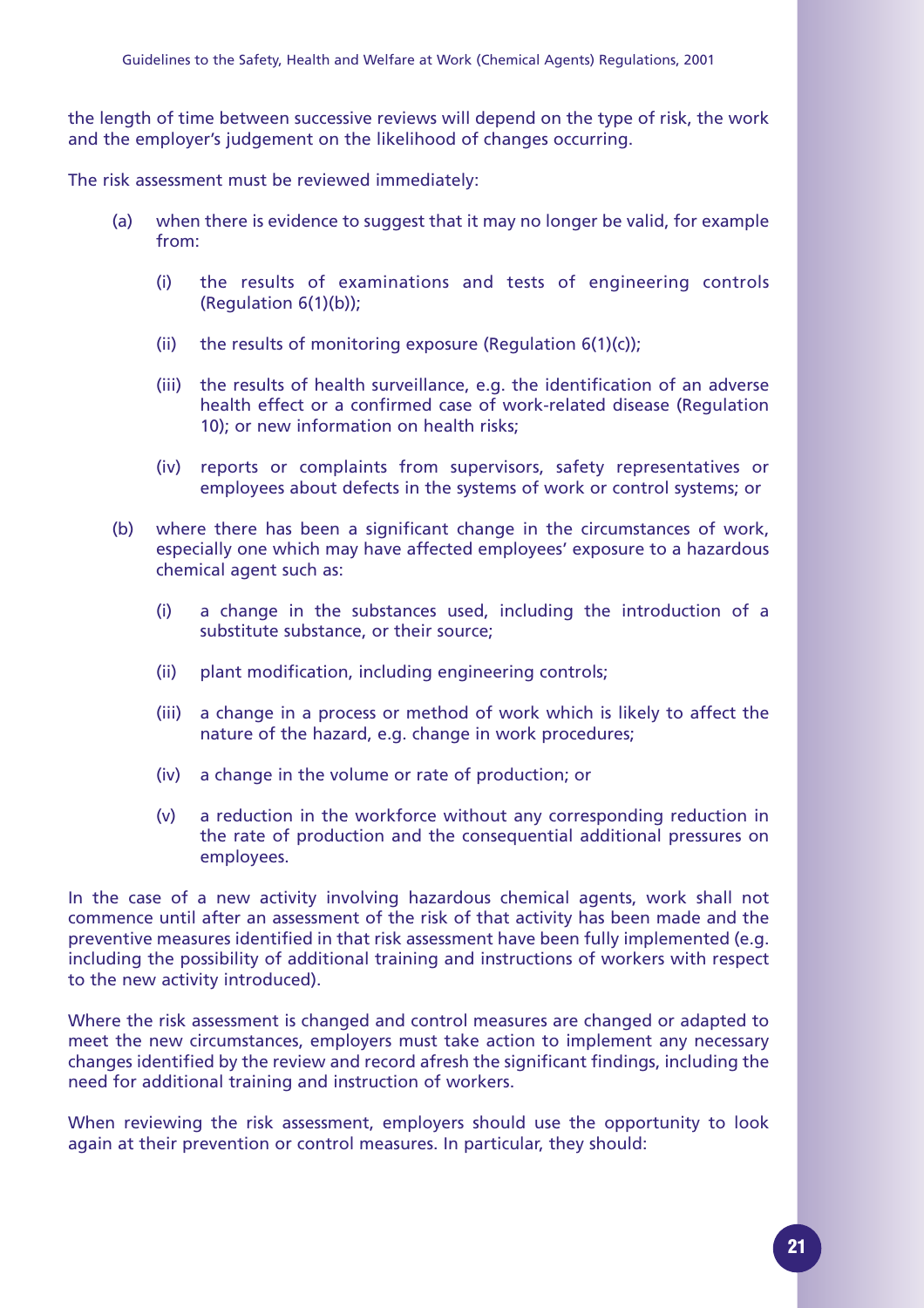- (a) reconsider whether it is practicable to prevent exposure to hazardous chemical agents by changing the process or substituting the hazardous chemical agents for ones which are less hazardous under the particular conditions. This may be possible because of technological developments, or changes in the relationship between costs and substances, equipment used and control measures;
- (b) reconsider whether it is practicable to use a less hazardous form of the same substance (e.g. using granulated raw material rather than powder); and
- (c) re-examine existing control measures to decide whether they can be improved: e.g. for substances which have an Occupational Exposure Limit Value consider whether the controls really reduce exposure as far as is reasonably practicable below the OELV, or merely just below it.

#### **3.3.3 Consulting employees and their representatives**

Employers should involve their employees and their safety representatives in the processes of carrying out and reviewing risk assessments. They are in a good position to know what happens in practice and they will use the controls that the employer introduces. Employers must involve their employees as part of their duties under Regulation 9 to provide them with suitable information, training (including instruction as appropriate) and consultation. Employers must also:

- (a) tell employees or their workplace representatives the results of the risk assessment;
- (b) explain how control measures are designed to protect their health from chemical agent(s) or hazardous chemical agent(s); and
- (c) explain how any changes introduced will affect the way the employees do the work in the future.

Employees and their safety representatives or both, must be provided with the results of the risk assessment (including explanation of these results as necessary) and the data used to carry out the risk assessment.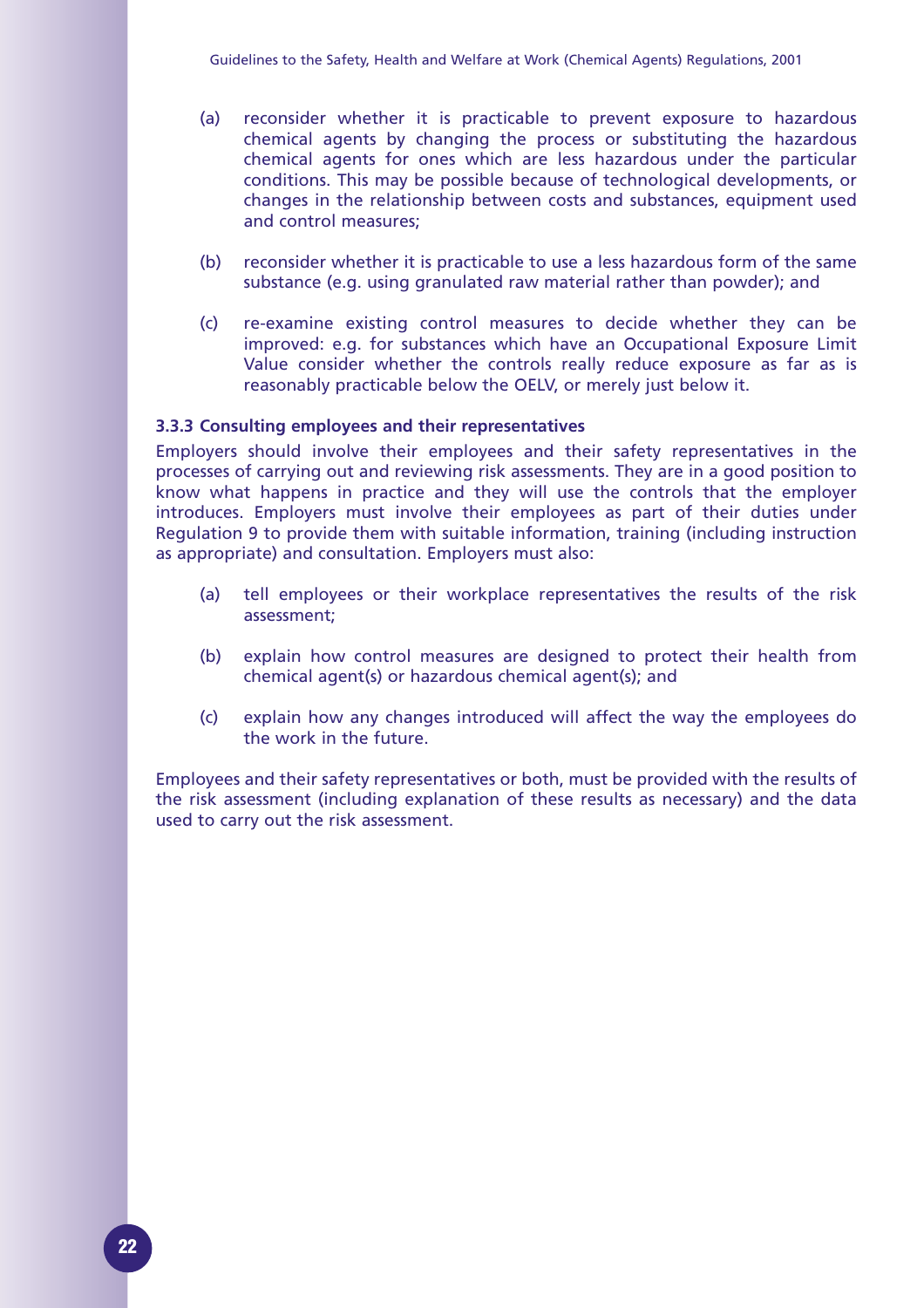## CHAPTER 4

### **PREVENTION AND CONTROL OF EXPOSURE TO HAZARDOUS CHEMICAL AGENTS**

#### *(Regulations 5 and 6)*

#### **Introduction**

This chapter deals with prevention and control measures to avoid, prevent and control exposure to hazardous chemical agents at the workplace. The layout of the guidance information contained in this chapter is set out in the standard prevention and control sequence, i.e.

- prevention through elimination
- followed by reduction methodologies
- specific methods which can be used where elimination and thus prevention of exposure is not possible

In addition, this chapter sets out guidance relating to Personal Protective Equipment (PPE), including Respiratory Protective Equipment (RPE), information on Occupational Exposure Limit Values (OELVs), and methods to protect against exposure when the route of concern is other than inhalation, e.g. eyes, skin or orally.

An employer's overriding duty, and first priority, is to consider how to prevent employees being exposed to hazardous chemical agents (Regulation 5). Employers who do not first consider this are failing to comply with a fundamental requirement of the Regulations. The duty in Regulation 5(1) in relation to elimination of the risks from hazardous chemical agents should be achieved by measures other than the use of personal protective equipment. Employers can best comply with this requirement by eliminating completely the use or production of hazardous chemical agents in the workplace. This might be achieved by:

- (a) changing the method of work so that the operation giving rise to the exposure is no longer necessary; or
- (b) modifying a process to eliminate the production of a hazardous by-product or waste product; or
- (c) where a hazardous chemical agent is used intentionally, substituting with a non-hazardous chemical agent which presents *a lower risk* to safety and health.

In many workplaces, it will not be possible or practicable to eliminate exposure to hazardous chemical agents completely. Therefore, where it is necessary to use a hazardous chemical agent, an employer should consider whether it is possible to significantly reduce exposure by:

- substituting an alternative substance; or
- using a different form of the same substance; or
- using a different process,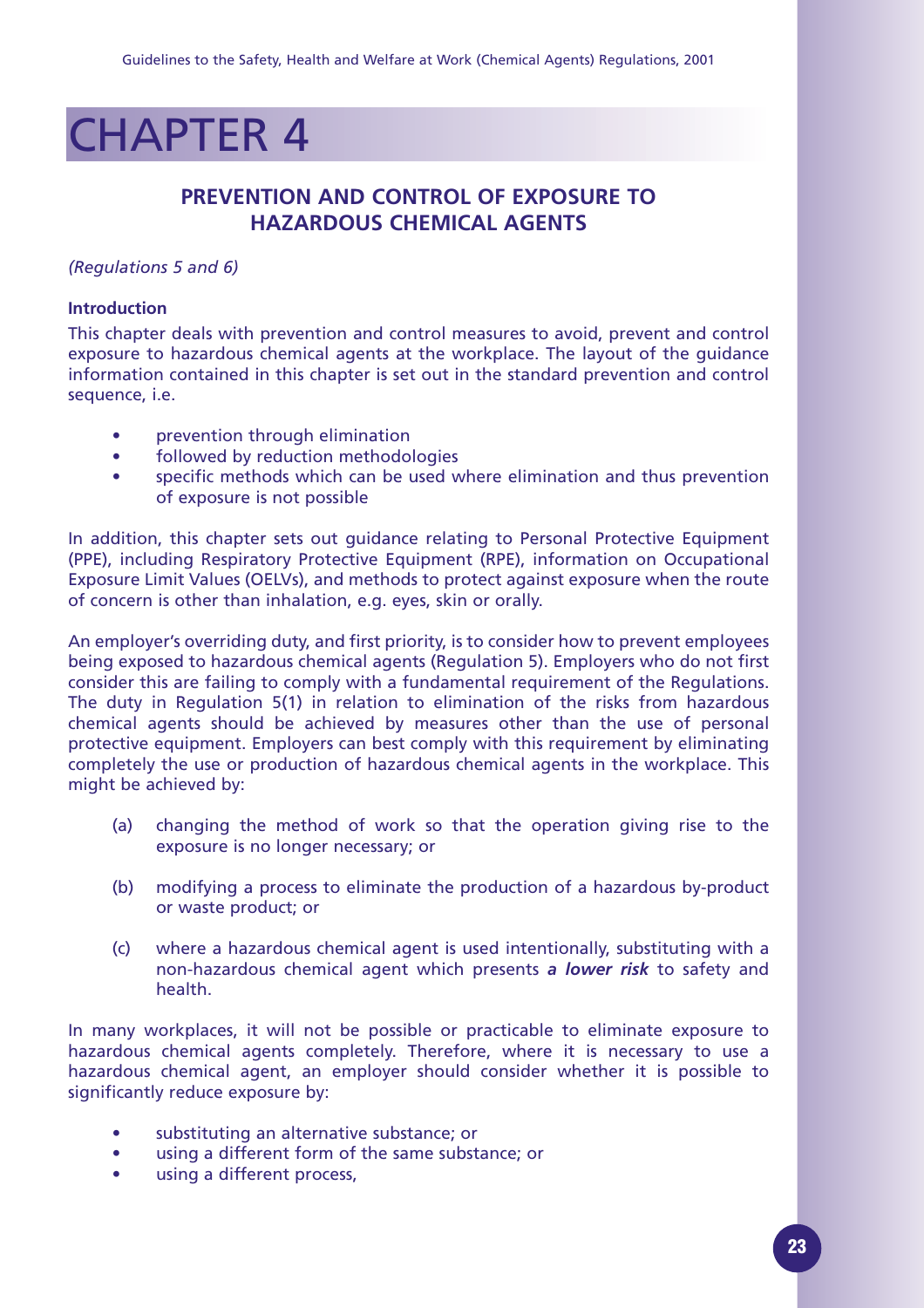which, in the circumstances of the work, presents less risk to the safety and health of employees. This might be achieved by changing the form of the substance concerned so that exposure is negligible, e.g. using a substance in pellet rather than powder form.

The employer will need to take many factors into account when considering whether to use an alternative substance, including all the harmful properties of any proposed replacement. The ultimate decision should be based on a balance of any new risks it might present against the potential benefits. For example, in seeking a less toxic substitute chemical for a process, the employer's choice of one with lower toxicity but higher flammability might increase the overall risk if the process has an intrinsic fire risk. Therefore, in considering potential substitutes, employers should be aware of the responsibilities they have under the General Application Regulations and any other relevant statutory provisions.

The process of preventing exposure by substitution with a less hazardous chemical agent is a thorough and comprehensive one that should identify suitable alternative substances. It should result in the employer selecting for use the substance that produces the least risk for the circumstances of the work.

#### **4.1 Control of Exposure**

Where prevention of exposure to hazardous chemical agents is not reasonably practicable, employers must comply with the secondary duty in Regulation 5(1)(a) to reduce the risk to health and safety to a minimum. To achieve this, employers must first consider, and, where appropriate for the circumstances of the work, apply the measures set out in Regulation 6(1)(a) which are in priority order. This means that employers should apply the measures set out in Regulation  $6(1)(a)(i)$  in so far as they are appropriate, before considering those in Regulation 6(1)(a)(ii) and so on.

Control of exposure should be achieved with measures other than the use of personal protective equipment, which should only be used as a last resort and then in addition to other control measures (Regulation 6(1)(a)(iv)).

It will not always be possible or necessary to apply all the controls in the priority order in which they are listed in Regulation 6(1)(a). The employer's aim should be to select those control measures that in practice will work best to protect the safety and health of employees. For example, many smaller firms who use or produce small quantities of hazardous chemical agents that do not pose a serious risk to the health of employees may be able to achieve adequate control of exposure by carefully controlling the workroom environment. In those circumstances, it may be possible to control exposure by relatively simple steps, e.g. by providing general ventilation or effectively preventing spillages.

In certain circumstances, e.g. maintenance and cleaning operations, employers may also need to provide personal protective equipment, including respiratory protective equipment.

#### **4.2 Specific control measures**

Regulation 5(1)(a) provides a list of typical control measures which employers should consider when applying the control measures set out in Regulation 5. The list in Regulation 5(1)(a) is not in any hierarchical or priority order, but employers should apply each measure in every case where the circumstances of the work make it appropriate. The objective is to use the findings of the risk assessment to select the controls that are proportionate to the risk that will achieve adequate control of exposure.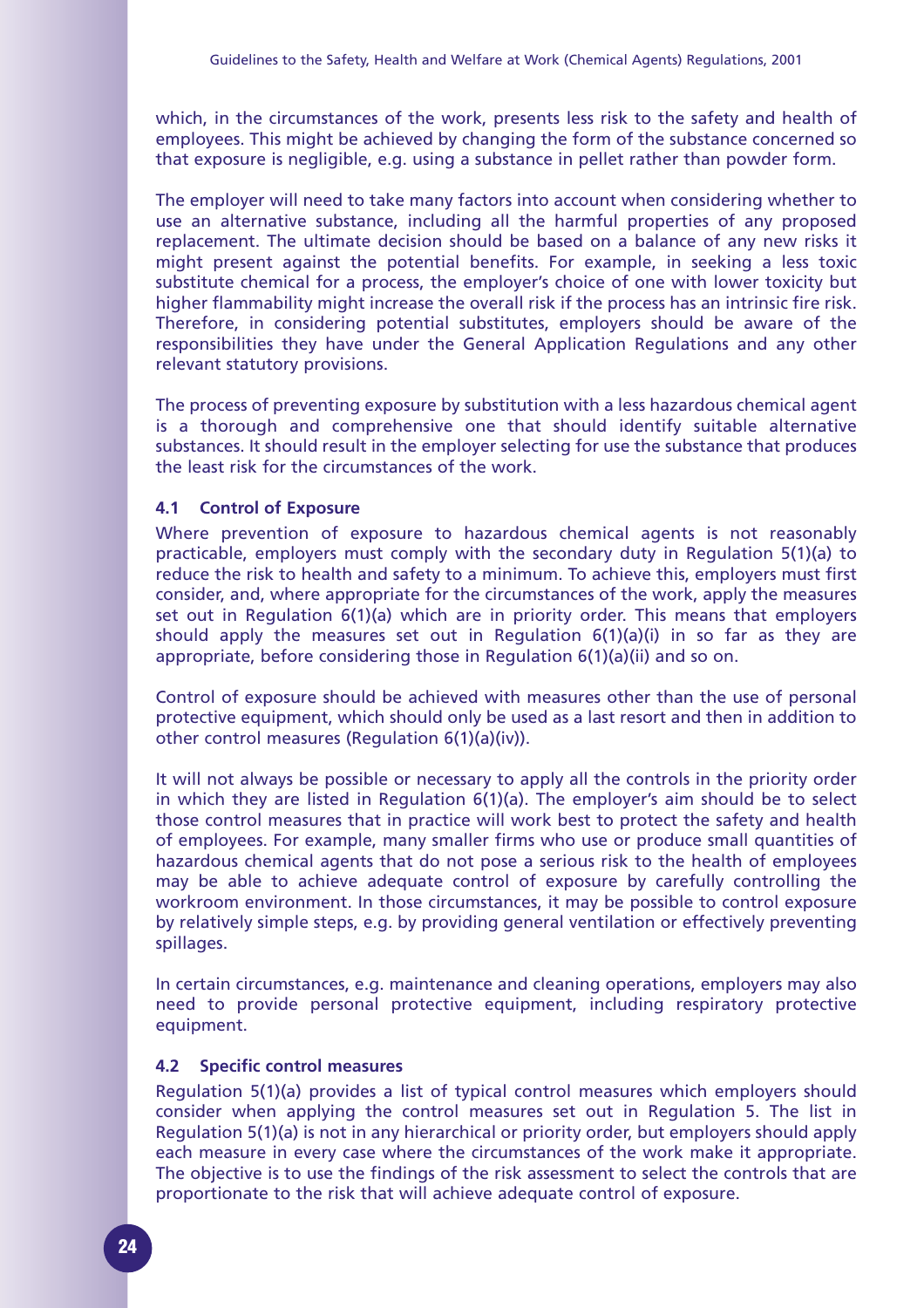Regulation 5(1)(a)(iv) requires employers to reduce to the minimum for the work concerned the duration and intensity of exposure. For substances which have been assigned an Occupational Exposure Limit Value (OELV), or in-house exposure limit, employers can comply with this requirement by ensuring that exposure complies with the appropriate occupational exposure limit for the substance concerned but exposure should be maintained as low as reasonably practicable below that exposure limit. For substances assigned an OELV, the employer should have regard to the requirements of Regulation 6(1)(d).

The requirement at Regulation  $5(1)(a)(vi) - "reducing the quantity of chemicals in the$ work area to the minimum required for the type of work concerned" – is not intended to prevent employers buying chemical agents or hazardous chemical agents in bulk in order to reduce their costs, but to reduce the overall risk by minimising the amount potentially released into the working area.

The control measures that employers may have to use could be a combination of any or all of the following:

- (a) the design of plant, processes, systems and methods of work, and engineering controls;
- (b) totally enclosed process and handling systems;
- (c) plant or processes or systems of work which:
	- (i) keeps the production or generation of the hazardous chemical agents to a minimum; or
	- (ii) contains chemical agents within the plant;
	- (iii) reduces or eliminates the need for maintenance staff to go into hazardous areas; and
	- (iv) limits the area contaminated if spills and leaks occur;
- (d) ventilation:
	- (i) which can be partial enclosure, with local exhaust ventilation; or
	- (ii) local exhaust ventilation; or
	- (iii) sufficient general dilution ventilation;
- (e) reducing to a minimum the number of workers required to do the work:
	- (i) exclusion of non-essential employees, e.g. by using refuges or segregation;
	- (ii) reducing the level and duration of exposure; and
	- (iii) reducing the quantities of hazardous chemical agents used or produced;
- (f) regular cleaning of contamination from walls, surfaces etc.;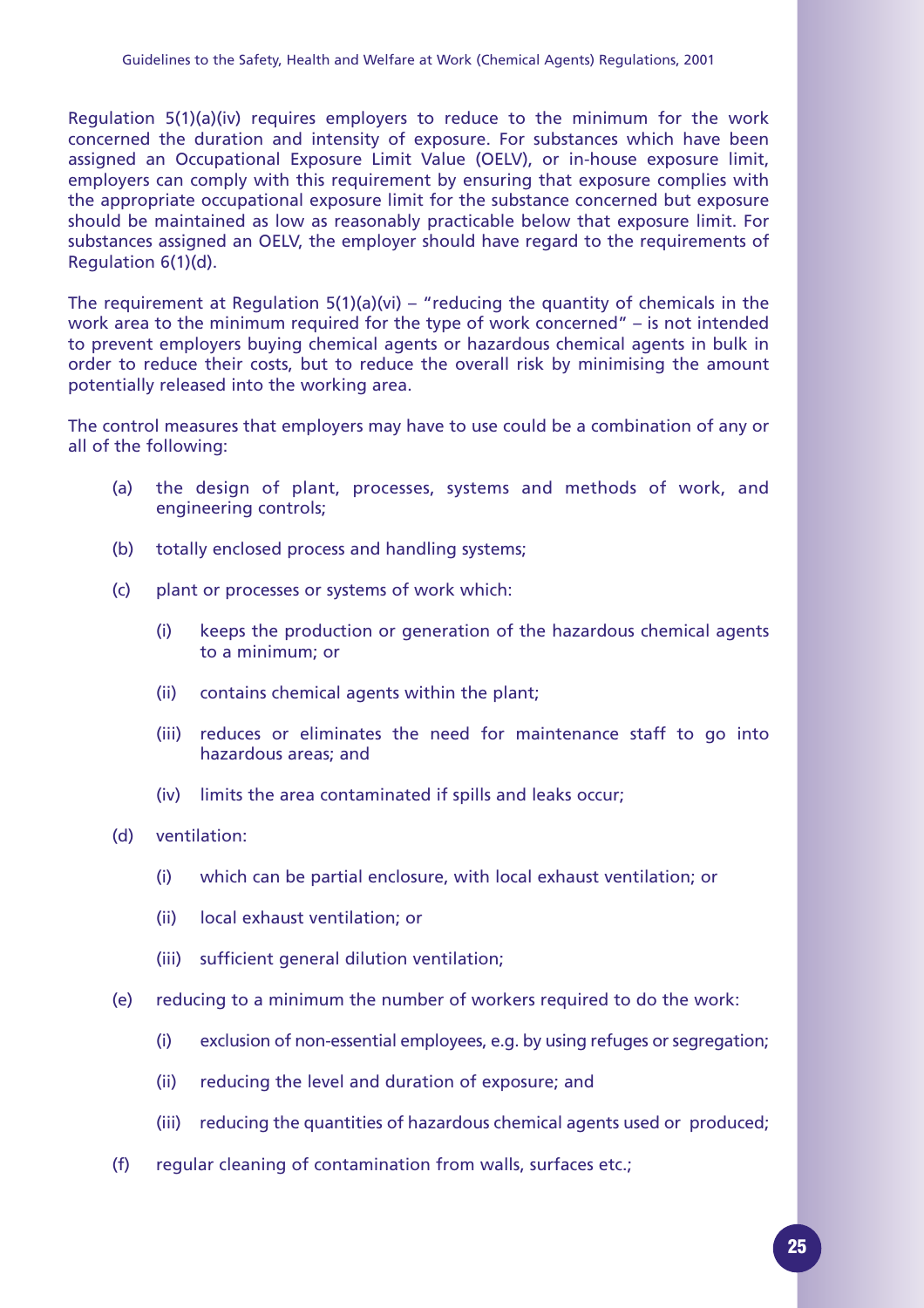- (g) providing safe storage and disposal of hazardous chemical agents; and
- (h) hygiene measures: (adequate facilities for washing, changing and storage of clothing and PPE, including arrangements for laundering contaminated clothing; separate accommodation for clothing worn to work which may become contaminated by work clothing; where appropriate, prohibiting employees from eating, drinking and smoking in contaminated areas which may result in the ingestion of hazardous chemical agents).

Employers should ensure that whoever provides advice on the prevention or control of exposure is competent to do so in accordance with Section 6(2)(j) of the 1989 Act and Regulation 8(c) of the General Application Regulations 1993. The people who carry out this work should have adequate knowledge, training and expertise, e.g. in the design of processes, ventilation and the selection of personal protective equipment.

For hazardous chemical agents, the employer should make every reasonable effort to achieve adequate control of exposure by measures other than personal protective equipment. PPE should only be used where it is not reasonably practicable to achieve control of exposure by those control measures alone, and then only in addition to them (Regulation 6(1)(a)(iv)).

#### **4.3 When personal protective equipment might be necessary**

Regulation 6(1)(a)(iv) requires the employer to provide employees with suitable personal protective equipment, (e.g. respiratory protective equipment, protective clothing, protective gloves, footwear; and equipment to protect the eyes) *in addition to* all other control measures if the combination of all other control measures fails to achieve adequate control of exposure.

The situations where PPE will normally be necessary include:

- (a) where it is not possible to achieve adequate control of exposure by operational or engineering measures alone. In these circumstances, exposure should first be reduced so far as is reasonably practicable by these measures, and then, in addition, suitable PPE should be used to secure adequate control;
- (b) where a new or revised risk assessment shows that PPE is necessary until adequate control is achieved by other measures;
- (c) where there is temporary failure to achieve adequate control of the process, e.g. because of an accident, incident or emergency (Regulation 8), and the only practicable solution to re-impose adequate control in the time available may be the provision and use of suitable PPE; and
- (d) where maintenance operations have to be carried out.

The risk of exposure during these operations should be assessed and appropriate control, such as prior decontamination of equipment and areas, should be identified and carried out. Although exposure may occur regularly during such work, the infrequency and small number of people involved and the difficulties of applying process and engineering controls often makes the use of PPE necessary.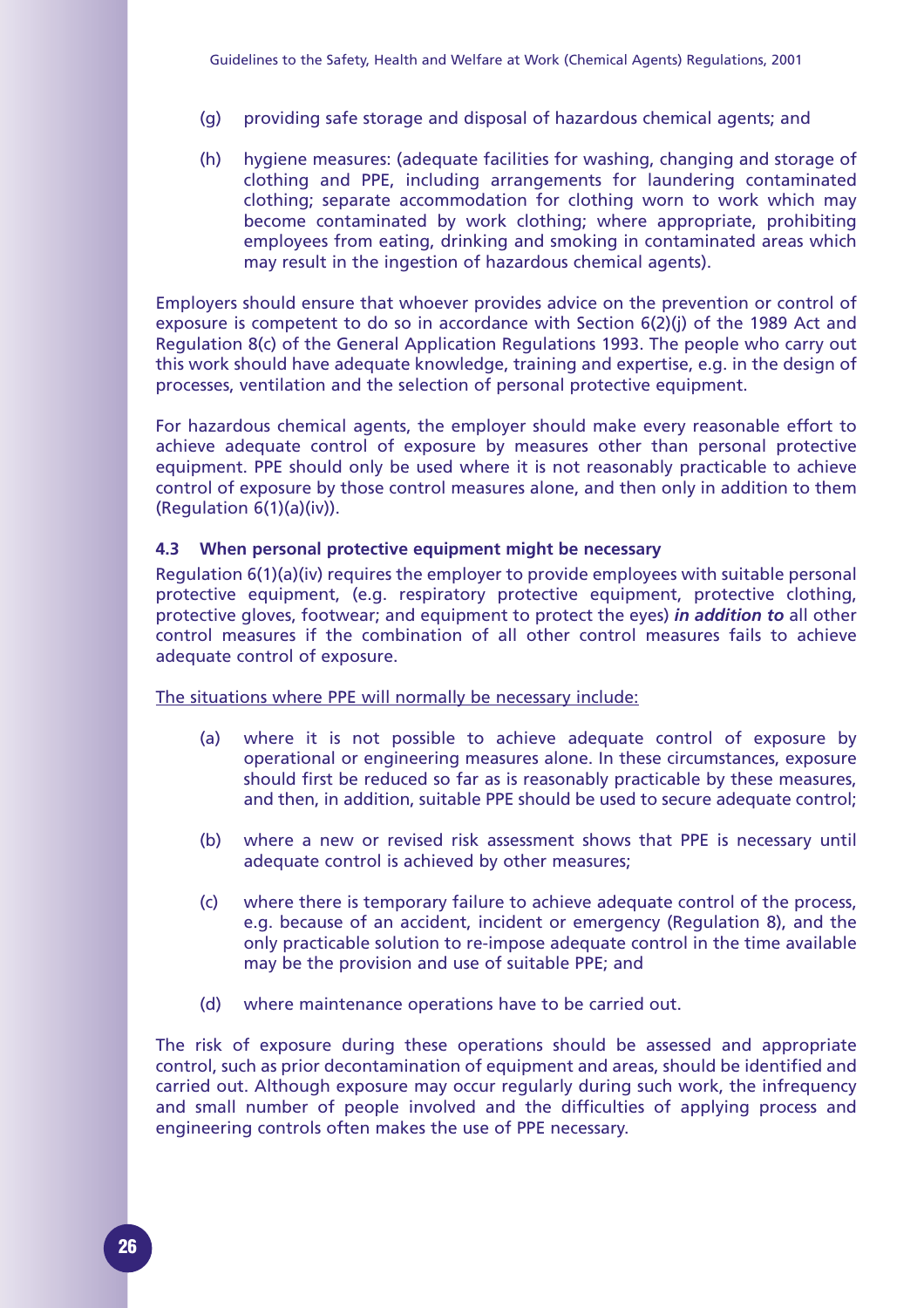In assessing whether the use of PPE is the appropriate option, employers should consider:

- (a) the limitations of PPE;
- (b) the costs:
- (c) the practical difficulties of ensuring its continued correct use;
- (d) its effectiveness in the actual work situation; and
- (e) the type and level of exposure to the hazardous chemical agents concerned.

#### **4.4 Suitable personal protective equipment**

PPE should adequately control exposure to the hazardous chemical agent(s) to which the wearer is exposed, or is liable to be exposed, throughout the time it is used. When selecting PPE, it is important for employers to take into account:

- (a) the circumstances in which it will be used, e.g. the substances to which it will be exposed and for how long;
- (b) whether it can resist penetration by the substance concerned indefinitely or for a specified or recommended period;
- (c) whether the design is adequate and suitable, i.e. the equipment does not dislodge, deform, melt or otherwise fail to perform in the conditions in which it is used;
- (d) the environment in which it will be worn;
- (e) in dusty environments, whether the materials selected reduce the tendency for dust to collect on the PPE and be re-released; and
- (f) ergonomic considerations and the compatibility of different types of PPE to be worn by the employee.

Manufacturers of PPE must ensure that their products comply with Council Directive 89/686/EEC as amended on the approximation of the laws of the Member States of the European Union relating to personal protective equipment.

#### **4.5 Suitable respiratory protective equipment**

For each work activity during which it is foreseen that employees will need to wear RPE, the employer should specify the suitable equipment to be worn to make sure that employees are given adequate protection. To be suitable, RPE must be capable of controlling the inhalation exposure as assessed by its manufacturer, e.g. by the equipment's assigned protection factor. The selection and provision of RPE should be based on a range of considerations:

- (a) the standards of protection claimed by manufacturers for different types of RPE, and identification of those types that will provide a greater degree of protection than that required for likely or known exposure;
- (b) the type of work to be done; the physical effort required to do it; the length of time the equipment will have to be worn; the requirements for visibility, comfort and the need for employees to communicate with each other;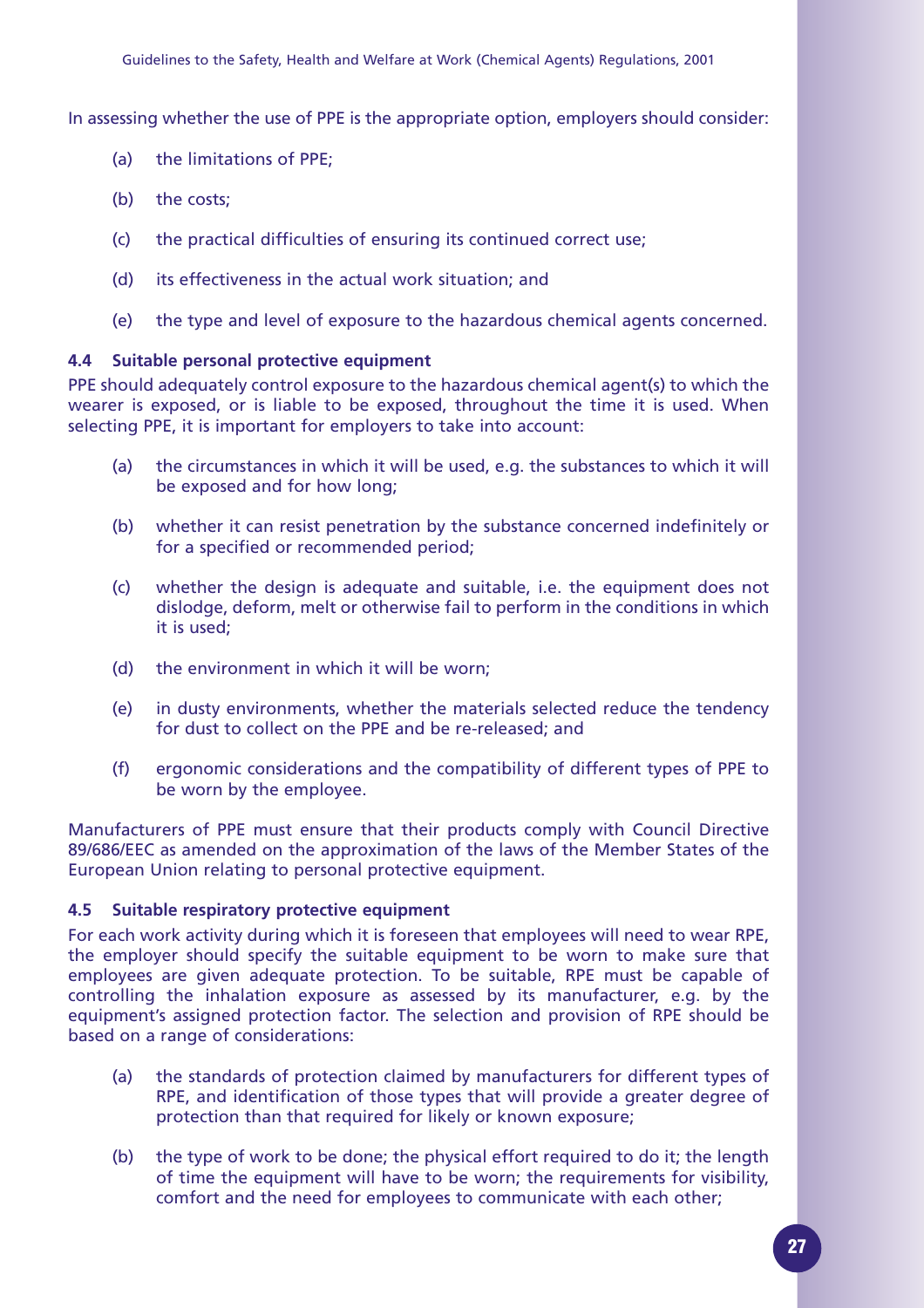- (c) the different physical characteristics of the various workers who need to wear the equipment, e.g. the shape of their faces, to ensure that the equipment fits correctly, and is matched to the wearer, the job and the environment in which it is to be used. Providing an adequate range of suitable equipment will help to ensure that employees have the most comfortable equipment best suited for them and which, as a consequence, is likely to be the most effective in use;
- (d) it must be "CE" marked to show that it is manufactured to meet minimum legal requirements;
- (e) employees should be properly trained in its use and supervised; and
- (f) it should be regularly cleaned and checked to ensure that it remains effective.

#### **4.5.1 Fit testing of face-pieces**

The performance of RPE with a tight-fitting face-piece (filtering face-pieces, half and full face masks) depends on a good contact between the wearer's skin and the face seal of the mask. A good face seal can only be achieved if the wearer is clean-shaven and not wearing glasses. The performance of RPE with a loose-fitting face-piece is less dependent on a tight fit on the face, but nevertheless requires the correct size to ensure the wearer achieves an adequate fit.

Employers should ensure that the selected face-piece (tight and loose types) is of the right size and can correctly fit the wearer. For tight fitting types the initial selection should include fit testing. The test will assess the fit by determining the degree of inward leakage of a test agent while the RPE user is wearing the face-piece under test. For other types of face-pieces a suitable and validated qualitative method is equally applicable.

Repeat face-piece fit testing will be needed if a decision is taken to change to a different model of RPE or different sized face piece or if there have been significant changes to the facial characteristics of the wearer. In any case, an annual repeat fit testing would help to confirm the fit.

#### **4.6 Maintenance of control measures**

Employers must ensure that any engineering control measure, personal protective equipment or other means or facility provided pursuant to the Regulations is properly maintained and used or applied (Regulation 6(1)(b)). This will require the employer to ensure that adequate inspection, testing and maintenance of plant and equipment occurs. Manufacturers of control equipment and personal protective equipment should specify a frequency of maintenance and testing and this must be observed as a minimum. Records of inspection, testing and examination must be retained to verify maintenance of control measures.

#### **4.7 Measuring levels of exposure**

Employers may show that they comply with Occupational Exposure Limit Values by measuring and recording the exposure of employees according to internationally validated procedures*.* The Health and Safety Executive (UK) have produced a series of validated test methods for the determination of hazardous substances (MDHS series). There are also test methods available from The National Institute for Occupational Safety and Health (NIOSH), USA.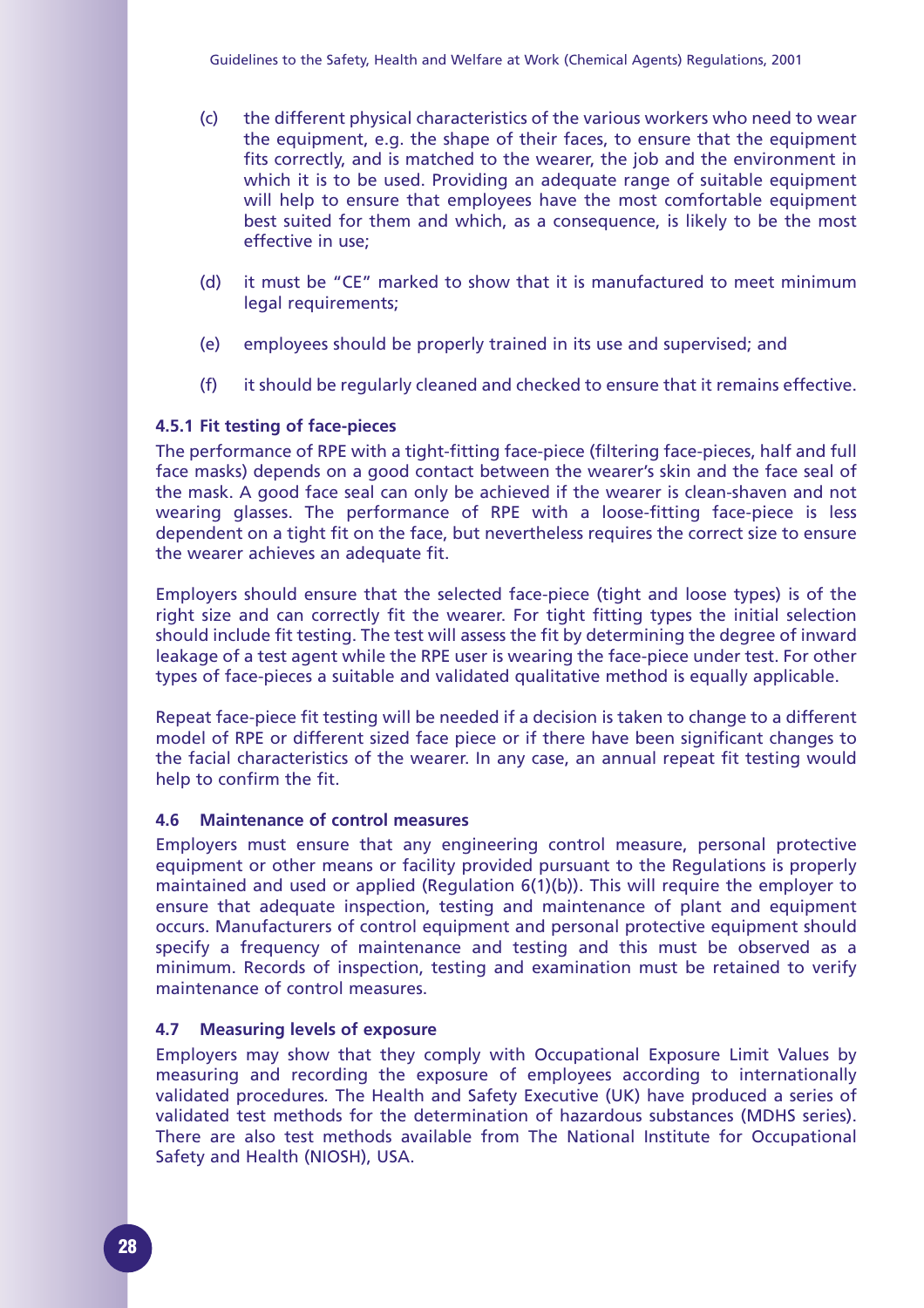Biological monitoring can also make a valuable contribution to measuring levels of exposure in those situations where air sampling alone may not give a reliable indication of exposure, and is a requirement of these Regulations where a biological limit value is listed (Regulation 10(3)).

#### **4.8 Control for exposure by inhalation**

#### **4.8.1 Occupational Exposure Limit Value (OELV)**

An OELV is the maximum concentration of an airborne substance averaged over a reference period, to which employees may be exposed under any circumstances. OELVs must not be exceeded and for substances that have been assigned an OELV, employers must reduce exposure so far as is reasonably practicable below the OELV.

OELVs apply only to people at work and to conditions where the atmospheric pressure is normal, i.e. between 900 and 1100 millibars (90-110 Kpa).

OELVs are approved by the National Authority for Occupational Safety and Health and refer to concentrations of chemical agent(s) in the air that people breathe, averaged over a specified period of time, referred to as time weighted average (TWA). Two time periods are used: long-term (eight hours); and short- term (15 minutes).

The Authority revises and publishes a list of OELVs every two years titled, *Code of Practice for the Safety, Health and Welfare at Work (Chemical Agents) Regulations*. Schedule 1 of that Code of Practice sets out the agreed OELVs, while Schedule 3 indicates those chemicals for which it is the intention of the Authority to introduce or change an existing OELV within the next two-year time-frame.

#### **4.8.2 Substances assigned an Occupational Exposure Limit Value (OELV)**

The employer should ensure that exposure to hazardous chemical agent(s) is reduced to as low a level as is reasonably practicable below the OELV. For substances with an eighthour long-term reference period, employers will normally have to carry out a programme of air monitoring in accordance with Regulation  $6(1)(c)$ , unless the risk assessment made under Regulation 4 shows that the level of exposure is unlikely ever to exceed the OELV. The extent to which employers can reduce exposure below the OELV will depend on the type of risk presented by the substance, weighed against the cost and the effort involved in taking measures to reduce the risk.

#### **4.8.3 Short-term exposure limits (STELs)**

Some substances for which OELVs have been approved have been assigned short-term exposure limits (STELs) (15-minute reference period). These substances can cause acute health effects and the purpose of the short-term limit is to prevent adverse health effects occurring from brief exposures to the substance. For this reason, and in keeping with the principles of adequate control as they apply to OELVs, short-term OELVs should never be exceeded.

#### **4.8.4 Inhaled substances not assigned OELVs**

The absence of a substance from the lists of OELVs does not mean that it is safe. For these substances, employers should control exposure to a level to which nearly all the working population could be exposed, day after day at work, without adverse effects on health. As part of their risk assessment(s), employers should decide their own working practices, and set their own in-house exposure standards for controlling exposure to these substances. To be able to do this, they will need to obtain as much information as possible about the substance concerned from a number of sources, including: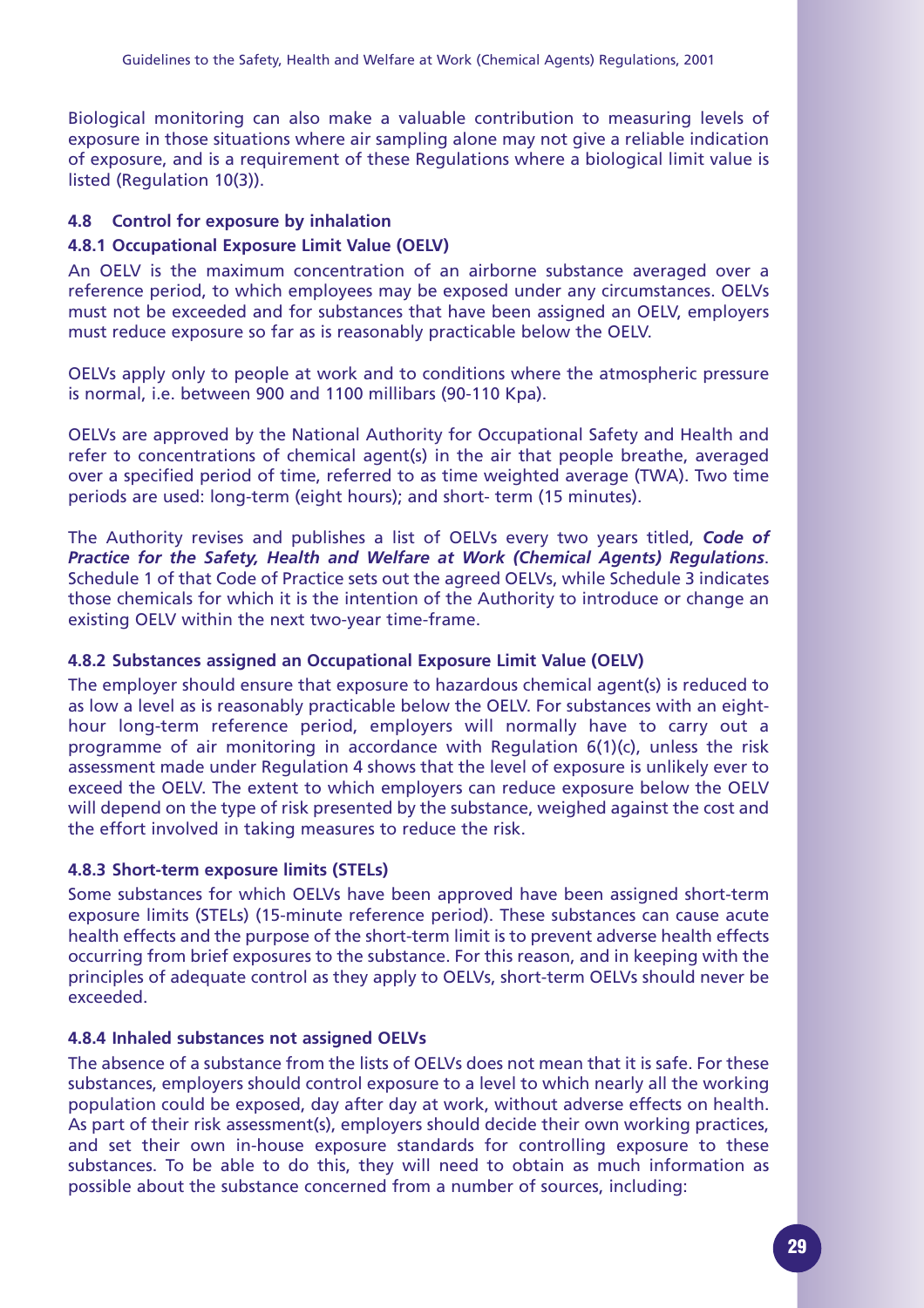- (a) manufacturers and suppliers of the substance;
- (b) industry association publications;
- (c) occupational hygiene and medical journals, and
- (d) other recognised international bodies, associations or agencies.

Employers may also have to set their own in-house exposure limit in situations where a substance they are using has an OELV, but it is not appropriate to apply it, e.g. it is being used in circumstances above normal atmospheric pressure.

#### **4.9 Action if an Occupational Exposure Limit Value is exceeded**

The employer's first step should be to consider if there is a visible, obvious reason for the result(s) which exceed the limit, e.g. the person to whom the result(s) relates may be subject to higher than normally expected exposure in a job that only that person carries out. If it is an isolated result, or one or two results which marginally exceed the limit, the employer should consider whether they have real significance and indicate a failure to maintain adequate control, or whether they reflect an error in the measurement method.

If the employer concludes that the air monitoring results indicate inadequate control of exposure, the further steps to take should include:

- (a) checking control measures to ensure that they are working as they should and, for exhaust ventilation etc., that it is performing to design specification;
- (b) liaising with managers, safety representatives and employees to establish possible reasons for the rise in the airborne concentration of the substance concerned;
- (c) considering whether it is necessary to provide the employees who may be exposed to the substance concerned with suitable RPE. This would be a temporary measure only until the situation was brought under control and adequate control of exposure was re-established;
- (d) devising and implementing a programme of immediate action to reinforce the control measures where an OELV is exceeded; and
- (e) taking further air samples to confirm the concentration of the substance in the air in order to check that any remedial action to tighten control has been effective.

If the further air monitoring raises doubts as to whether adequate control is being achieved, the employer should review the risk assessment to decide whether additional and more stringent controls are needed as required by Regulation 4 (5)(d).

#### **4.10 Adequate control – exposure by routes other than inhalation**

The Regulations require that employers prevent or adequately control exposure by all routes, not just the inhalation route and deals with substances that can be hazardous to health and safety by:

(a) absorption through the skin or mucous membranes; or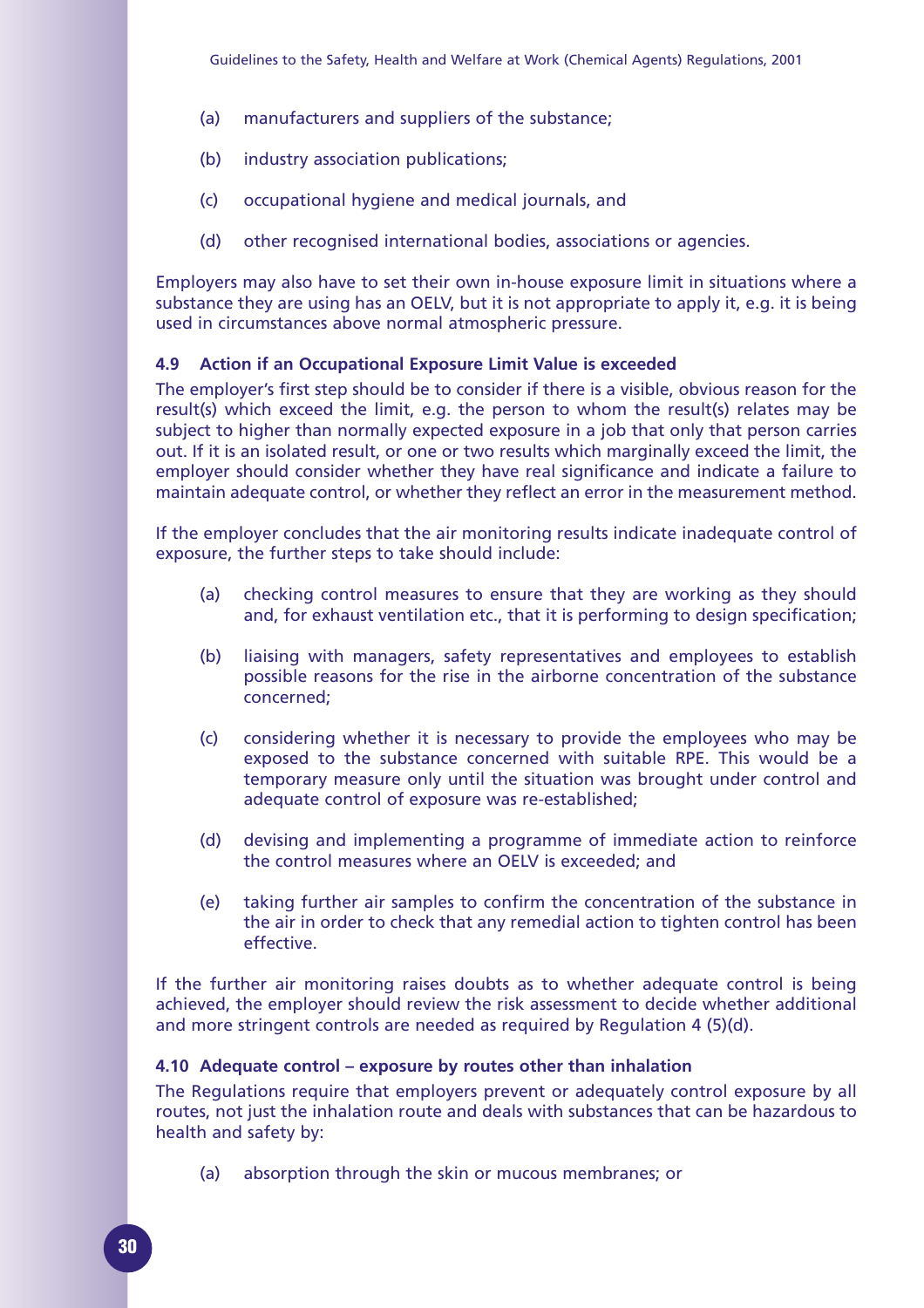- (b) contact with the skin or mucous membranes, e.g. dermatitis; chemical burns; or
- (c) ingestion.

Some information about substances that can be absorbed into the body is contained in the 2002 Code of Practice for the Safety, Health and Welfare at Work (Chemical Agents) Regulations, 2001. Substances that have been assigned an Occupational Exposure Limit Value and that can be absorbed through the skin are identified with a skin ("Sk") notation. Safety data sheets and hazard warning labels are other useful sources of information about substances that have the potential to affect and be absorbed through the skin.

Exposure to any hazardous chemical agent(s) that can be absorbed by any of the routes listed above should be controlled to a standard where nearly all the population could be exposed repeatedly without adverse health effect. Employers will achieve adequate control when exposure by these other routes does not result in adverse health effects. The following paragraphs provide some guidance on how employers can achieve adequate control of exposure by these other routes of exposure.

#### **4.10.1 Absorption through the skin**

In handling any substance which has been assigned a "Sk" notation in the 2002 Code of Practice for the Safety, Health and Welfare at Work (Chemical Agents) Regulations, 2001, employers' controls, work methods and other precautionary measures should prevent the substance coming into contact with the employee's skin. Employers should also prepare a contingency plan to deal with incidents where a substance makes contact with an employee's skin. The plan should draw on any information and advice provided by the supplier on the particular characteristics and properties of the substance and how to deal with spillages etc.

#### **4.10.2 Contact with the skin and eyes**

Irritant and corrosive substances such as acids and alkalis can seriously damage the skin and eyes. Therefore, where employers have to use these substances, they should design their systems of work and select their control equipment to minimise the possibility of skin and eyes being exposed. If this is not possible for a particular job, employers may have to provide suitable personal protective equipment, and in these circumstances, pay special attention to how employees wear and use it and how it is maintained.

Some hazardous chemical agents, e.g. solvents, remove the natural oils from the skin so that frequent or prolonged contact may cause dermatitis or more serious skin disorders. When such skin contact is likely to occur, employers should provide employees with suitable impervious gloves and dispose of them when they become contaminated. Employers should also ensure that employees follow good personal hygiene practice, such as thoroughly washing their hands in warm (not hot) water whenever necessary; properly dry hands/skin after washing; encourage them to use moisturising creams after work, and introduce a regular programme of skin inspection.

#### **4.10.3 Ingestion**

If employees do not follow a high standard of personal hygiene, or do not handle substances with care, solid materials or powder may get trapped under fingernails or transferred from overalls and clothing onto food. Where substances that are potentially hazardous by ingestion are used, employers should ensure that employees remove any contaminated clothing in the area set aside for this activity, and thoroughly wash their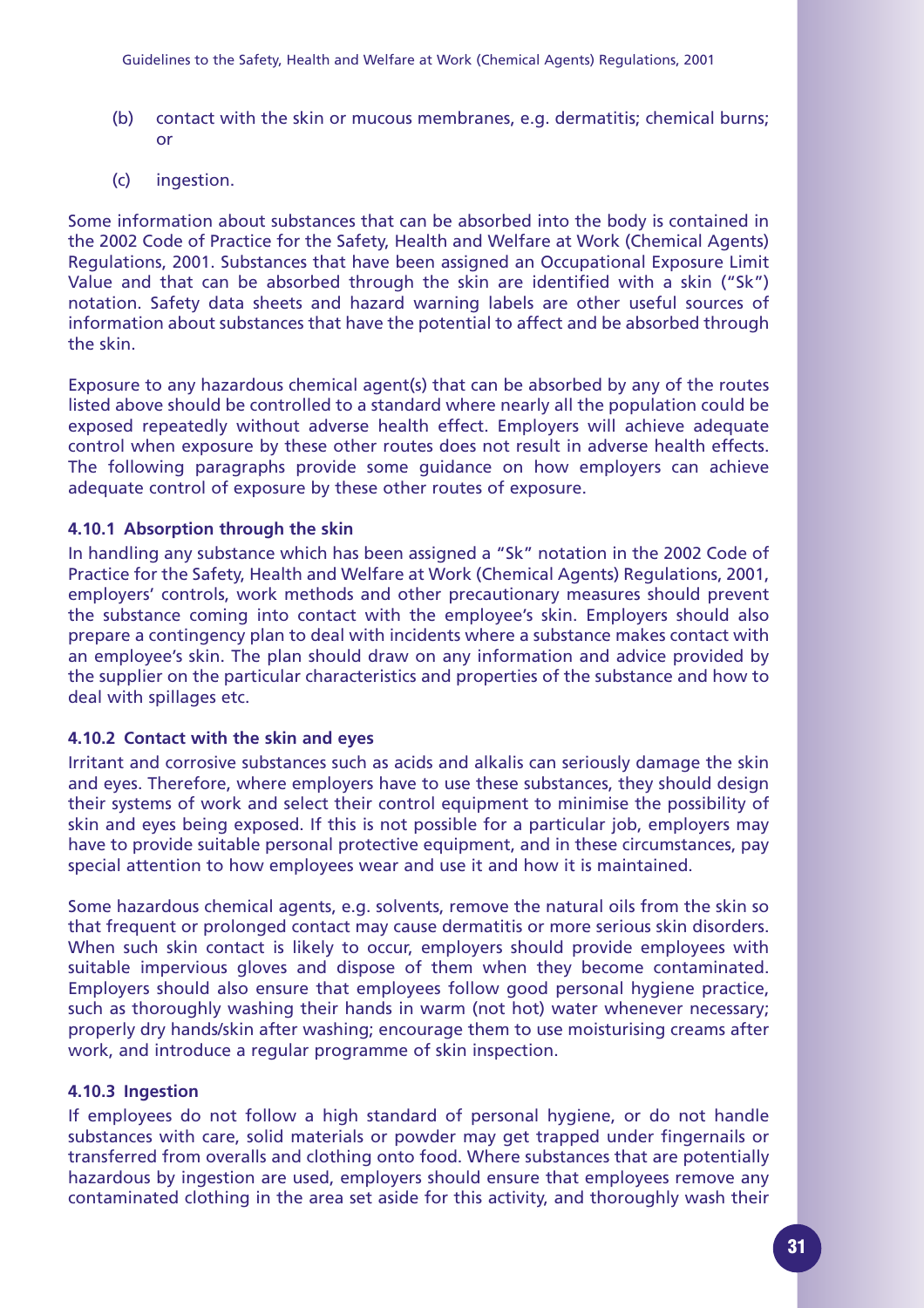hands and face and scrub their fingernails before eating, drinking, smoking or applying cosmetics. Employers should stress the importance of employees following good personal hygiene practices and prevent the eating of food etc. in the vicinity of the work area or work activity.

Employers should ensure that the information, instruction and training given to employees in accordance with Regulation 9 covers all aspects of achieving and maintaining adequate control of exposure by all routes.

#### **4.11 Facilities for washing, changing, eating and drinking**

These specific requirements and responsibilities on employers are not unique to the Chemical Agents Regulations. Employers must provide certain facilities to:

- (a) ensure that employees meet and maintain a standard of personal hygiene that is consistent with adequate control of exposure;
- (b) avoid the spread of hazardous chemical agents; and
- (c) reduce the risk of ingestion of hazardous chemical agents.

The facilities should include: -

- (a) *Adequate washing facilities*. These should be sited in a convenient location but situated so that they do not themselves become contaminated – the facilities provided should relate to the type and level of exposure as identified in the risk assessment;
- (b) *Changing facilities.* These should be provided when PPE is used or where outdoor clothing could be contaminated by hazardous chemical agents. They should be located and designed to prevent the spread of contamination from protective clothing to personal clothing and from one facility to another. Facilities should be provided for the safe storage of all PPE to prevent contamination and damage to this equipment;
- (c) *Facilities for eating, drinking etc*. Employees should not eat, chew, drink, smoke or apply cosmetics in places that are contaminated by hazardous chemical agents. This will help reduce the risk of employees ingesting hazardous chemical agents. If employers have to prohibit eating, drinking etc. in certain areas, they should set aside an uncontaminated area(s) where these activities can be carried out. These designated areas should be conveniently accessible to the working area and to washing facilities.

Employers should ensure that not only are the hygiene measures provided but also that employees are made aware, through information, instruction and training of why, how and when they must be used. Employers should also ensure, through appropriate supervision, that employees use the facilities in accordance with agreed procedures. Employers will also have duties under the General Application Regulations in respect of these issues.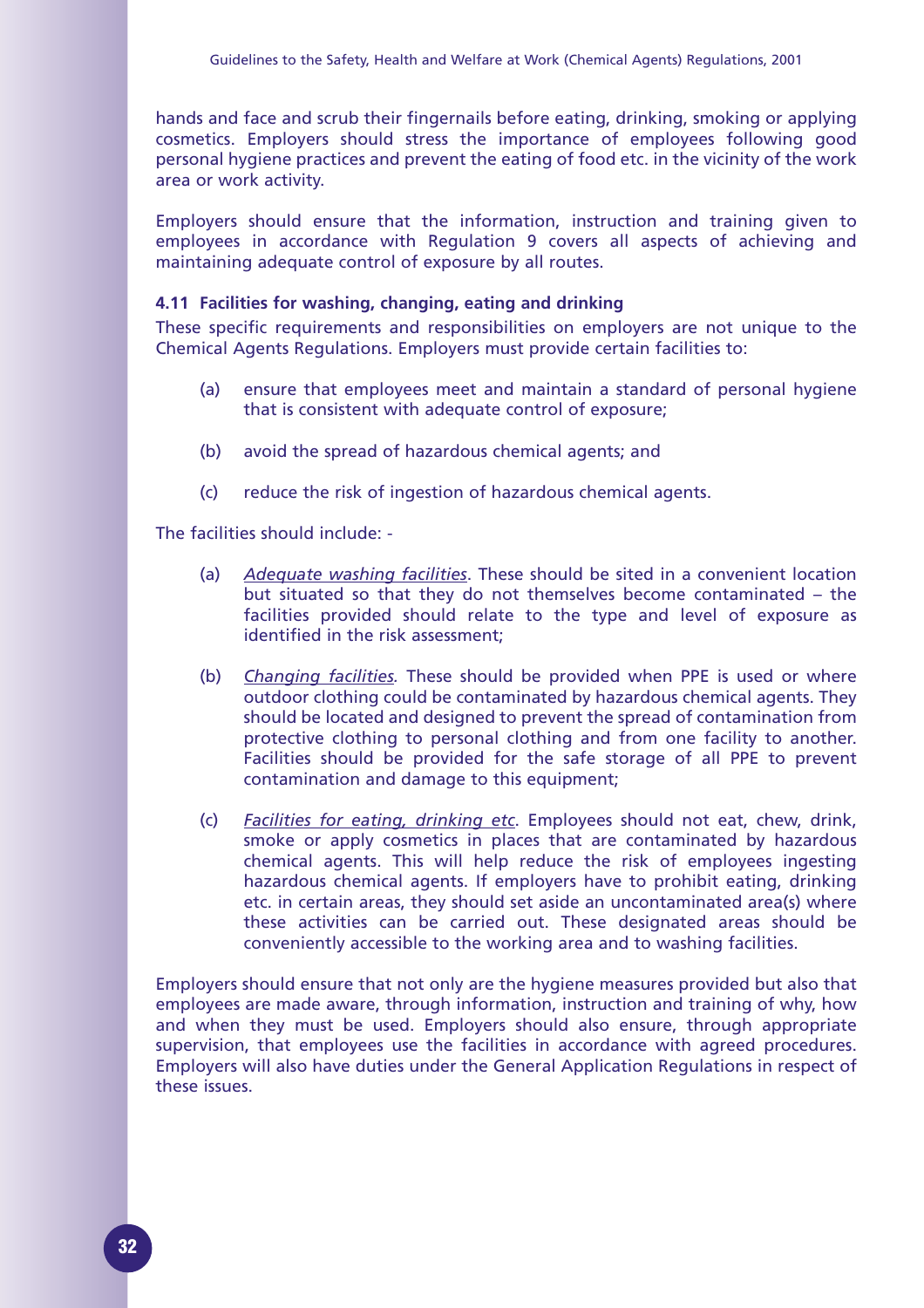## CHAPTER 5

### **DUTIES OF EMPLOYEES**

#### *(Regulation 7)*

#### **5.1 Duties**

This chapter deals with the responsibilities that rest with employees. The practical use and application of prevention and control measures by employees is essential if the control measures introduced at a workplace to control exposure to hazardous chemical agents are to work successfully. No matter how good procedures and equipment are, unless those who are provided with the measures and equipment use them properly and fully, control may not always be maintained and the workers concerned and/or their colleagues may be exposed and their health put at risk. In addition, as the workers use the control measures and equipment on a daily basis they are the first people to be aware if difficulties or defects arise. Therefore, workers must report any such occurrences promptly to avoid any increased risk of exposure which could result should there be a delay in the reporting process.

Employees must use the control measures in the way they are intended to be used and in accordance with instructions given regarding use. In particular they must:

- (a) use the control measures provided for materials, plant and processes;
- (b) follow the defined safe systems of work;
- (c) wear PPE provided, including any RPE, correctly and in accordance with the manufacturer's instructions;
- (d) store the PPE, when not in use, in the accommodation provided;
- (e) remove any PPE, which could cause contamination, before eating, drinking or smoking;
- (f) practise a high standard of personal hygiene, and make proper use of the facilities provided for washing, showering or bathing and for eating and drinking;
- (g) report promptly to the appointed person, i.e. foreman, supervisor or safety representative, any defects discovered in any control measure, including defined methods of work, device or facility, or any item of PPE, including RPE; and
- (h) not intentionally misuse or abuse any control measure or PPE supplied.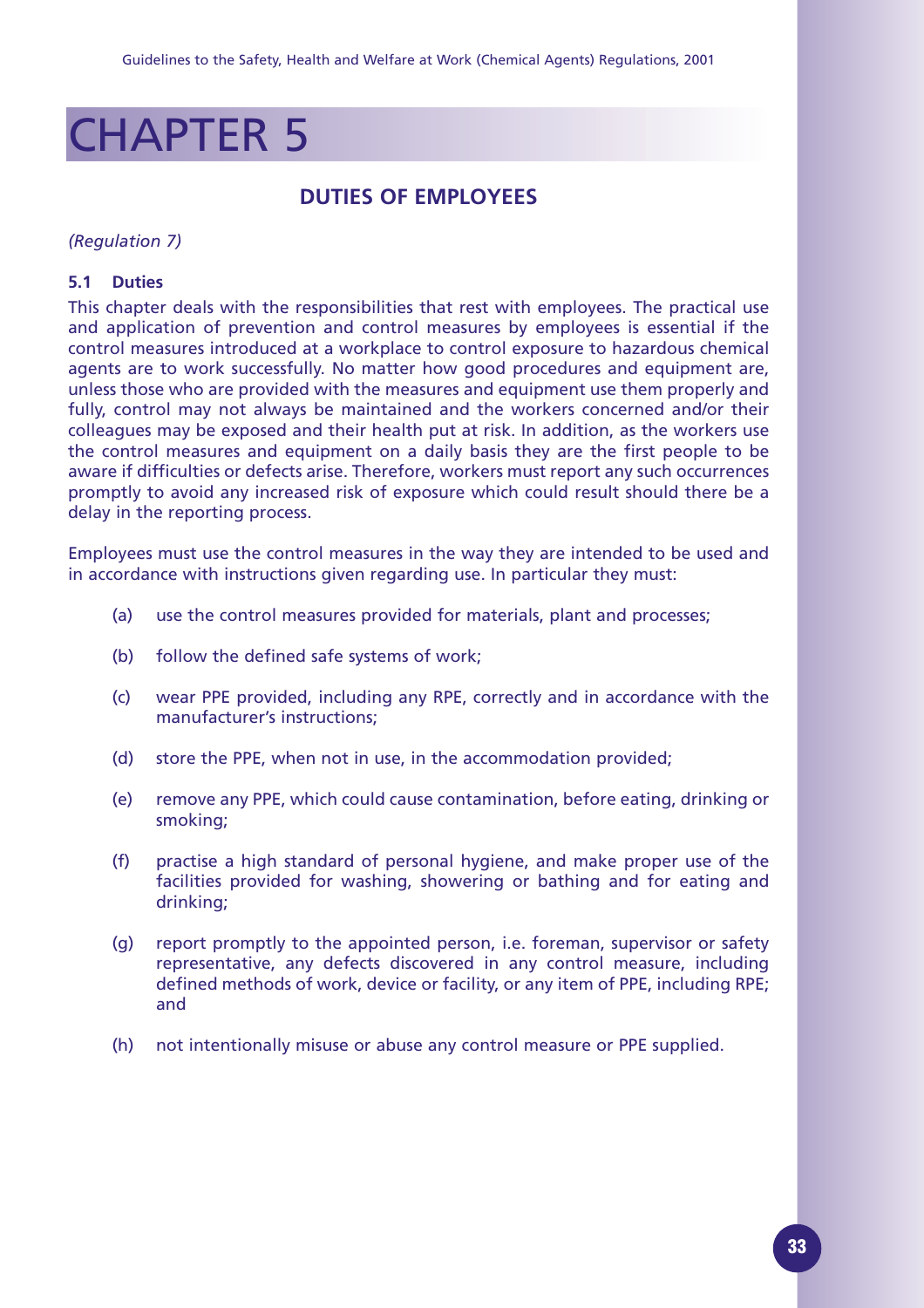## CHAPTER 6

### **ARRANGEMENTS TO DEAL WITH ACCIDENTS, INCIDENTS AND EMERGENCIES**

#### *(Regulation 8)*

#### **Introduction**

This chapter outlines what procedures, plans, action, and follow-up action must be in place with respect to the possibility that an accident, incident or emergency could occur at the workplace, which could increase harm to workers and others who might be affected adversely by such an event. It includes information relating to safety drills, warning and communication systems, what information should be made available and to whom that information should be given. In addition, as part of the action plan employers must take into account the need to develop procedures for any vulnerable or disabled staff, visitors or others who may be present during an emergency event, procedures to clean up the site after the event and procedures regarding how to return the site to normal activity safely and promptly. As a necessary part of such emergency planning it is essential that those people with specific tasks to perform are aware of and understand their defined roles, functions and responsibilities in such events.

#### **6.1 General**

The requirements of Regulation 8 of the Chemical Agents Regulations are in addition to those contained in Regulation 9 of the General Application Regulations. The latter Regulations impose a number of general duties on all employers to establish procedures to deal with situations involving emergencies. Details of these are described in the *Guidelines to the Safety, Health and Welfare at Work (General Application) Regulations, 1993 (as amended)*.

#### **6.2 Emergency procedures relating to hazardous chemical agents**

An accident, incident or emergency, for the purpose of Regulation 8, is any event which causes, or threatens to cause, any employee or others to be exposed to one or more hazardous substance on a scale, or to an extent, well beyond that associated with normal day-to-day activity. For example, any one of the following events may be sufficient to trigger the emergency actions covered by this Regulation:

- (a) any serious process fire which could give rise to a serious risk to health and safety;
- (b) any serious spillage or flood of a corrosive agent liable to make contact with employees' skin;
- (c) any acute process failure that could lead to a sudden release of chemicals e.g. exothermic reaction that results in emission of toxic fume(s);
- (d) any unintentional interaction of chemicals which could give rise to serious risk to health and safety, e.g. through contamination or incorrect storage of incompatible chemical agents; or
- (e) any threatened significant excursion over an OELV, e.g. where the excursion is clearly the result of an unusual, sudden and serious failure of LEV or other controls.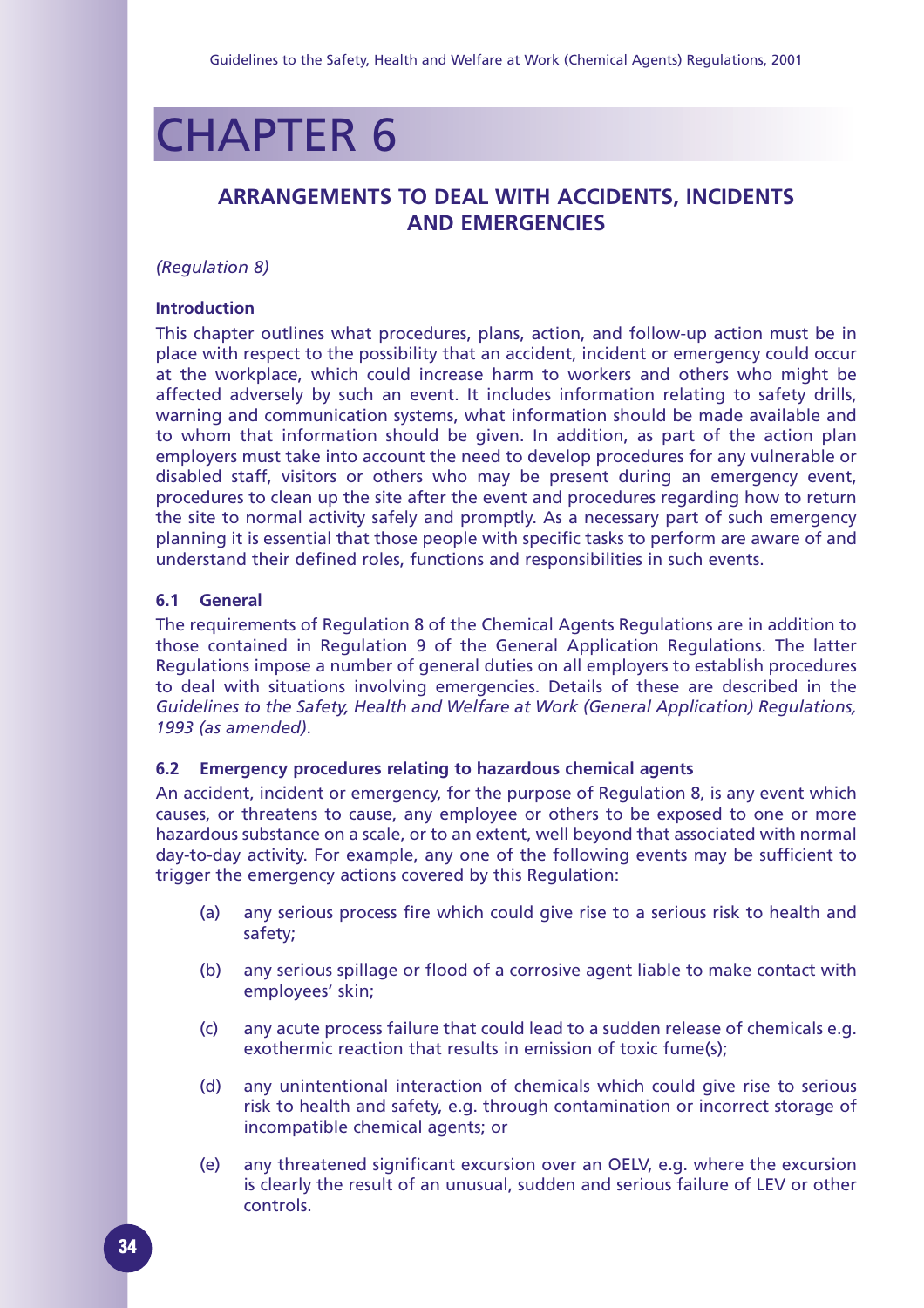Whether or not an uncontrolled release or a leak or spillage of a hazardous chemical agent should be regarded as an incident for purpose of Regulation 8 will depend on the scale of the release and the substance concerned and its properties. Employers should use their judgement to decide whether the incident can be dealt with under the prevention and control requirements of Regulation 5, or whether it is necessary to invoke emergency arrangements drawn up under the General Application Regulations supported, where appropriate, by those prepared under Regulation 8 of the Chemical Agents Regulations. If employers invoke Regulation 8, they should also decide what action is appropriate to take that is proportionate to the incident, e.g. not all incidents will automatically require the evacuation of the workplace.

In the context of Regulation 8(a)(i), "safety drills" can be any one or more of a number of emergency procedures unique to the circumstances of the particular workplace and incident. It could mean, for example, a complete evacuation of the premises; the action taken by certain personnel in the event of an emergency, such as isolating plant or equipment; the steps taken by nominated personnel to help disabled staff leave the building; or a general fire drill. The drills can be practised separately or simultaneously.

Employers need not extend the scope of their general emergency procedures drawn up under the General Application Regulations if they are satisfied that:

- (a) the quantity and type of hazardous chemical agent(s) at the workplace would create no more than a slight risk because they have a low toxic effect, and exposure to them would not cause any immediate or short-term adverse health effect; and
- (b) existing control measures and emergency arrangements are sufficient to contain and control any risk to health the substances might pose during an emergency, and they are capable of quickly restoring the situation to normal.

If the conditions described above do not apply, employers must extend their emergency procedures as required by Regulation 8 and ensure that they are capable of:

- (a) mitigating the effects of an incident caused by or directly affecting a hazardous chemical agent on employees' health and safety;
- (b) restoring the situation to normal as soon as possible; and
- (c) limiting the extent of risks to health and safety of employees and, so far as is reasonably practicable, the health and safety of anyone else likely to be affected by the incident, e.g. the people living in the neighbourhood.

To deal with situations that could present significantly greater risks, employers should extend their emergency procedures to include details of the following:

- (a) the identity of the relevant hazardous chemical agent(s) present at the workplace, where they are stored, used, processed or produced; and an estimate of the amount in the workplace on an average day;
- (b) the foreseeable types of accidents, incidents or emergencies that might occur involving those hazardous chemical agent(s), and the hazards they could present; e.g. failure of controls, spills, uncontrolled releases of vapours, dusts or fumes into the workplace, accidents with machinery transporting substances in the workplace, leaks and fire. Where such incidents might occur; what effect they might have; the other areas that might be affected by the incident spreading and any possible repercussions that might be caused;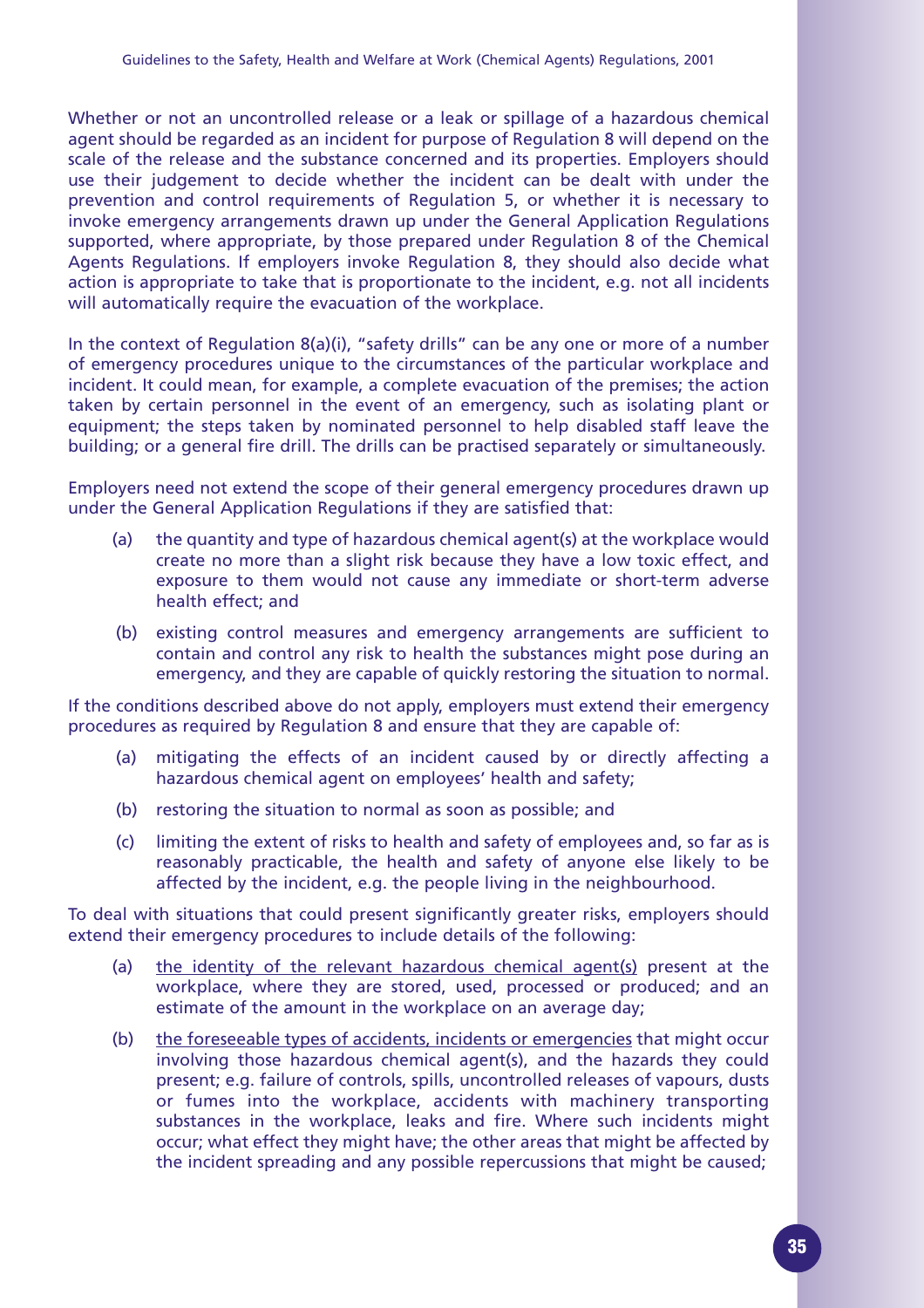- (c) the special arrangements to deal with an emergency situation not covered by the general procedures; the steps to be taken to mitigate the effects;
- (d) the safety equipment and personal protective equipment to be used in the event of an accident, incident or emergency, where it is stored, who is authorised to use it. Judgements about the type of safety equipment, and personal protective equipment (including respiratory protective equipment) to be used should be made with regard to the level and type of risk, and a worst case estimate of the likely concentration of a hazardous chemical agent and any likely combustion product in the air or other hazards generated in the workplace during the incident;
- (e) first aid facilities sufficient to deal with an incident until the emergency services arrive; where the facilities are located and stored; the likely effects on the workforce of the accident, incident or emergency, e.g. burns, scalds, shock, the effects of smoke inhalation etc. Employers should note that they have duties to provide first aid facilities under the General Application Regulations;
- (f) the role, responsibilities and authority of the people nominated to manage the accident, incident or emergency and those persons with specific duties in the event of an incident, e.g. the people responsible for checking that specific areas have been evacuated, shutting down plant that might otherwise compound the danger, contacting and liaising with the emergency services on their arrival and making sure that they are aware of the hazardous chemical agents that are the cause of, or are affected by, the emergency;
- (g) procedures for employees to follow; who should be informed and how; how they should respond to an incident and what action they should take; the people who have been assigned specific responsibilities and their roles;
- (h) procedures for clearing up and safely disposing of any hazardous chemical agent(s) damaged or "contaminated" during the incident;
- (i) regular safety drills whereby the frequency of practising emergency procedures will depend on the complexity of the layout of the workplace, the activities carried out, the level of risk, the size of the workforce, the amount of hazardous chemical agent(s) involved, the success of each test;
- (j) the special needs of any disabled or otherwise vulnerable employees e.g. assigning other employees to help them leave the workplace in an emergency; and
- (k) the provision of specific and adequate training to those concerned so as to deal successfully with such incidents, including any assigned tasks and responsibilities etc.

The extended procedures should be compiled in consultation with safety representatives, employees and with those people assigned roles and responsibilities during any emergency.

#### **6.3 Suitable warning and communication systems**

Employers must provide suitable communication systems for warning employees who are liable to be affected by an accident, incident or emergency involving hazardous chemical agents. The communication system the employer provides will be proportionate to the size of the workplace and workforce, the quantity of hazardous chemical agents in the workplace and the level and type of risk the substances present. The employer may consider it appropriate to provide warning signals for different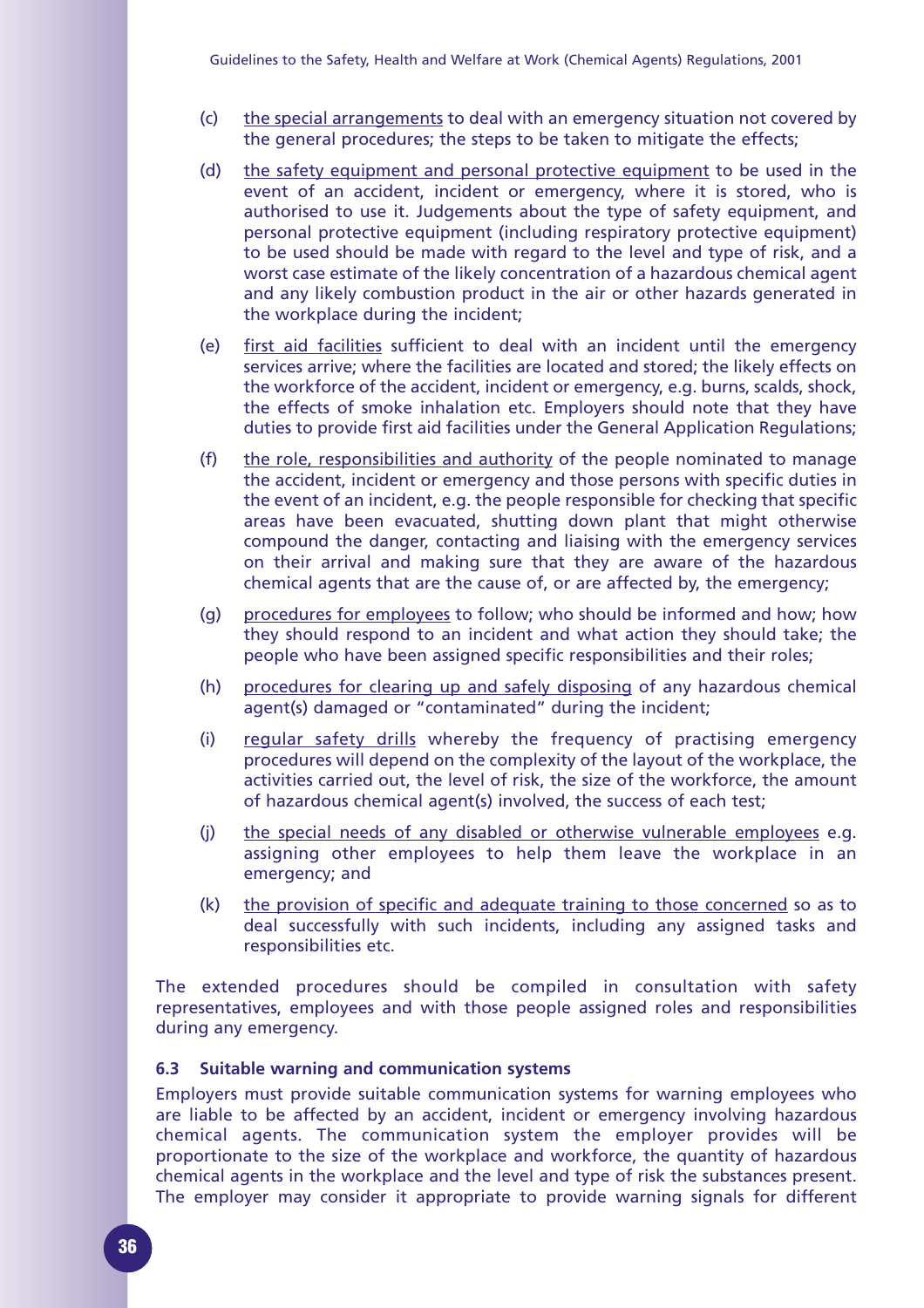purposes, i.e. one type of alarm to warn employees of the need to be prepared to evacuate because an incident is declared and another signaling the immediate need to evacuate the premises. Suitable warning systems might comprise the following or a combination of the following:

- (a) a continuous or intermittent ringing bell, whistle or hooter;
- (b) warning lights;
- (c) intercom or a public address system.

Employers must ensure that all warning systems can be heard or seen, as the case may be, in all parts of the premises, and in particular by employees who may work in noisier areas. Employers should also ensure that they take due account of the special needs of disabled employees.

#### **6.4 Reviewing the emergency procedures**

The employer should review, update and replace the emergency procedures in the light of changing circumstances, e.g. a significant increase in the use of a particularly hazardous chemical agent, changes in the workplace activities involving the use of a new hazardous chemical agent, etc.

#### **6.5 Making procedures available to the emergency services**

Employers should ensure that copies of their emergency arrangements and procedures are made available to the relevant internal and external accident and emergency services upon request.

#### **6.5.1 Internal emergency services**

Internal services include those people assigned specific duties in the event of an accident, incident or emergency, e.g. people charged with closing down processes or activities where safe to do so, or with liaising with the emergency services on their arrival at the workplace; or safety representatives, first aiders etc. Employers should arrange for all the people concerned to be provided with their own copy of the emergency procedures. Copies may be provided on paper or electronically.

Copies of the procedures should be circulated and seen by all employees at least once every six months.

#### **6.5.2 External emergency services**

Employers who need to extend their emergency procedures to cover situations involving hazardous chemical agents should consider whether it is necessary to make all branches of the emergency services aware of their arrangements to deal with accidents and incidents. As a minimum requirement, the employer should contact their local emergency services and offer to make available a copy of the emergency procedures for the premises and the collated information on which they are based.

The employer's procedures, including details of the relevant work hazards, hazard identification arrangements and hazardous chemical agents present at the workplace (including plans and layout of plant and work area as appropriate), will help the emergency services to prepare their own response procedures and precautionary measures in the event of an emergency being declared at the employer's workplace. These measures will ensure that they deal with any declared incident effectively and, especially those that may occur outside normal working hours, in a way that presents the minimum risk to their own staff.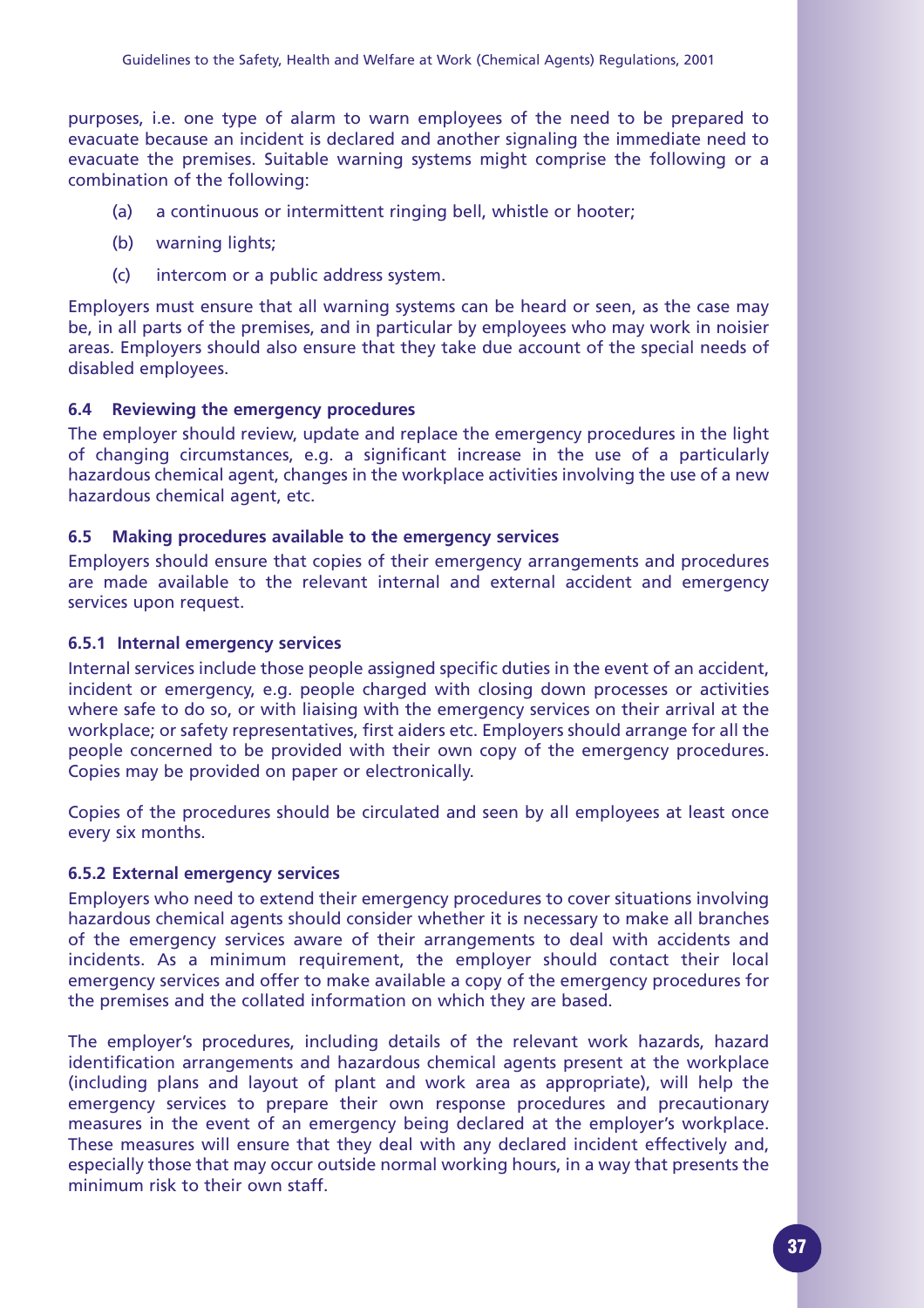If an incident could have serious repercussions on the environment, the employer should consider whether he or she ought to make a copy of the action plan available to the nearest office of the Environmental Protection Agency and/or Local Authority where this is not a legal requirement under existing legislation.

#### **6.6 Records**

A record of the procedures may be kept in writing or recorded by other means, e.g. electronically. It must be kept readily accessible and retrievable for examination at any reasonable time, e.g. by a safety representative, inspector, etc.

#### **6.7 Displaying emergency procedures**

Where it is appropriate to do so, employers should display the emergency procedures in a prominent position in the workplace for employees to read, e.g. on employee noticeboards. It will be appropriate, for example, where:

- (a) the company is relatively small and employees are encouraged to consult their notice-board(s) frequently for information about the business and its activities; and
- (b) the emergency procedures are reasonably short and simple, can be read easily and quickly and can comfortably fit on the notice-board.

#### **6.8 Employer's actions during an emergency**

The specific actions an employer must take if an accident, incident or emergency occurs are set out in Regulation 8. Where the incident involves the uncontrolled release of a hazardous chemical agent into the workplace, the employer must exclude all people not concerned with the emergency action from the area of contamination (Regulation 8(a)(iv)). The employer must ensure that those employees given the task of identifying the source of the release and making repairs, are provided with suitable respiratory protective equipment and protective clothing and are provided with any specialised safety equipment and plant for use while the incident, accident or emergency persists until the situation is restored to normal and that unprotected workers do not remain in the affected area (Regulation 8(a)(v)).

As well as telling employees the cause of the incident and the measures taken, or to be taken, to resolve it, the employer should also ensure that:

- (a) any important lessons learned from it are communicated to the employees and/or their appointed safety representatives; and
- (b) the information is used in any subsequent review of the risk assessment for the process or activity concerned.

When an incident is declared, employers also have a duty to tell, and if necessary evacuate, other people who are present in the workplace and who may be affected by it, e.g. visitors, employees of another employer etc. Employers whose activities involve the presence of certain listed dangerous substances at the workplace also have a duty under the European Communities (Control of Major Accident Hazards Involving Dangerous Substances) Regulations, 2000 (S.I. No. 476 of 2000) to take all measures necessary to prevent major accidents and to limit their consequences to persons and the environment.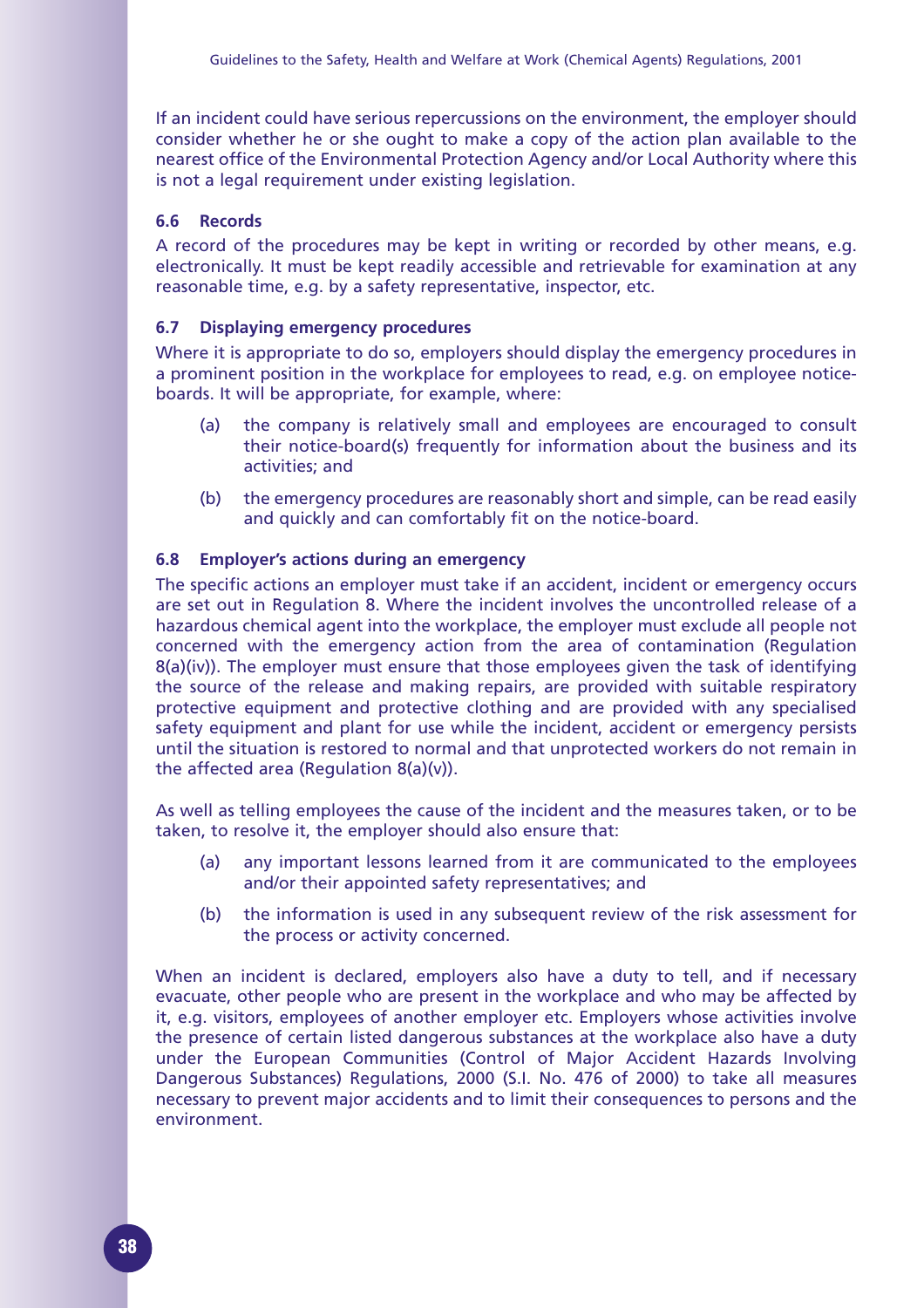## CHAPTER 7

### **INFORMATION, TRAINING AND CONSULTATION**

#### *(Regulation 9)*

#### **Introduction**

This chapter further outlines the range of information required to be given to employees so that they may understand and correctly use all the control measures provided in order to protect themselves and others during the performance of work activities. In addition to the provision and update of information it is essential that adequate training and instruction is provided and available to all concerned. Finally and most importantly, information updates or revisions must be clearly communicated to employees and adequate consultation and communication must take place to ensure the efficient and effective transmission of information to all relevant personnel.

#### **7.1 Information provided to employees**

In addition to the list in Regulation 9(1), the information provided to employees and to other people on the premises, should include where appropriate:

- (a) the purpose of health surveillance, the duty of employees to attend for health surveillance and arrangements for employees to have access to their individual health records (Regulation 10(3) and 10(5)(d));
- (b) when to use the hygiene facilities provided and the importance of doing so in accordance with agreed procedures;
- (c) any further relevant information resulting from a review of the risk assessment, why it has been done and how any changes will affect the way employees do the work in the future; and
- (d) any procedures for dealing with accidents, incidents and emergencies prepared in accordance with Regulation 8. Employers should ensure that all employees have the opportunity to read and discuss the procedures with their safety representatives.

If the nature of the workplace and the activity are such that workers may need instant access to this information, it should be set out on notices displayed in the workplace.

The extent of the information, instruction and training will vary with the complexity of the hazards, risks, processes and controls. The risk assessment will identify these but where a substance is being used that is not particularly hazardous and exposure is adequately controlled, basic instructions and training may be all that is required.

Employers have a duty under the General Application Regulations to ensure that the information they provide is comprehensible. Therefore, they should consider all the various ways of providing information, instruction and training and select those most appropriate to their own circumstances. The range of options includes class or group tuition, individual tuition, computer-based training programmes, courses, written instructions (including leaflets), or a combination of these methods. Employers should also decide how much time is needed to provide training, information and instruction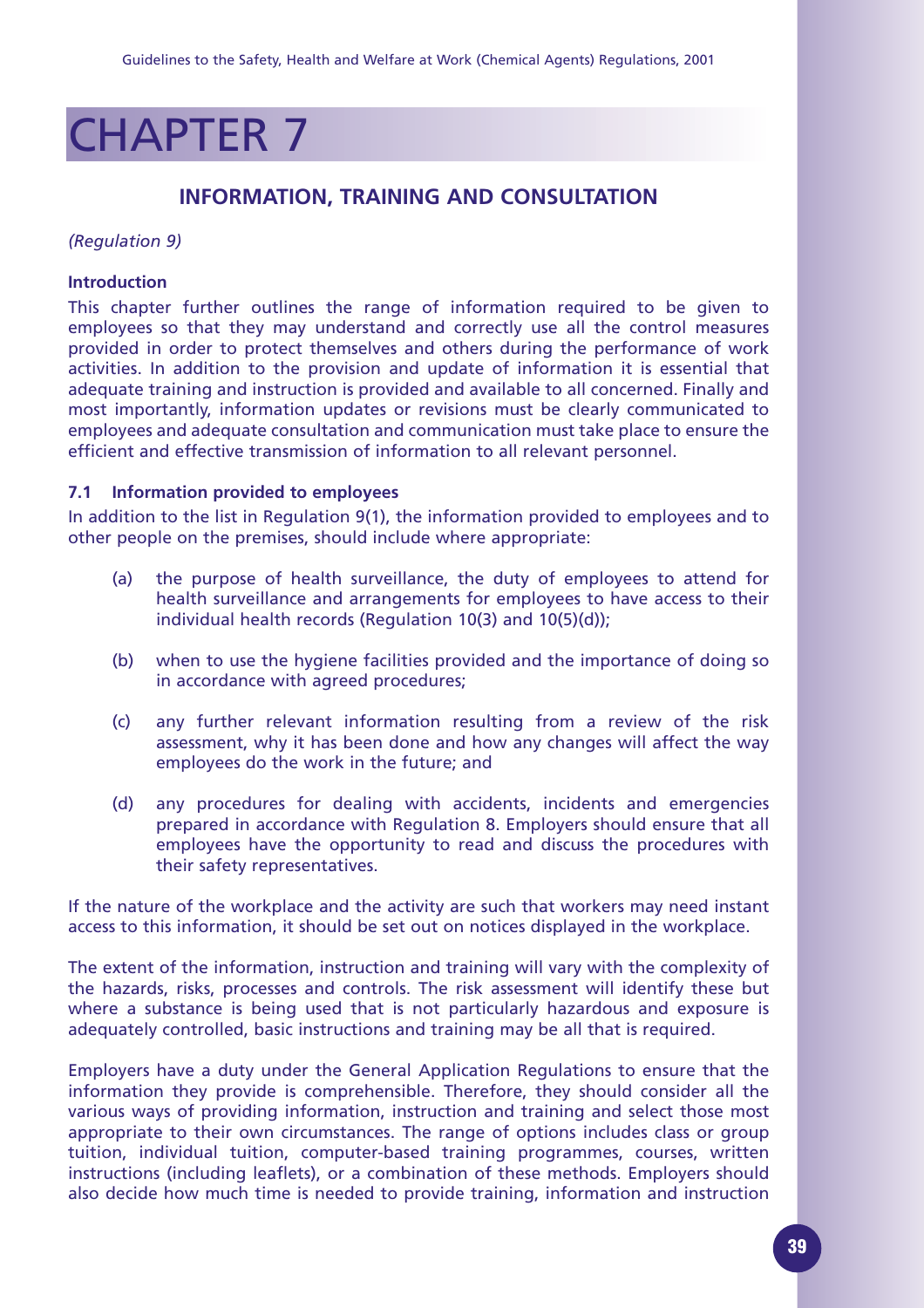for their employees to comply fully with the detailed requirements of the Regulations. New employees should be provided with proper induction training, which should always cover emergency and evacuation procedures.

#### **7.1.1 Updating information**

Providing information, instruction and training is not a one-off exercise but should be provided at regular intervals as appropriate. Information, instruction and training should be reviewed and updated whenever significant changes are made to the type of work carried out or to the work methods used. Significant changes might include the amount of substances used or produced, new control measures, new substances brought into the workplace, automation of certain processes. Further information and training following a review of the risk assessment should cover why the risk assessment was reviewed, any changes to the way the work is to be done and the precautions the employees should take to protect themselves and others.

#### **7.2 Instruction and training**

The instruction and training must ensure that people at work in the workplace do not put themselves or others at risk through exposure to hazardous chemical agents. In particular, the instruction must be sufficient and suitable for them to know:

- (a) how and when to use the control measures;
- (b) the defined safe systems of work;
- (c) how to use the personal protective equipment provided (especially respiratory protective equipment), the correct method of removing and refitting gloves and masks, etc.;
- (d) how to determine how long protective gloves should be worn before any liquid contamination is liable to soak through them;
- (e) what cleaning, storage and disposal procedures they should follow, why they are required and when they are to be carried out; e.g. cleaning contaminated PPE with water or a vacuum fitted with a HEPA filter, and not with an airline; the risks of using contaminated PPE; and
- (f) the procedures to be followed in an emergency.

Training should include elements of theory as well as practice. Training in the use and application of control measures and PPE should be carried out in accordance with the recommendations and instructions supplied by the manufacturer.

#### **7.3 Training Records**

Employers must keep records of the training given to individual employees or specific groups of named employees. The records will provide a useful checklist for ensuring that employees receive all the necessary training at the appropriate time. The records will also give evidence of providing information, instruction and training in compliance with Section 6(2)(e) of the Safety, Health and Welfare at Work Act, 1989.

#### **7.4 People carrying out work on behalf of the employer**

The employer must ensure that the person, or persons, to whom any work is delegated is competent to do it. This may mean having to use the services of consultants and outside experts. If this becomes necessary, the employer will still need to ensure that the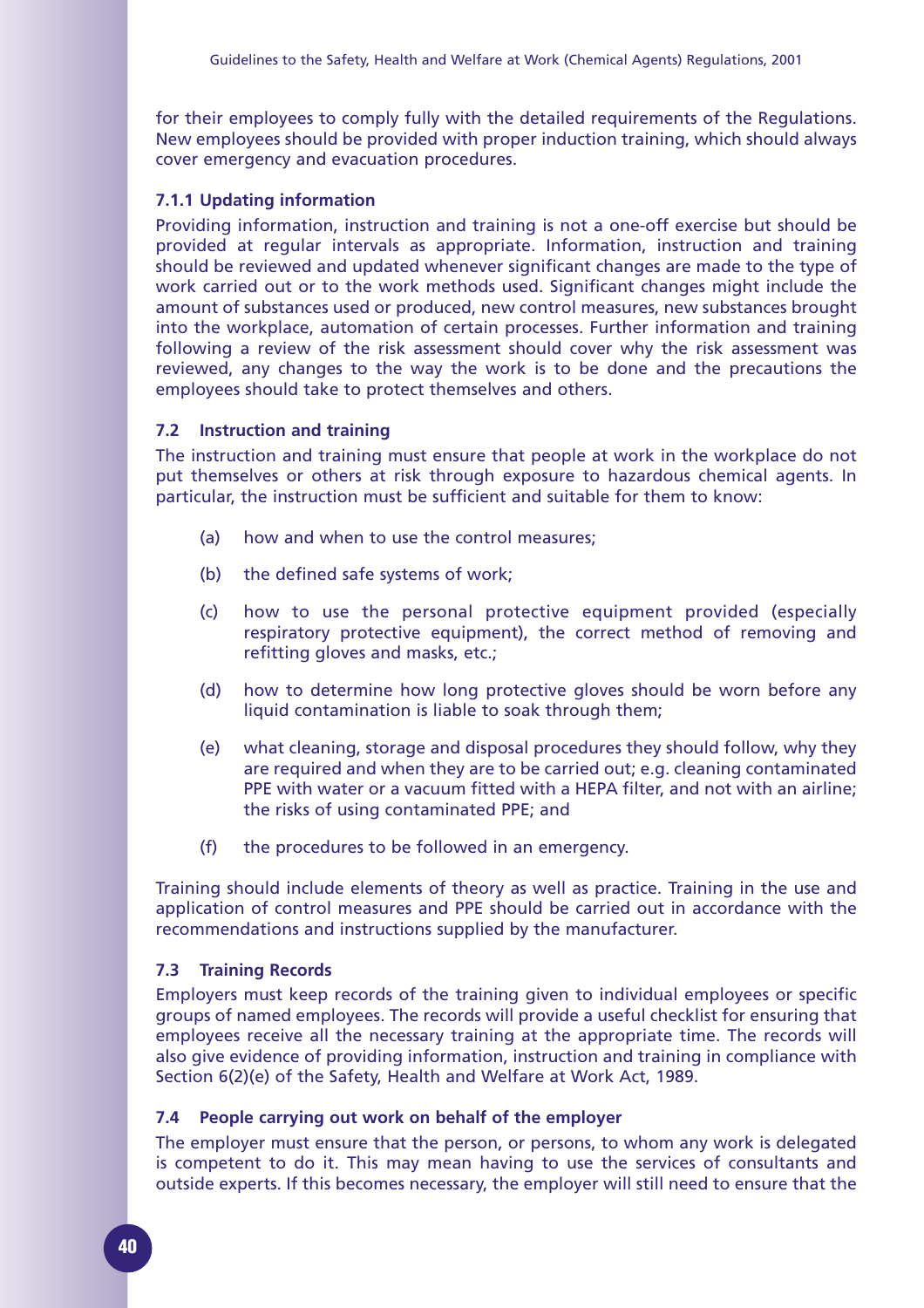people engaged receive sufficient information about the particular circumstances of the work, including the hazardous chemical agents used or produced and their hazardous properties.

Employers have duties under the General Application Regulations to appoint, where necessary, one or more competent persons to assist them in carrying out the measures needed to comply with safety and health legislation, i.e. where specific expertise or knowledge is not available from internal sources/personnel. Wherever practicable, therefore, suitable employees should be encouraged to have appropriate training, and to gain the knowledge and expertise that will give them the competence to help their employer comply with safety and health requirements.

People carrying out the work required under Regulations 4, 5 and 6 should have adequate knowledge, training and expertise in the risk assessment, evaluation and control of risks arising from exposure to hazardous chemical agents. It is the responsibility of the employer to assess the competence of any consultant or individual retained to carry out risk assessments or other duties in compliance with the Regulations on the employer's behalf.

#### **7.5 Identifying the contents of containers and pipes**

Employers have duties under the Safety, Health and Welfare at Work (Signs) Regulations, 1995 (S.I. No. 132 of 1995) to ensure that containers and pipes are clearly labelled or identified as to the nature of their contents and associated hazards. Therefore, in practice, employers will comply to a large extent with the provisions of Regulation 9(3) of the Chemical Agents Regulations, through meeting the requirements of the Signs Regulations 1995. However, other situations may arise where containers and pipes, which are not covered by the Signs Regulations, may need to be labelled in relation to information such as:

- (a) the name(s) of the hazardous chemical agent(s) which the containers and pipes contain;
- (b) the form the hazardous chemical agent(s) takes, e.g. liquid, semi-liquid, sludge, powder, waste mixed with other identified material; and
- (c) the hazards which the hazardous chemical agent(s) could pose if employees were exposed to the contents, e.g. irritation or burns of the skin from spilt liquids.

Generally, employers should ensure that they have suitable procedures in place, which can identify the hazardous contents of containers and pipes at any given time. The identification process may involve reference to working procedures, to operating procedures or to computer models that identify individual plant components by name or number.

Complex plant or batch processing may require components to be used for different hazardous substances over short periods of time. In these circumstances employees will need to be familiar with the plant operations and the sources of information available to them. Whichever identification procedure employers adopt, they must ensure that employees and safety representatives are familiar with any plans, characters, signs, symbols, codes etc. that the identification system or procedures use.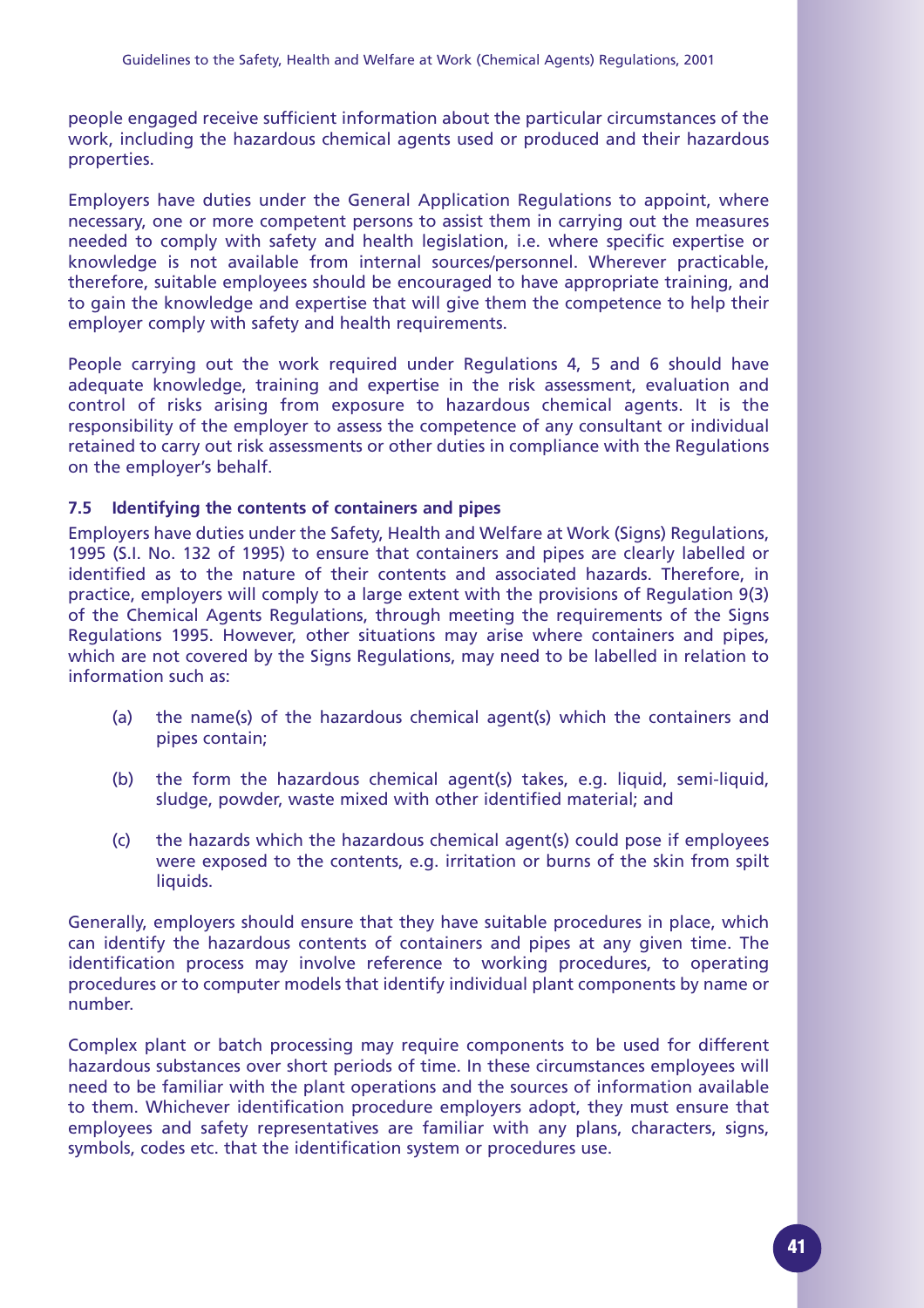In addition, it is particularly important for repair or maintenance work involving the opening of vessels or breaking into pipework to be carried out under the control of a "permit-to-work" system. For this work, identifying hazardous substances in a container or pipe is one essential element of the risk assessment that must be carried out before the work starts. During maintenance, for example, workers must be aware of the contents of pipes and vessels, especially where their contents change frequently throughout a process. Accordingly, it is vital that employers have an appropriate and adequate system in place for identification purposes so that they can ensure that they can carry out suitable and sufficient assessments of the work involved, including maintenance and repair work.

#### **7.6 Consultation**

The employer must make all information available to employees or their representatives in accordance with the General Application Regulations. More detailed guidance is provided in the Guidelines to the Safety, Health and Welfare at Work (General Application) Regulations 1993 (as amended).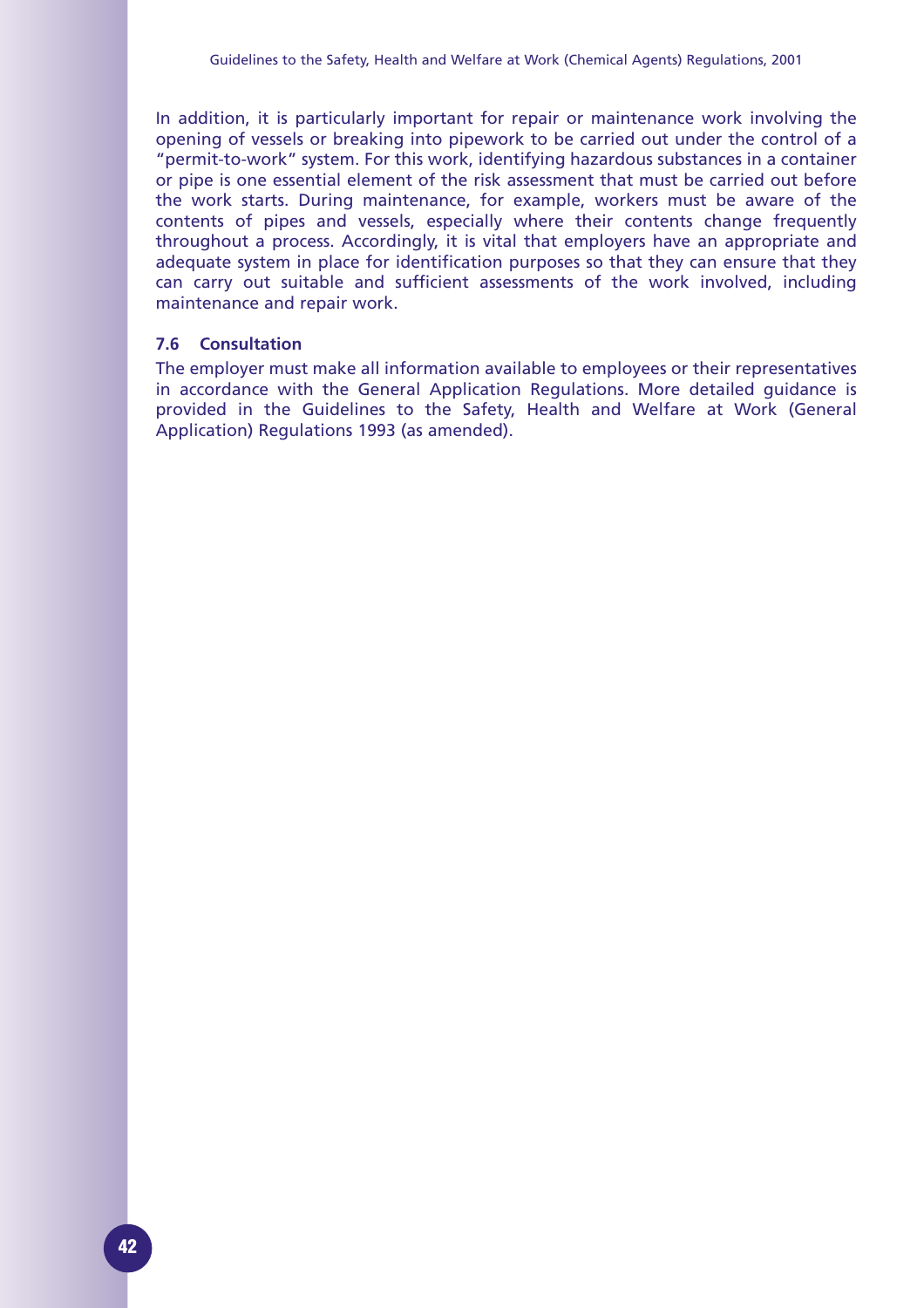## CHAPTER 8

### **HEALTH SURVEILLANCE**

*(Regulation 10)*

#### **Introduction**

This chapter outlines the details regarding the need for health surveillance, when it is deemed appropriate, includes information regarding who should perform the health surveillance, and what records should be kept and made available.

#### **8.1 Why perform health Surveillance**

Without prejudice to the requirements for health surveillance laid down in the General Application Regulations, the Chemical Agents Regulations provide more detailed and prescriptive requirements and responsibilities regarding the provision and use of health surveillance at the workplace. Under the latter Regulations the specific detail is aimed more at individual workers rather than the broader category, i.e. the workforce in general.

The objective of health surveillance is to:

- (a) protect the health of individual workers by detecting as early as possible adverse changes which may be caused by exposure to hazardous chemical agents;
- (b) help evaluate the measures taken to control exposure; and
- (c) collect, keep up to date and use data and information for determining and evaluating hazards to health.

Health surveillance is defined in the Chemical Agents Regulations as:

*"…………….. the assessment of an individual employee to determine the state of health of that individual, as related to exposure to specific chemical agents at work and includes biological monitoring."*

Considering this definition it should be noted that the identified need or requirement for health surveillance arises as an outcome of the risk assessment performed in accordance with Regulation 4. In other words, having performed the risk assessment, it might be concluded that health surveillance should be made available due to a risk to workers' health having been identified. However in so doing it is important to note that the employer must make available health surveillance that is appropriate and performed under the responsibility of an occupational healthcare professional. Also, having performed the risk assessment, the health surveillance should be available to those (individual) workers identified to be at risk from exposure to hazardous chemical agents rather than a generic application of health surveillance throughout the entire workplace because of the risk identified.

#### **8.2 Occupational healthcare professional**

The Chemical Agents Regulations define an "Occupational healthcare professional" as:

*"…………….. a registered medical practitioner or other suitably qualified person employed, or otherwise engaged, by an employer to be responsible for health surveillance of employees covered by these Regulations."*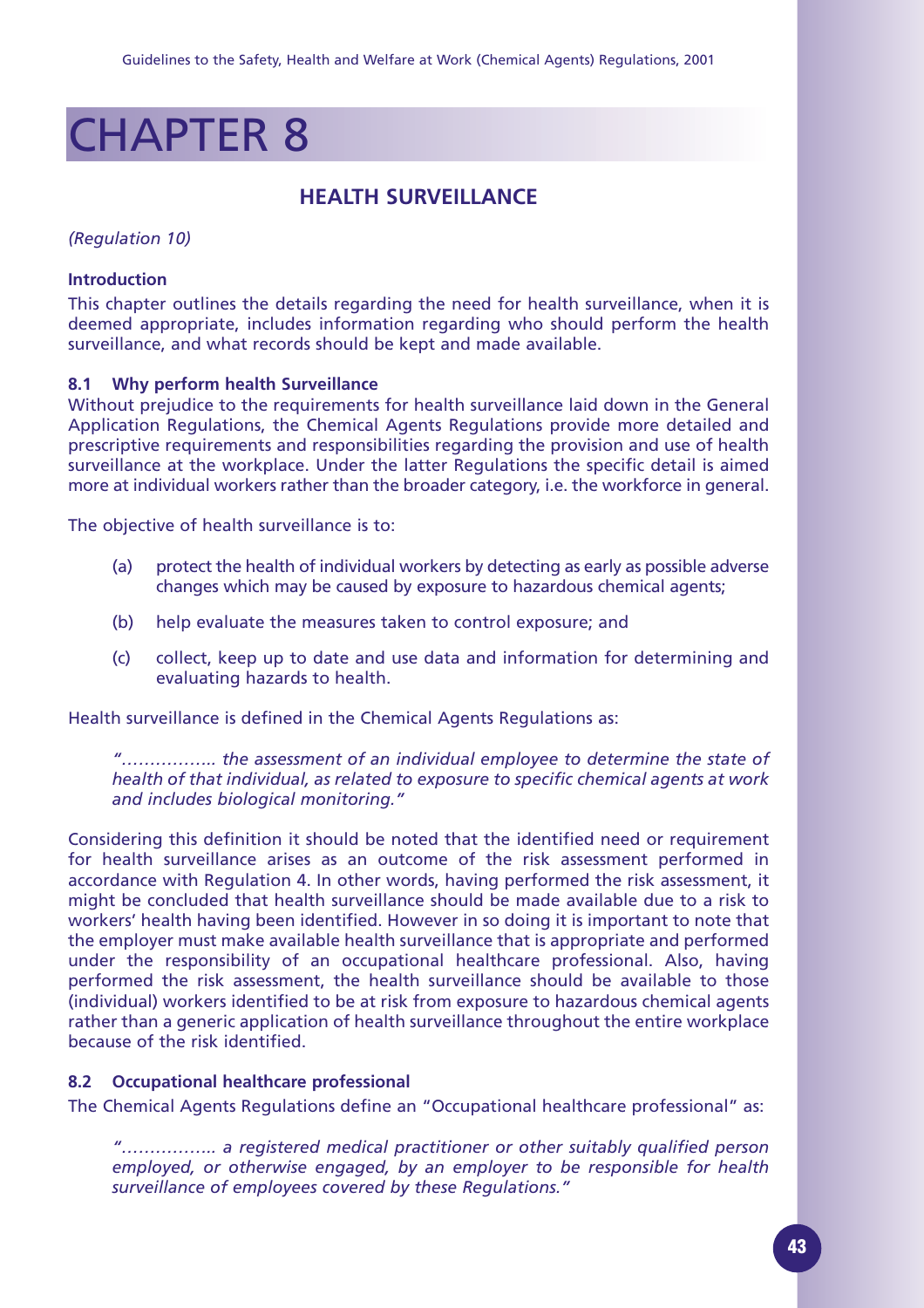An occupational healthcare professional will generally be a doctor or nurse but could also include a physiotherapist, psychologist etc. The healthcare professional should be specifically trained regarding the area of occupational healthcare, including the performance of health surveillance as required.

The Regulations provide that health surveillance should be made available "under the responsibility of an occupational healthcare professional" thus allowing for situations where health surveillance could be carried out by others who are not healthcare professionals but who are supervised by such a professional. Any decisions on the outcome of the health surveillance would be made by the healthcare professional who is ultimately responsible for such decisions. For example, a suitably trained employee (supervisor) might be given the task of inspecting employees' hands/skin with respect to detection of dermatitis, or, a secretary to the occupational health department might have responsibility for the collection of urine specimens.

#### **8.3 When health surveillance is appropriate**

Health surveillance, including medical surveillance, is appropriate for employees when:

- (a) the exposure of an employee to a hazardous chemical agent is such that an identifiable disease or adverse health effect may be related to the exposure,
- (b) there is a reasonable likelihood that the disease or effect may occur under particular conditions of his or her work; and
- (c) there are valid low-risk techniques available to the employees for detecting indications of the disease or the effect.

The judgement(s) that employers make under this Regulation on the likelihood that an identifiable disease, or adverse health effect, will result from, or may be related to, exposure to a chemical agent should take into account:

- (a) the type and extent of exposure; and
- (b) an assessment of current scientific knowledge such as:
	- (i) available epidemiology;
	- (ii) information on human exposure;
	- (iii) human and animal toxicology data; and
	- (iv) extrapolation from information about similar substances or situations.

Valid health surveillance techniques need to be sufficiently sensitive and specific to detect abnormalities related to the type and level of exposure concerned. Those carrying out the health surveillance should know how to interpret data and this may mean having to identify normal values and to set action levels. The aim should be to establish health surveillance procedures that are easy to perform, preferably non-invasive and acceptable to employees. In particular, procedures should be safe, that is low risk to workers, and none should be carried out if there is a risk of an employee's health being harmed.

Health surveillance procedures may need to be reviewed, modified etc. in the light of new or revised information about the chemical agent, changes in the exposure or concentration, or work conditions etc.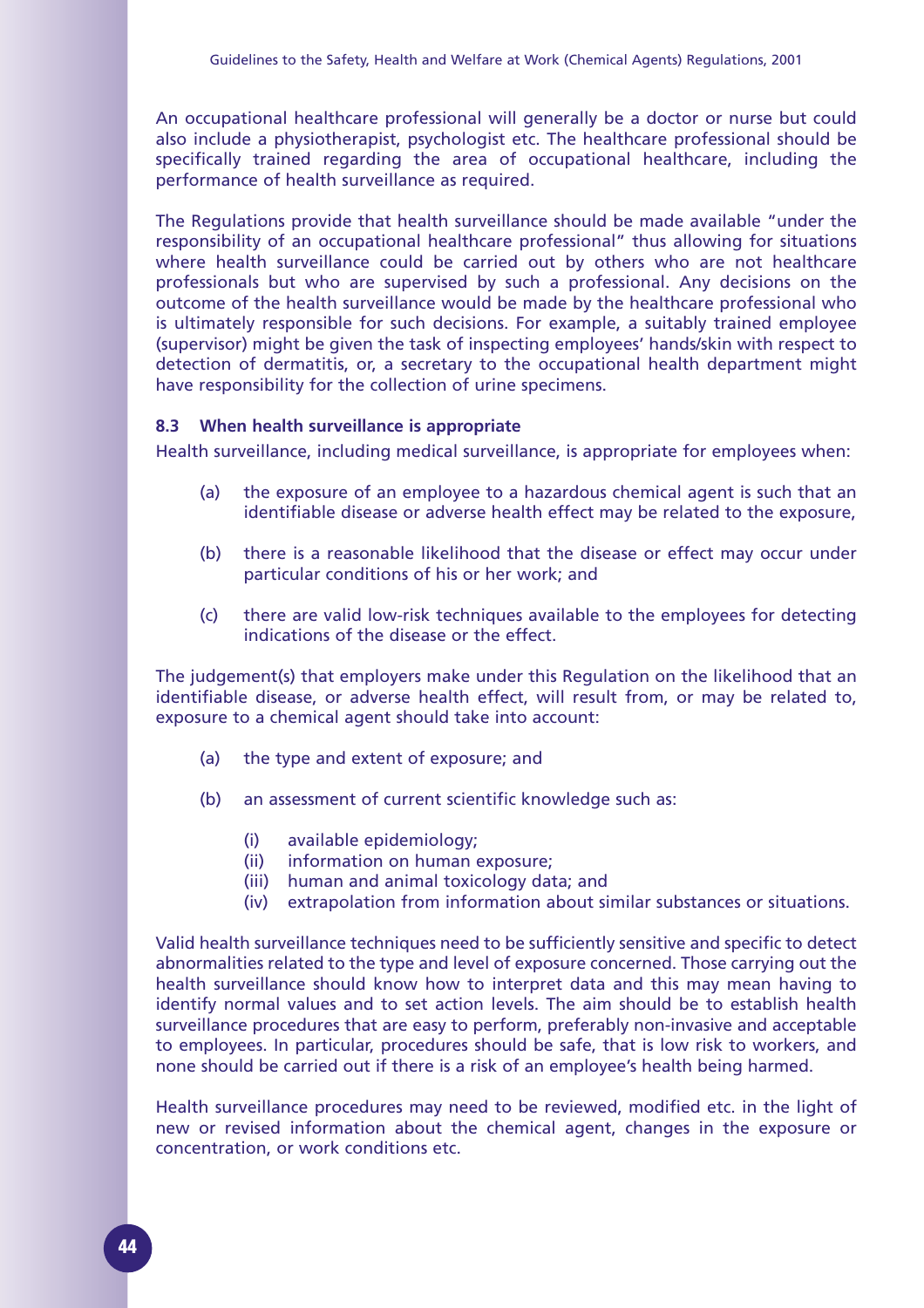#### **8.4 Made available**

The term "*made available*" is used deliberately in the context of health surveillance requirements or duties on employers within the Regulations. In general, the need to have health surveillance will be identified following the performance of a risk assessment (Regulation 4). Having identified the need for perfomance of health surveillance with respect to an identified health risk to individual employees, the employer is obliged to make such health surveillance (as appropriate) available to those workers concerned.

With reference to Regulation 9, whereby employers should ensure employees are given information etc., in particular relating to the risk assessment, then employers equally should ensure that their employees are informed about the need to have health surveillance should they be identified as being at risk as an outcome of the risk assessment.

Under the requirement to make available health surveillance, employers must ensure that employees are informed as to why health surveillance is of benefit to them and the details relating to what the health surveillance includes. In general, and assuming that the risk and need to perform health surveillance is clearly and sufficiently explained in a manner that can be understood by all, it would be anticipated that employees would agree to have the appropriate health surveillance performed. However, there may, on occasion, be a reason why an employee does not wish to undergo health surveillance and in such cases employers cannot force health surveillance on that employee. Should an employee not wish to undergo health surveillance even though the risk assessment has shown that such health surveillance is necessary, then the employer should consider transferring the employee to other duties where the risk of exposure and, therefore, the risk to his or her health is reduced to such a level that the health surveillance is no longer required, based on risk assessment.

#### **8.5 Mandatory health surveillance**

Notwithstanding the above, health surveillance is a mandatory requirement (i.e. compulsory) with respect to any hazardous chemical agents which have been assigned a biological limit value. This currently applies to only one chemical agent – lead and its ionic compounds. In situations where a biological limit value has been assigned and where health surveillance is mandatory for those employees who may be exposed, employers must ensure that those employees are informed of the requirement to undergo health surveillance before being given work whereby they may potentially be exposed to that hazardous chemical agent.

#### **8.6 Health surveillance procedures**

There are different procedures that can all be considered as health surveillance. These procedures need not be independent of each other and more than one procedure can be performed to constitute "appropriate" health surveillance based on risk assessment. Also it should be noted that on occasion the results of one procedure may in fact indicate the need to perform another or different procedure in order to adequately fulfil the health surveillance requirement, e.g. the results of biological monitoring could lead to the need to follow-up with other health surveillance.

The range of procedures available include the following (not set down in a hierarchy or order for performance purposes):

(a) biological monitoring is the measurement and assessment of workplace agents or their metabolites (substances formed when the body converts the chemical) in exposed workers. Measurements are made either on samples of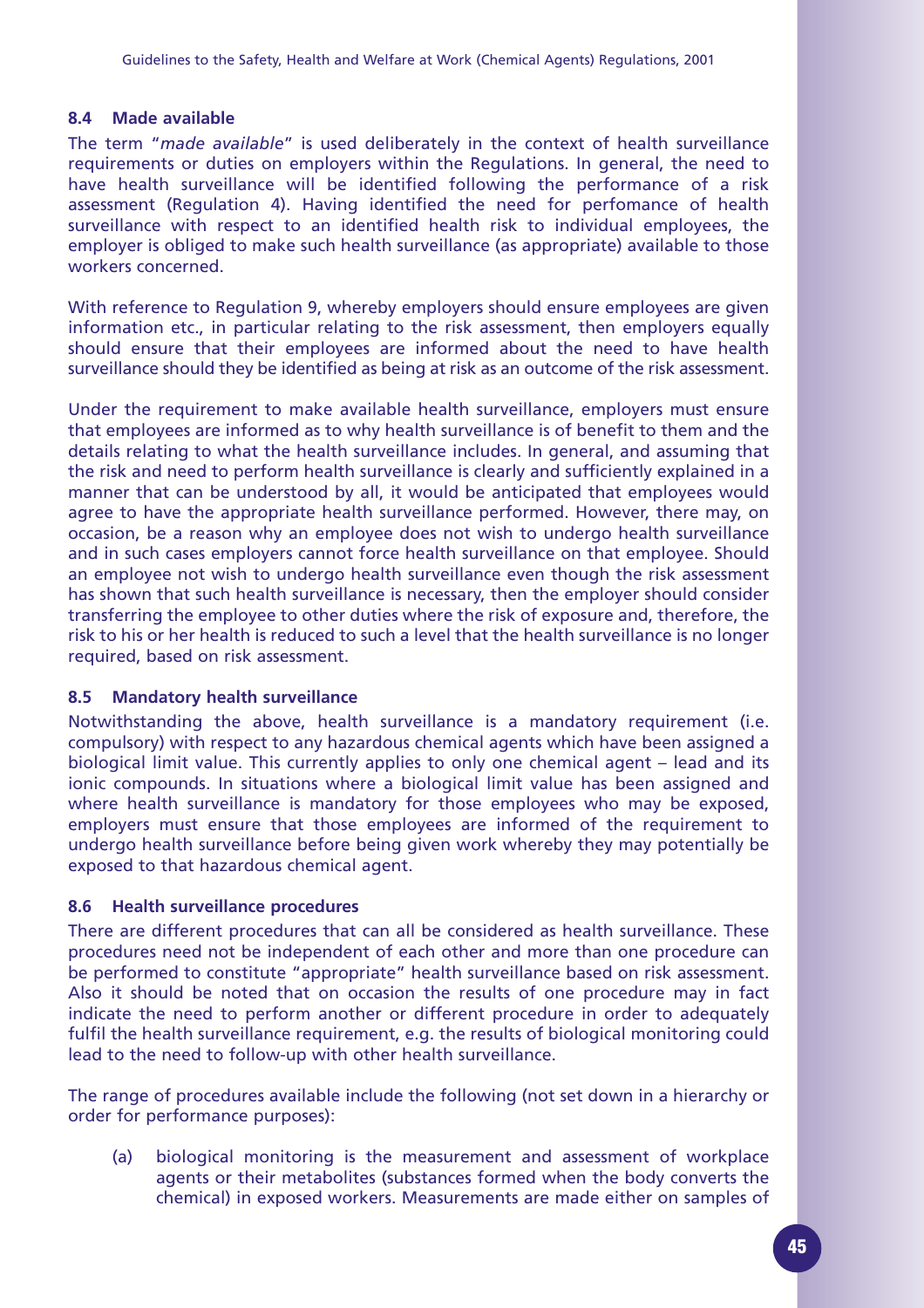breath, urine, or blood, or any combination of these. This procedure may be appropriate where it is possible to link the results directly to an adverse health effect, e.g. mercury, cadmium etc.;

- (b) biological effect monitoring is the measurement and assessment of early biological effects in exposed workers caused by absorption of chemicals;
- (c) medical surveillance (under the responsibility of an occupational healthcare professional) may include clinical examinations and measurements of physiological, e.g. lung function testing, and physiological effects of exposure to hazardous chemical agents in the workplace that may show changes or alterations in body function;
- (d) enquiries about symptoms, inspection or examination by a suitably qualified person, i.e. an occupational healthcare professional;
- (e) inspection performed by a person, e.g. a supervisor, suitably trained and working under the responsibility of an occupational healthcare professional;
- (f) review of records and occupational history during and after exposure thus acting as a way of checking the correctness of the assessment of risks to health from exposure and also indicating whether the risk assessment should be reviewed, i.e. in the light of the results obtained from the health surveillance;
- (g) pre-employment medicals (for the purposes of health surveillance) serve to provide a baseline regarding exposure to specific chemicals which may have occurred prior to an employee commencing work. For example, with respect to a new employee who potentially will be exposed to lead (or its ionic compounds) in his or her new job, it is important to know what the average blood lead level for that worker is before he or she starts that work.

When health surveillance involves the procedure of obtaining biological samples, e.g. blood or urine, this procedure must be explained and acceptable to the workers concerned. In addition, it is unethical for an occupational healthcare professional who acquires such a biological specimen to perform additional tests (other than those specified when taking the sample) without the knowledge and consent of the employee concerned.

#### **8.7 Recording results of health surveillance**

The results of health surveillance, and particularly any adverse results, should lead to some action that will benefit employees' health. Therefore, having decided on the options and criteria for action which may result from the outcome of health surveillance and before actually starting planned health surveillance (if required based on the risk assessment outcome), the employer must also consider the method of recording, analysing and interpreting the results of health surveillance.

#### **8.7.1 Individual health record**

Employers must keep an up-to-date health record for each individual employee who undergoes health surveillance at his place of work. This record must be maintained by the employer, must not contain any medically confidential information and must contain the non-medically confidential results of the health surveillance (supplied and included on the record by the occupational healthcare professional). Each individual health record should include the following details (approved by the Authority):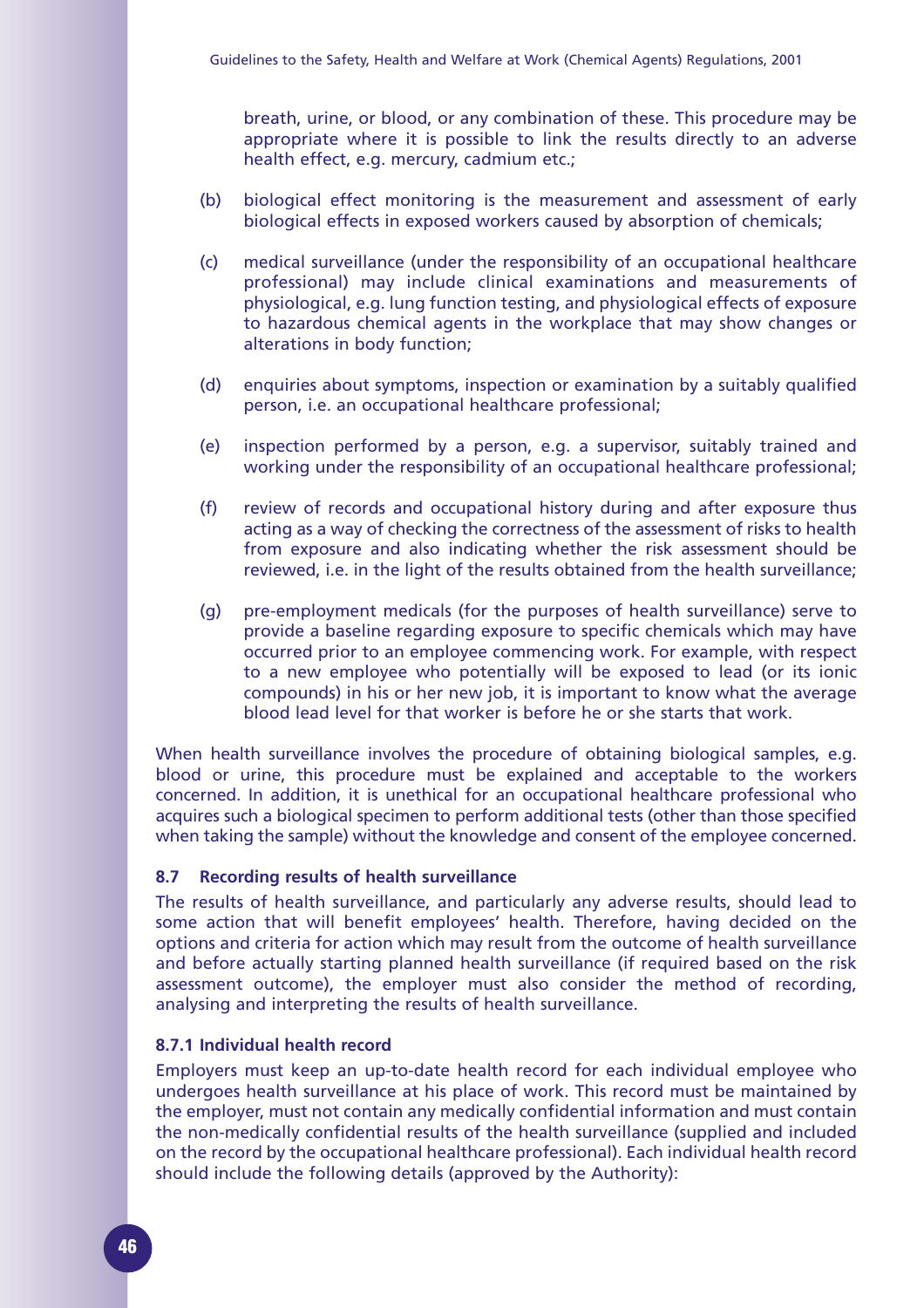Guidelines to the Safety, Health and Welfare at Work (Chemical Agents) Regulations, 2001

(a) First name: Surname: Gender: Home address: Date of birth: Job title: Job description: Start date of present employment: Previous job location(s) in this employment:

Historical record of other jobs at this place of work that involved the need for health surveillance:

(b) Conclusions of all health surveillance procedures and dates on which performed and by whom. The conclusions recorded here should relate **only** to the employee's fitness, non-fitness or fitness with specified conditions for work (completed by the occupational healthcare professional). A copy of this certification regarding an individual's fitness to work should also be retained on the Confidential Medical Record for that employee.

While the individual health record must not contain medically confidential information, it should remain confidential between the employer (or others concerned with protecting the employee's safety and health in this employment) and the employee, unless permission is given by the employee for it to be passed on to others.

#### **8.7.2 Confidential Medical Record**

This document contains the detailed medical information relating to the individual and constitutes a "medical" record and as such is therefore confidential. It must be retained (and kept secure) by the occupational healthcare professional and may not be disclosed to others, including non-medical colleagues, without the consent of the employee concerned.

This confidential medical record will contain the results of the health surveillance carried out, including any biological monitoring or other available exposure monitoring performed. It shall contain any specified preventive or protective measures necessary with respect to the individual employee. Individual employees may request access to his or her own confidential medical record, i.e. his or her own health surveillance record.

As specified in the Chemical Agents Regulations, the occupational healthcare professional must allow access to this confidential medical record by an Occupational Medical Adviser of the Health and Safety Authority, if requested.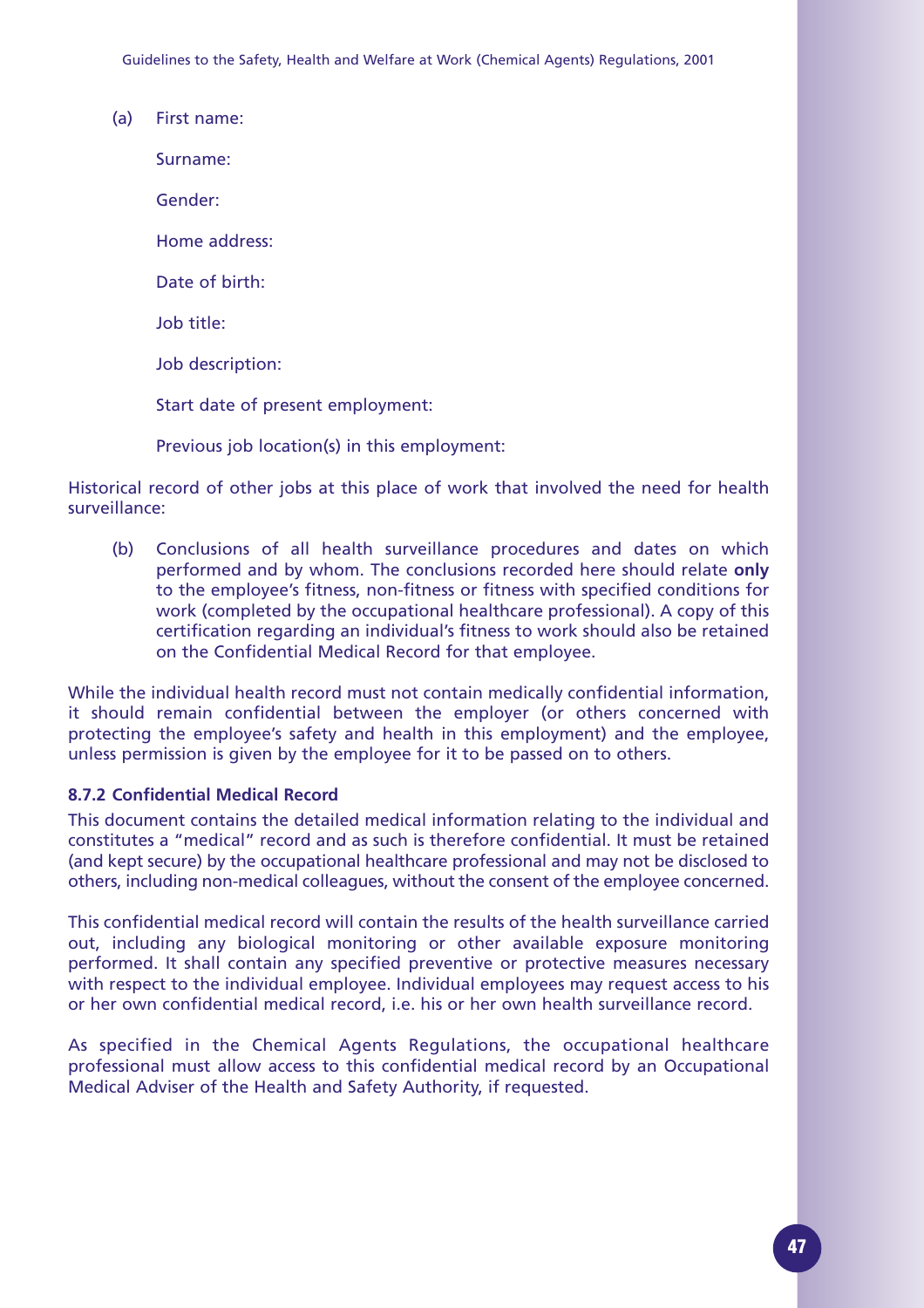#### **8.7.3 Record of Exposure**

Regulation 6(1)(c) of the Chemical Agents Regulations requires employers:

*"…………….. to carry out on a regular basis, and when any change occurs in the conditions which may affect employees' exposure to hazardous chemical agents, measurements of hazardous chemical agents in accordance with an internationally validated procedure and in particular in relation to any occupational exposure limit values listed in an approved Code of Practice, unless it can be demonstrated that, … adequate prevention and protection measures have been taken to prevent risk."*

Those measurements could include personal monitoring, air monitoring, information about the date and location of monitoring etc. and any other relevant measurements deemed necessary based on the risk assessment. The results of these monitoring regimes constitute a record of exposure. This exposure record should be maintained by the employer and a copy forwarded to the occupational healthcare professional for retention and inclusion in the confidential medical record.

The collective results (without being able to identify the specific results of individual workers) of this exposure record should be made available to workers or their representatives or both. Each individual worker may have access to his or her own record. The exposure record must also be made available to the Health and Safety Authority, if requested.

#### **8.8 Detection of an adverse health effect or identifiable disease**

Where as a result of health surveillance it is revealed that an employee is found to have an adverse health effect or identifiable disease, considered by the occupational healthcare professional or an Occupational Medical Adviser of the Health and Safety Authority to be as a result of exposure at work to a hazardous chemical agent, or that a biological limit value has been exceeded, the occupational healthcare professional or the occupational medical adviser must:

- (a) inform the employee of the result which relates to him or her personally;
- (b) provide him or her with information and advice regarding such health surveillance which he or she should undergo following the end of exposure (relevant with respect to certain carcinogenic agents only); and
- (c) inform the employer of the outcome of the health surveillance.

In addition, where as the result of health surveillance an employee, if found to have an adverse health effect or an identifiable disease which is considered by the occupational healthcare professional or the occupational medical adviser to be as a result of exposure at work to a hazardous chemical agent or that a biological limit value has been exceeded, then the employer must (in consultation with the occupational healthcare professional concerned) consider:

- (a) whether it is necessary to transfer the employee to other work where there is no exposure to the hazardous chemical agents concerned;
- (b) whether a medical examination of the employee concerned should be arranged and, if so, the person who should carry it out;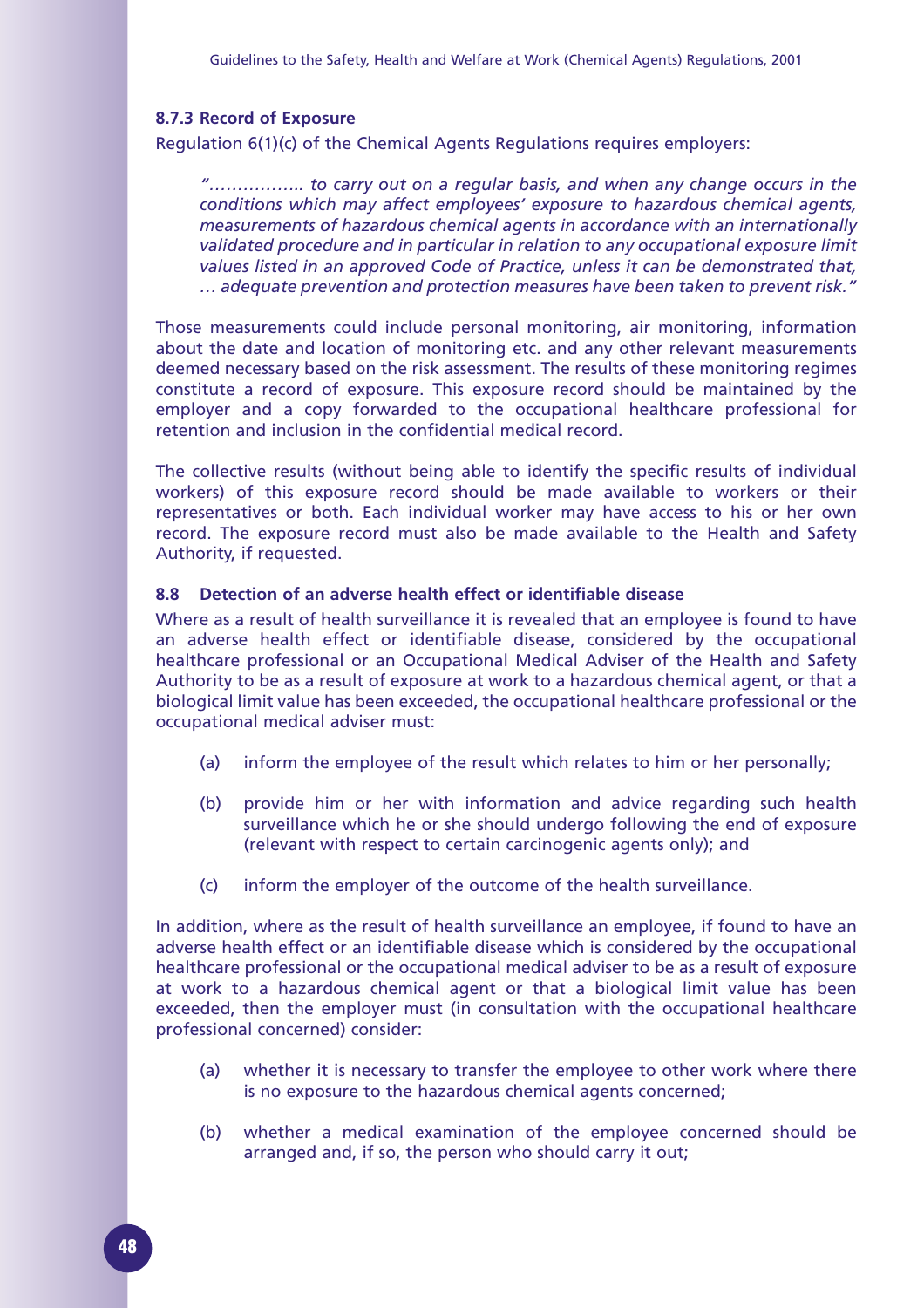- (c) if a medical examination is necessary, whether all other employees who have been similarly exposed to the substance concerned as the affected employee should also be medically examined; and
- (d) if necessary the facilities that should be provided and arrangements that should be made.

Taking into account any advice received from the occupational healthcare professional or the occupational medical adviser, the employer must also ensure that the employee who has suffered the adverse health effect or identifiable disease is advised by a suitably qualified person of the:

- (a) arrangements which will be put in place for continuing health surveillance;
- (b) arrangements, if any, to transfer the employee concerned to alternative employment within the workplace; and
- (c) action to be taken to re-assess the workplace controls.

Finally, any adverse health effects or identifiable disease resulting from exposure to a hazardous chemical agent at work should cause the employer to act (without delay) to:

- (i) review the risk assessment made under Regulations 4 of the Chemical Agents Regulations, and
- (ii) review and revise (as necessary) the control measures in place as required under Regulations 5 and 6 of the Regulations, to adequately eliminate or reduce the risk and thus prevent a recurrence of the ill-health effect or disease.

#### **8.9 Disposing of records when a business ceases to trade**

When an undertaking (business) ceases to trade the employer must contact the Health and Safety Authority (via its Occupational Medical Adviser) and so ensure that any health records and/or exposure records are made available to the Authority.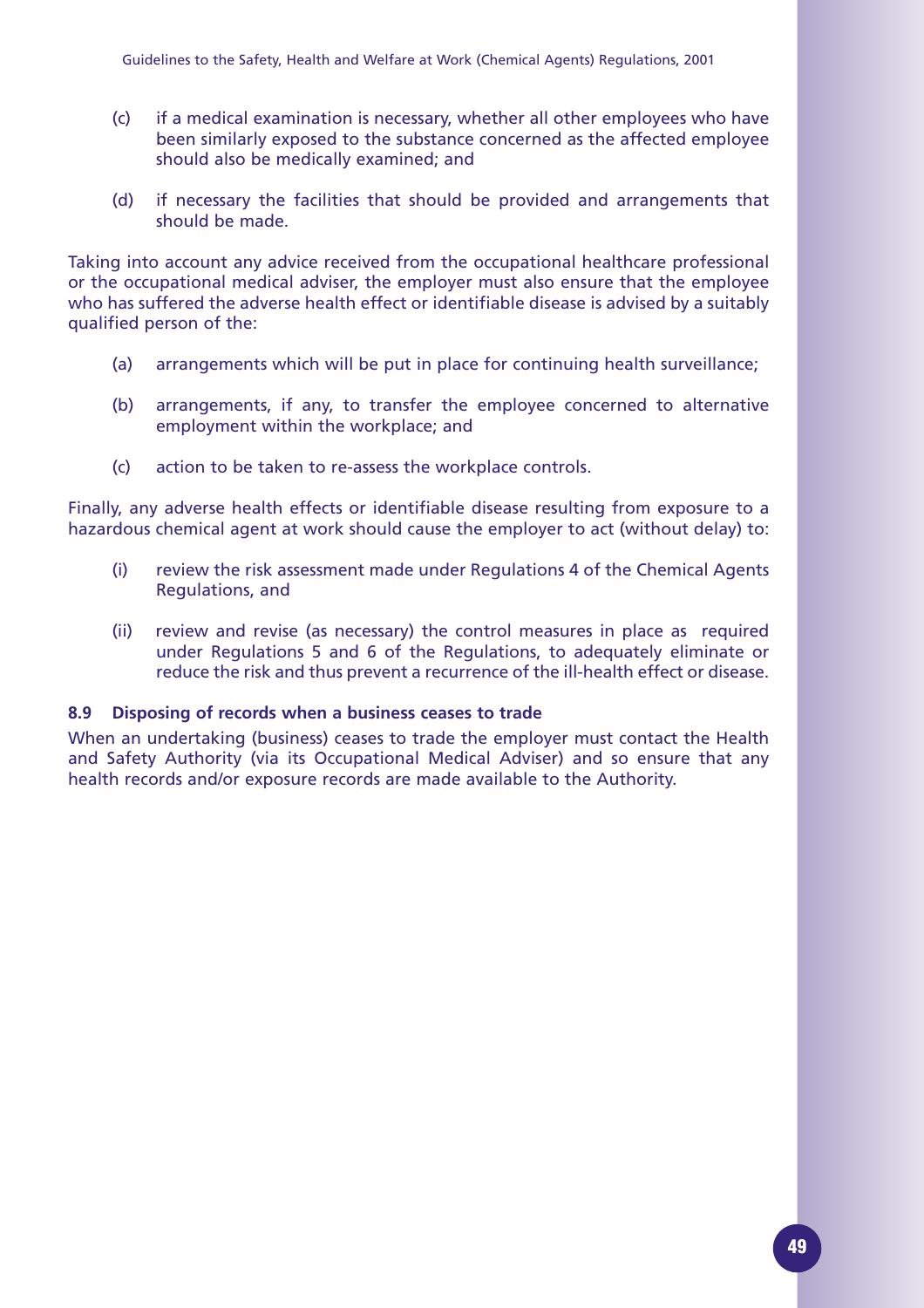## CHAPTER 9

### **PROHIBITIONS AND EXEMPTIONS**

#### *(Regulation 11)*

This chapter outlines the provisions of the Chemical Agents Regulations as regards prohibitions and exemptions relating to the production, manufacture, or use at work of specified hazardous chemical agents, listed in Schedule 3 to the Regulations. They are as follows:

- (1) The production, manufacture, or use at work of those substances listed in Schedule 3 is prohibited to the extent set out therein.
- (2) Subject to paragraph (2) (a), (b) or (c) below and to any other statutory provisions which apply to the case, the Health and Safety Authority may, by a certificate in writing, and if it is satisfied that the safety and health of persons who are likely to be affected by the exemption will not be prejudiced in consequence of it, exempt any person or any substance or class of substances from all or any of the prohibitions imposed by this Regulation, and any such exemption may be granted subject to conditions and to a limit of time and may be revoked by a certificate in writing at any time.

Such exemptions may be granted:

- (a) for the sole purpose of scientific research and testing, including analysis;
- (b) for work activities intended to eliminate a specific substance present in the form of by-products or waste products; or
- (c) for the production of the hazardous chemical agents covered by paragraph (a) for use as intermediates and for such use;

provided the procedures and measures set out in paragraph (3) are complied with.

- (3) The employer who is applying for a derogation shall take all necessary precautions to protect the safety and health of his employees, and shall submit:
	- (a) a written justification of the reasons for requesting the exemption;
	- (b) information on the quantities of a specific substance to be used in the year of application and thereafter;
	- (c) a description of the activities or the reactions or processes involved, or both;
	- (d) information on the number of employees likely to be involved in the work;
	- (e) information on the precautions to be taken to protect the safety and health of the employees concerned; and
	- (f) information on the technical and organisational measures to be taken to prevent exposure.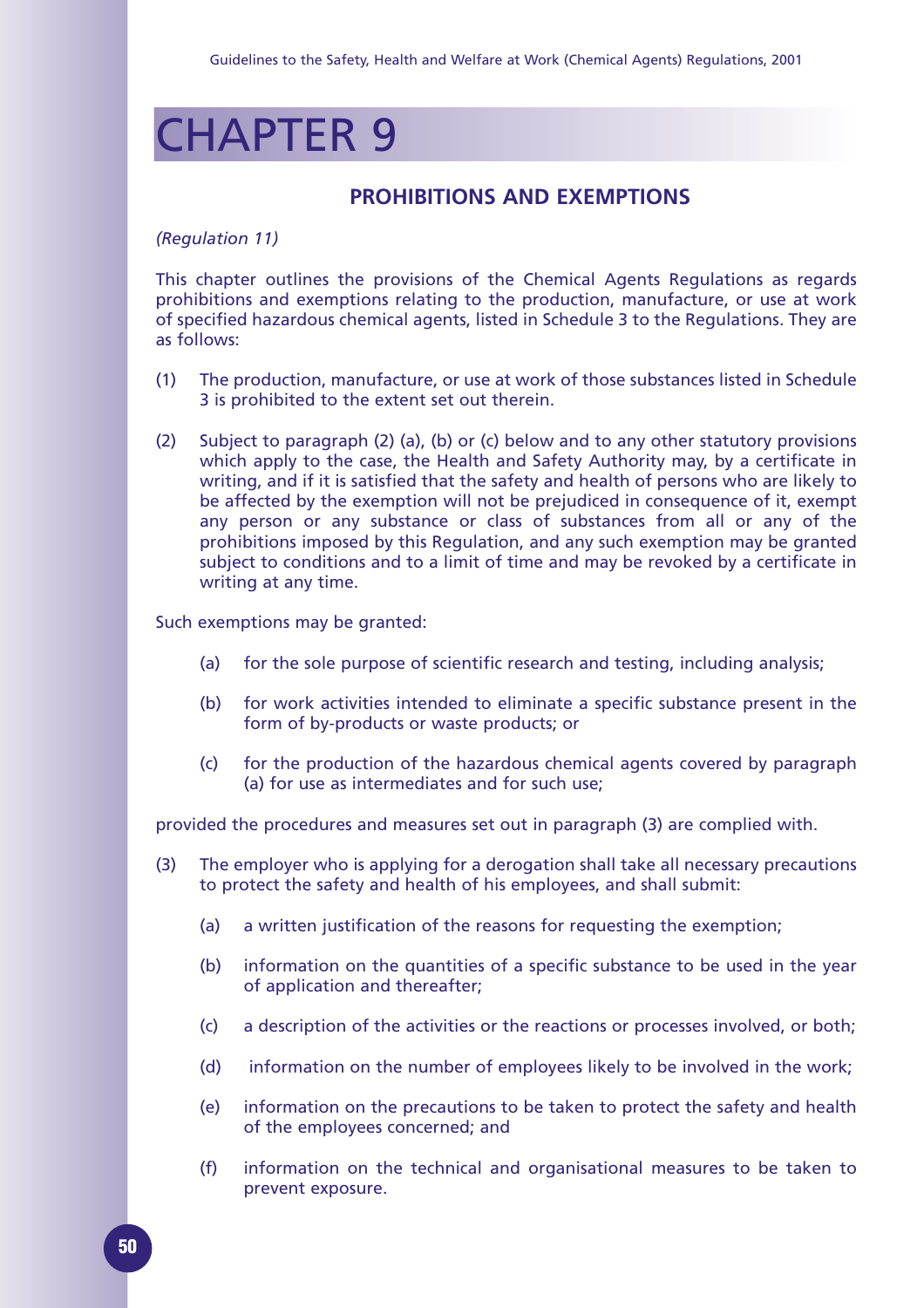(4) The exposure of workers to the hazardous chemical agents referred to in paragraph (1) shall be prevented, in particular by providing that the production and earliest possible use of any such agent as an intermediate shall take place in a single closed system, from which the chemical agent may be removed only to the extent necessary to monitor the process or service the processing system.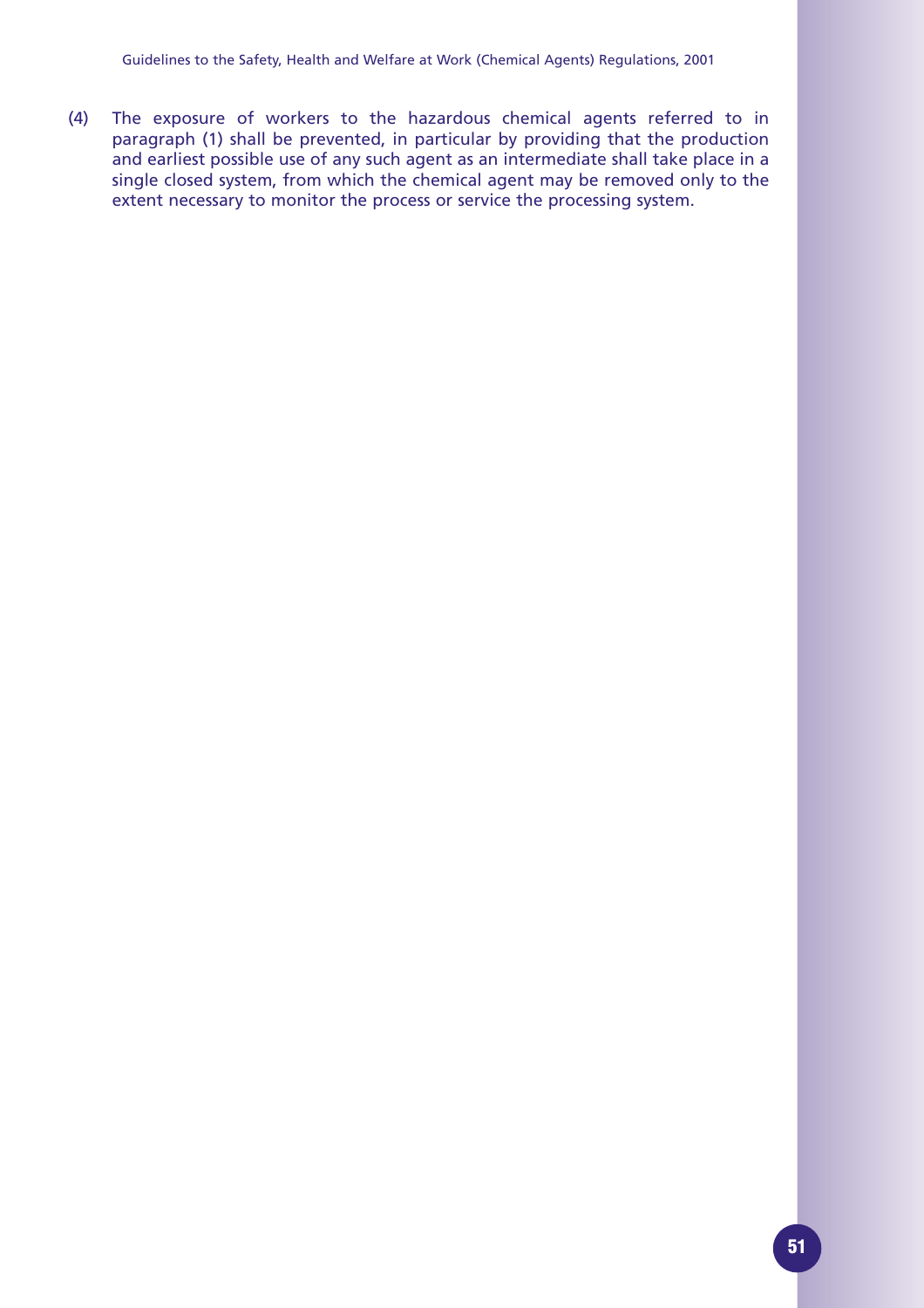## CHAPTER 10

### **REVOCATIONS**

#### *(Regulation12)*

The following Regulations were revoked on the coming into operation of the Safety, Health and Welfare at Work (Chemical Agents) Regulations 2001 (S.I. No. 619 of 2001):

- (a) The European Communities (Protection of Workers) (Exposure to Lead) Regulations, 1988 (S.I. No. 219 of 1988);
- (b) The European Communities (Protection of Workers) (Exposure to Chemical, Physical and Biological Agents) Regulations, 1989 (S.I. No. 251 of 1989);
- (c) The Safety, Health and Welfare at Work Act, 1989 (Control of Specific Substances and Activities) Regulations, 1991 (S.I. No. 285 of 1991); and
- (d) The Safety, Health and Welfare at Work (Chemical Agents) Regulations, 1994 (S.I. No. 445 of 1994).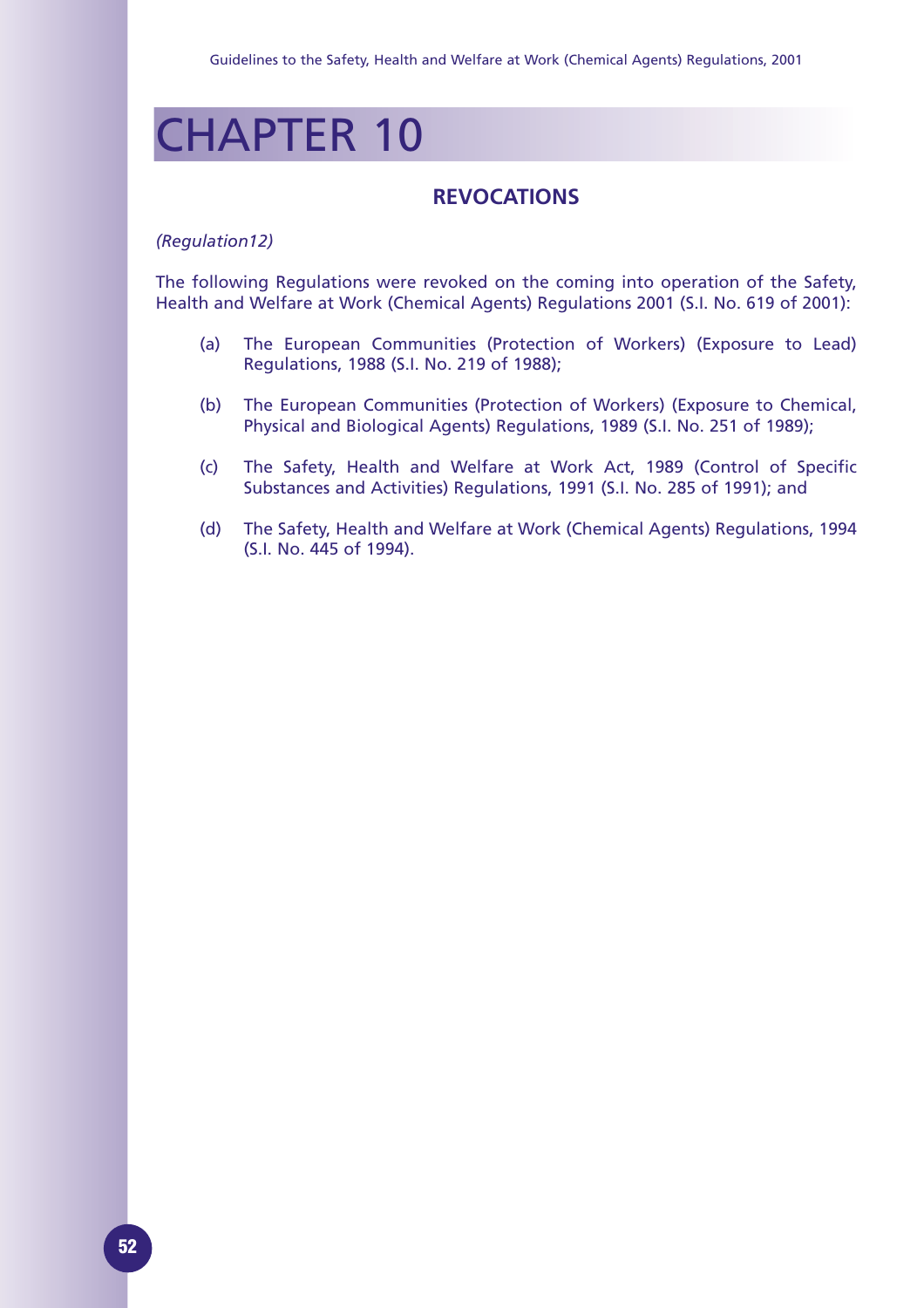## SCHEDULE 1

*(Regulation 6)*

### **LIST OF BINDING OCCUPATIONAL EXPOSURE LIMIT VALUES**

| Name of agent                       | EINECS <sup>(a)</sup><br>No. | CAS <sup>(b)</sup><br>No. | Occupational<br>exposure limit,<br>$8 h^{(c)}$ |                    |                   | Occupational<br>exposure limit value,<br>short-term <sup>(d)</sup> |
|-------------------------------------|------------------------------|---------------------------|------------------------------------------------|--------------------|-------------------|--------------------------------------------------------------------|
|                                     |                              |                           | $mq/m^3$ (e)                                   | ppm <sup>(f)</sup> | mg/m <sup>3</sup> | ppm                                                                |
| Inorganic lead and<br>its compounds |                              |                           | 0.15                                           |                    |                   |                                                                    |

- (a) EINECS: European Inventory of Existing Commercial Substances
- (b) CAS: Chemical Abstract Service
- (c) Measured or calculated in relation to a reference period of eight hours
- (d) A limit value above which exposure should not occur, and which is related to a 15-minute period unless otherwise specified.
- (e) mg/m<sup>3</sup> = milligrams per cubic metre of air at 20°C and 101.3 kPa (760 mm mercury pressure)
- (f) ppm = parts per million by volume in air (ml/m<sup>3</sup>)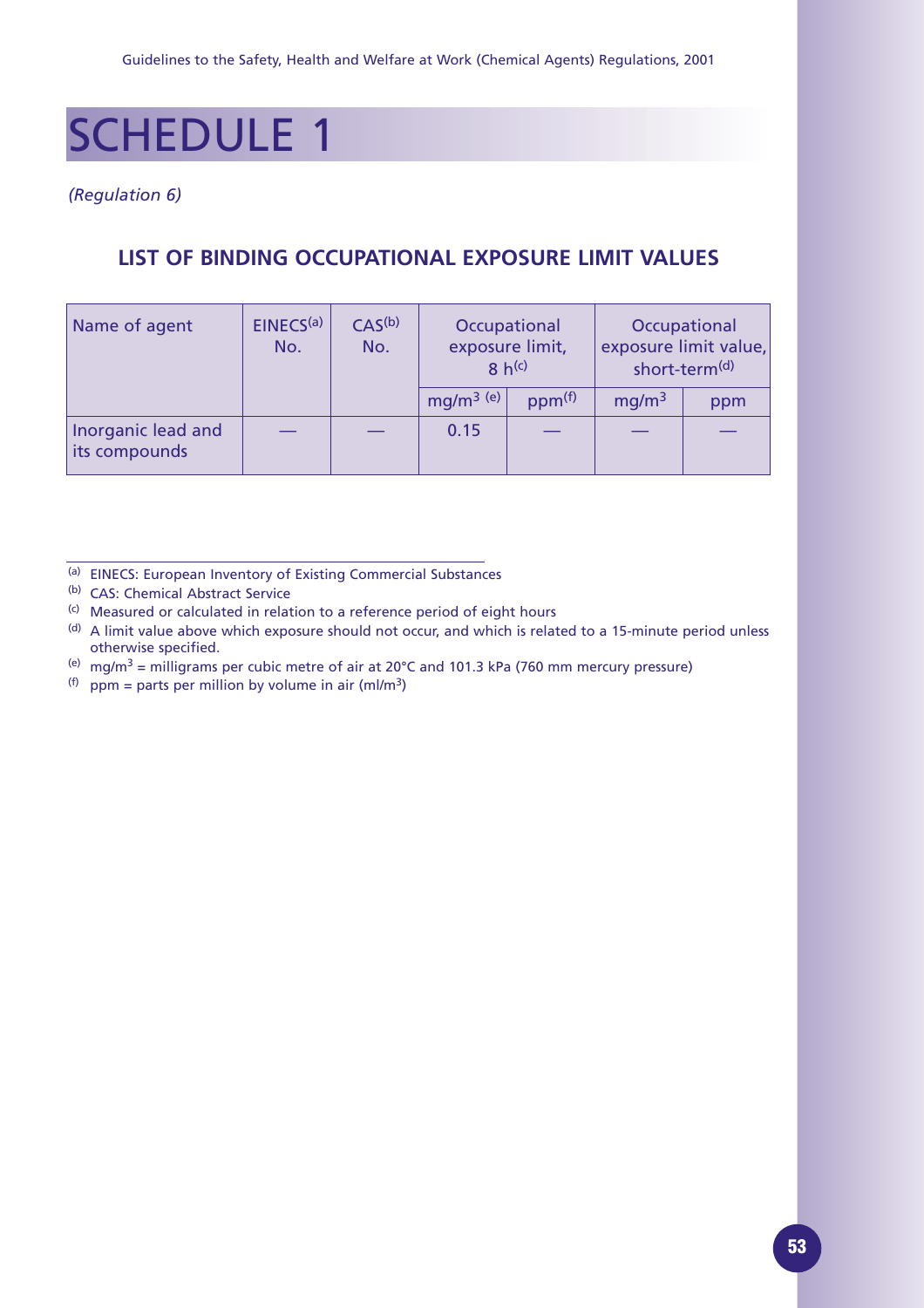

*(Regulation 10)*

### **BINDING BIOLOGICAL LIMIT VALUES AND HEALTH SURVEILLANCE MEASURES**  *LEAD AND ITS IONIC COMPOUNDS*

Biological monitoring must include measuring the blood-lead level (PbB) using absorption spectrometry or a method giving equivalent results. The binding biological limit value is:

70 µg Pb/100 ml blood

Health surveillance is carried out if:

- a. exposure to a concentration of lead in air is greater than  $0.075 \text{ mg/m}^3$ , calculated as a time-weighted average over 40 hours per week; or
- b. a blood-lead level greater than 40 µg Pb/100 ml blood is measured in individual employees.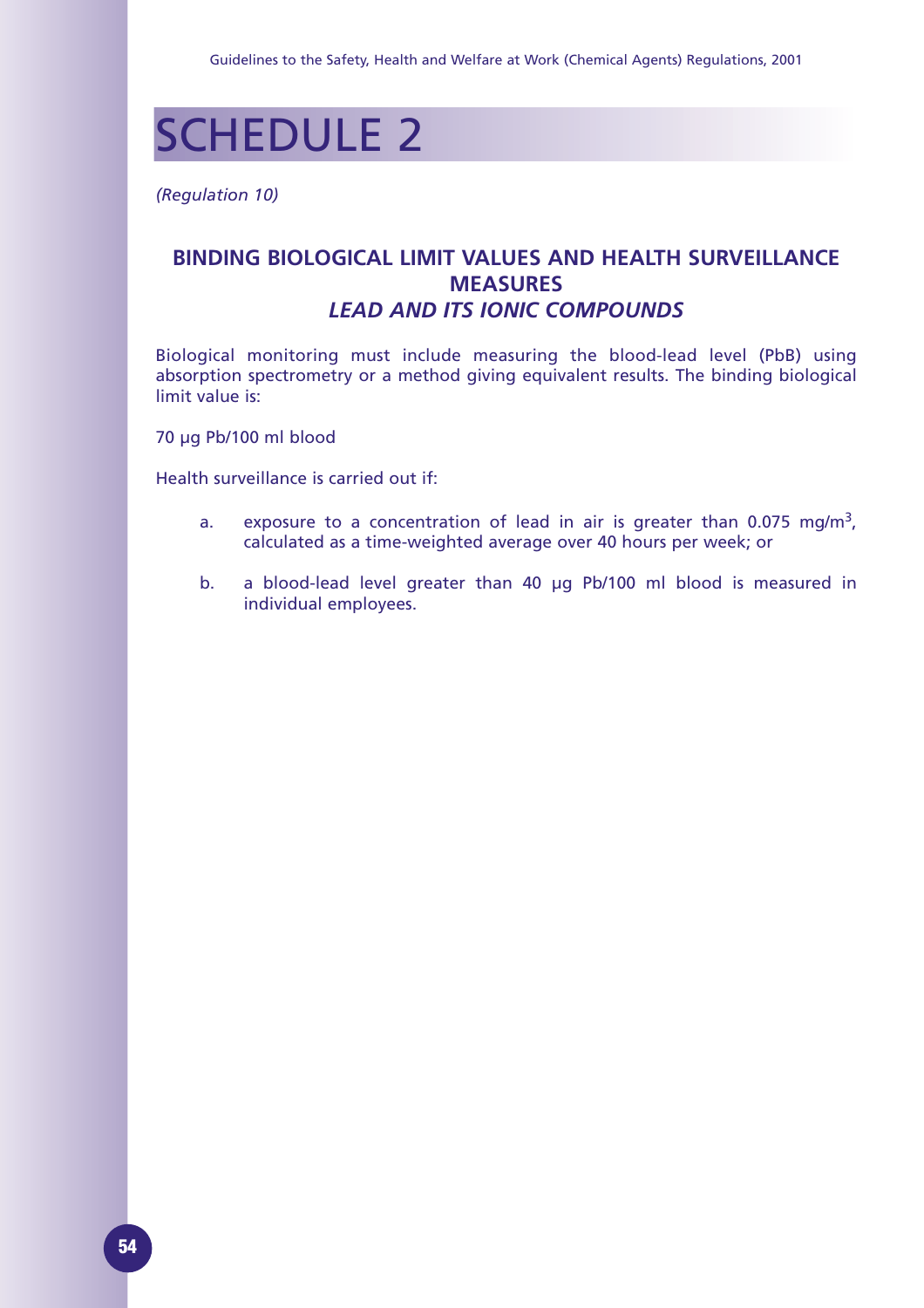## SCHEDULE 3

#### *(Regulation 11)*

### **PROHIBITIONS**

The production, manufacture or use at work of the chemical agents and activities involving chemical agents set out below are prohibited. The prohibition does not apply if the chemical agent is present in another chemical agent, or as a constituent of waste, provided that its individual concentration therein is less than the limit specified.

#### **(a) Chemical Agents**

| EINECS No(a) | CAS No <sup>(b)</sup> | Name of Agent                   | <b>Concentration limit</b><br>for exemption |
|--------------|-----------------------|---------------------------------|---------------------------------------------|
| 202-080-4    | $91 - 59 - 8$         | 2 - naphthylamine and its salts | $0.1\%$ w / w                               |
| 202-177-1    | $92 - 67 - 1$         | 4 – aminodiphenyl and its salts | $0.1\% \text{ w} / \text{w}$                |
| 202-199-1    | $92 - 87 - 5$         | Benzidene and its salts         | $0.1\% \text{ w} / \text{w}$                |
| 202-204-7    | $92 - 93 - 3$         | 4 – nitrodiphenyl               | $0.1\% \text{ w/w}$                         |

#### **(b) Work Activities**

None

(a) EINECS: European Inventory of Existing Commercial Substances

(b) CAS: Chemical Abstracts Service